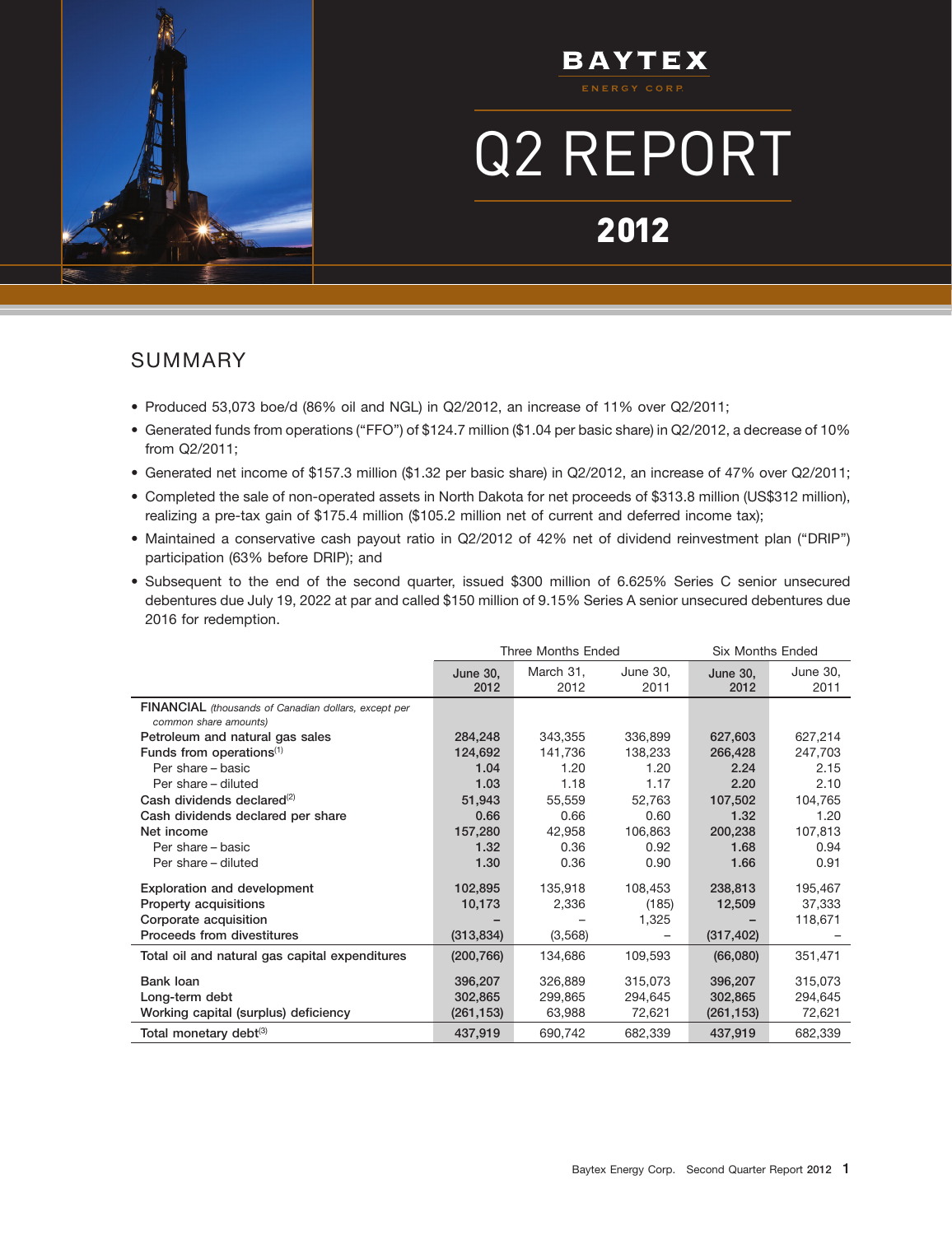|                                               |               |                         |     | Three Months Ended |                         | Six Months Ended |    |                         |
|-----------------------------------------------|---------------|-------------------------|-----|--------------------|-------------------------|------------------|----|-------------------------|
|                                               |               | <b>June 30,</b><br>2012 |     | March 31,<br>2012  | <b>June 30,</b><br>2011 | June 30,<br>2012 |    | <b>June 30,</b><br>2011 |
| <b>OPERATING</b>                              |               |                         |     |                    |                         |                  |    |                         |
| Daily production                              |               |                         |     |                    |                         |                  |    |                         |
| Light oil and NGL (bbl/d)                     |               | 7,090                   |     | 7,565              | 6,055                   | 7,327            |    | 6,329                   |
| Heavy oil (bbl/d)                             |               | 38,579                  |     | 38,353             | 33,839                  | 38,467           |    | 32,821                  |
| Total oil and NGL (bbl/d)                     |               | 45,669                  |     | 45,918             | 39,894                  | 45,794           |    | 39,150                  |
| Natural gas (mmcf/d)                          |               | 44.4                    |     | 45.1               | 47.8                    | 44.8             |    | 49.4                    |
| Oil equivalent (boe/d $@$ 6:1) <sup>(4)</sup> |               | 53,073                  |     | 53,433             | 47,853                  | 53,254           |    | 47,380                  |
| Average prices (before hedging)               |               |                         |     |                    |                         |                  |    |                         |
| WTI oil (US\$/bbl)                            |               | 93.49                   |     | 102.93             | 102.56                  | 98.20            |    | 98.33                   |
| Edmonton par oil (\$/bbl)                     |               | 84.42                   |     | 92.81              | 102.63                  | 88.55            |    | 95.57                   |
| BTE light oil and NGL (\$/bbl)                |               | 71.62                   |     | 81.99              | 89.11                   | 76.97            |    | 82.14                   |
| BTE heavy oil (\$/bbl) <sup>(5)</sup>         |               | 57.42                   |     | 65.89              | 71.02                   | 61.65            |    | 65.60                   |
| BTE total oil and NGL (\$/bbl)                |               | 59.63                   |     | 68.54              | 73.78                   | 64.10            |    | 68.26                   |
| BTE natural gas (\$/mcf)                      |               | 2.00                    |     | 2.46               | 4.36                    | 2.23             |    | 4.27                    |
| BTE oil equivalent (\$/boe)                   |               | 52.97                   |     | 60.98              | 65.84                   | 57.00            |    | 60.89                   |
| CAD/USD noon rate at period end               |               | 1.0191                  |     | 0.9991             | 0.9643                  | 1.0191           |    | 0.9643                  |
| CAD/USD average rate for period               |               | 1.0102                  |     | 1.0003             | 0.9676                  | 1.0052           |    | 0.9767                  |
| <b>COMMON SHARE INFORMATION</b>               |               |                         |     |                    |                         |                  |    |                         |
| <b>TSX</b>                                    |               |                         |     |                    |                         |                  |    |                         |
| Share price (Cdn\$)                           |               |                         |     |                    |                         |                  |    |                         |
| High                                          | \$            | 53.61                   | \$  | 59.40              | \$<br>58.76             | \$<br>59.40      | \$ | 58.76                   |
| Low                                           | \$            | 38.54                   | \$  | 50.52              | \$<br>47.59             | \$<br>38.54      | \$ | 46.00                   |
| Close                                         | $\mathsf{\$}$ | 42.89                   | \$. | 51.79              | \$<br>52.72             | \$<br>42.89      | \$ | 52.72                   |
| Volume traded (thousands)                     |               | 34,162                  |     | 23,378             | 22,857                  | 57,540           |    | 57,055                  |
| <b>NYSE</b>                                   |               |                         |     |                    |                         |                  |    |                         |
| Share price (US\$)                            |               |                         |     |                    |                         |                  |    |                         |
| High                                          | \$            | 54.44                   | \$  | 59.50              | \$<br>61.95             | \$<br>59.50      | \$ | 61.95                   |
| Low                                           | \$            | 37.40                   | \$  | 50.49              | \$<br>48.63             | \$<br>37.40      | \$ | 46.25                   |
| Close                                         | $\mathsf{\$}$ | 42.11                   | \$  | 51.86              | \$<br>54.44             | \$<br>42.11      | \$ | 54.44                   |
| Volume traded (thousands)                     |               | 8,257                   |     | 4,488              | 9,851                   | 12,745           |    | 18,035                  |
| Common shares outstanding (thousands)         |               | 119,914                 |     | 118,905            | 116,004                 | 119,914          |    | 116,004                 |

Notes:

*(2) Cash dividends declared are net of DRIP participation.*

*(3) Total monetary debt is a non-GAAP measure which we define to be the sum of monetary working capital (which is current assets less current liabilities (excluding non-cash items such as deferred income tax assets or liabilities and unrealized gains or losses on financial derivatives)), the principal amount of long-term debt and long-term bank loans.*

*(4) Barrel of oil equivalent (''boe'') amounts have been calculated using a conversion rate of six thousand cubic feet of natural gas to one barrel of oil. The use of boe amounts may be misleading, particularly if used in isolation. A boe conversion ratio of six thousand cubic feet of natural gas to one barrel of oil is based on an energy equivalency conversion method primarily applicable at the burner tip and does not represent a value equivalency at the wellhead.*

*(5) Heavy oil prices are net of blending costs*

*<sup>(1)</sup> Funds from operations is a non-GAAP measure that represents cash generated from operating activities adjusted for finance costs, changes in non-cash operating working capital and other operating items. Baytex's funds from operations may not be comparable to other issuers. Baytex considers funds from operations a key measure of performance as it demonstrates its ability to generate the cash flow necessary to fund future dividends and capital investments. For a reconciliation of funds from operations to cash flow from operating activities, see Management's Discussion and Analysis of the operating and financial results for the three months and six months ended June 30, 2012.*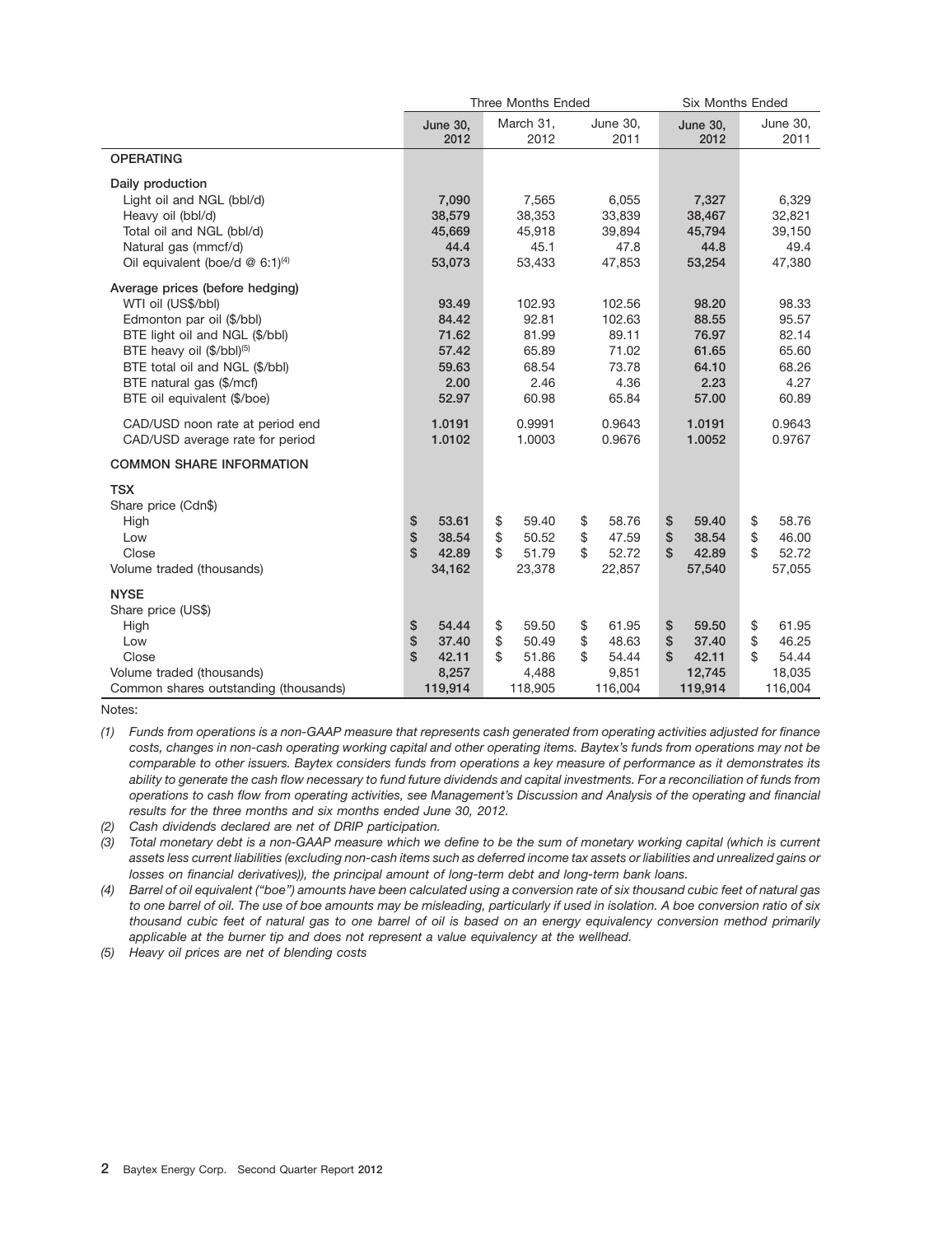#### **Forward-Looking Statements**

*This report contains forward-looking statements relating to: our average production rate for 2012; our exploration and development capital expenditures for 2012; our production mix for 2012, development plans for our properties, including the number of wells to be drilled in the remainder of 2012; initial production rates from wells drilled; our Cliffdale cyclic steam stimulation project at Seal, including our assessment of the steam and flowback operations, the cumulative steam-oil ratio for the project and our plan for a second commercial module of CSS; our Lloydminster heavy oil area, including the development potential of these properties, our ability to exploit multiple horizons and estimated 30-day peak productions rates from new horizontal and vertical wells; the outlook for Canadian heavy oil prices and the pricing differential between Canadian heavy oil and West Texas Intermediate; the alleviation of pipeline constraints through the addition of incremental transportation capacity; the completion of refinery turnarounds; the demand for Canadian heavy oil by U.S. refiners; the existence, operation and strategy of our risk management program for commodity prices, heavy oil differentials and interest and foreign exchange rates; our ability to mitigate our exposure to heavy oil price differentials by transporting our crude oil to market by railways; the volume of heavy oil to be transported to market on railways in 2012; the expected in-service date for a pipeline expansion that will enable us to access the U.S. Gulf Coast markets; the application of the proceeds from the sale of our non-operated interests in North Dakota; the amount of our undrawn credit facilities at June 30, 2012; our debt-to-FFO ratio; our pro forma financial position following the issuance of the Series C senior unsecured debentures, the redemption of the Series A senior unsecured debentures and the repatriation of the proceeds from the sale of our non-operated interests in North Dakota; our liquidity and financial capacity; and our ability to continue to execute our growth and income business model in a volatile commodity price environment. In addition, information and statements relating to reserves are deemed to be forward-looking statements, as they involve implied assessment, based on certain estimates and assumptions, that the reserves described exist in quantities predicted or estimated, and that the reserves can be profitably produced in the future. Cash dividends on our common shares are paid at the discretion of our Board of Directors and can fluctuate. In establishing the level of cash dividends, the Board of Directors considers all factors that it deems relevant, including, without limitation, the outlook for commodity prices, our operational execution, the amount of FFO and capital expenditures and our prevailing financial circumstances at the time. We refer you to the end of the Management's Discussion and Analysis section of this report for our advisory on forward-looking statements.*

#### **Non-GAAP Financial Measures**

*In this report we refer to certain measures that are commonly used in the oil and gas industry but are not based on generally accepted accounting principles in Canada, such as funds from operations and total monetary debt. For a description of these measures, we refer you to ''Non-GAAP Financial Measures'' in the Management's Discussion and Analysis section of this report.*

*All amounts in this report are stated in Canadian dollars unless otherwise noted.*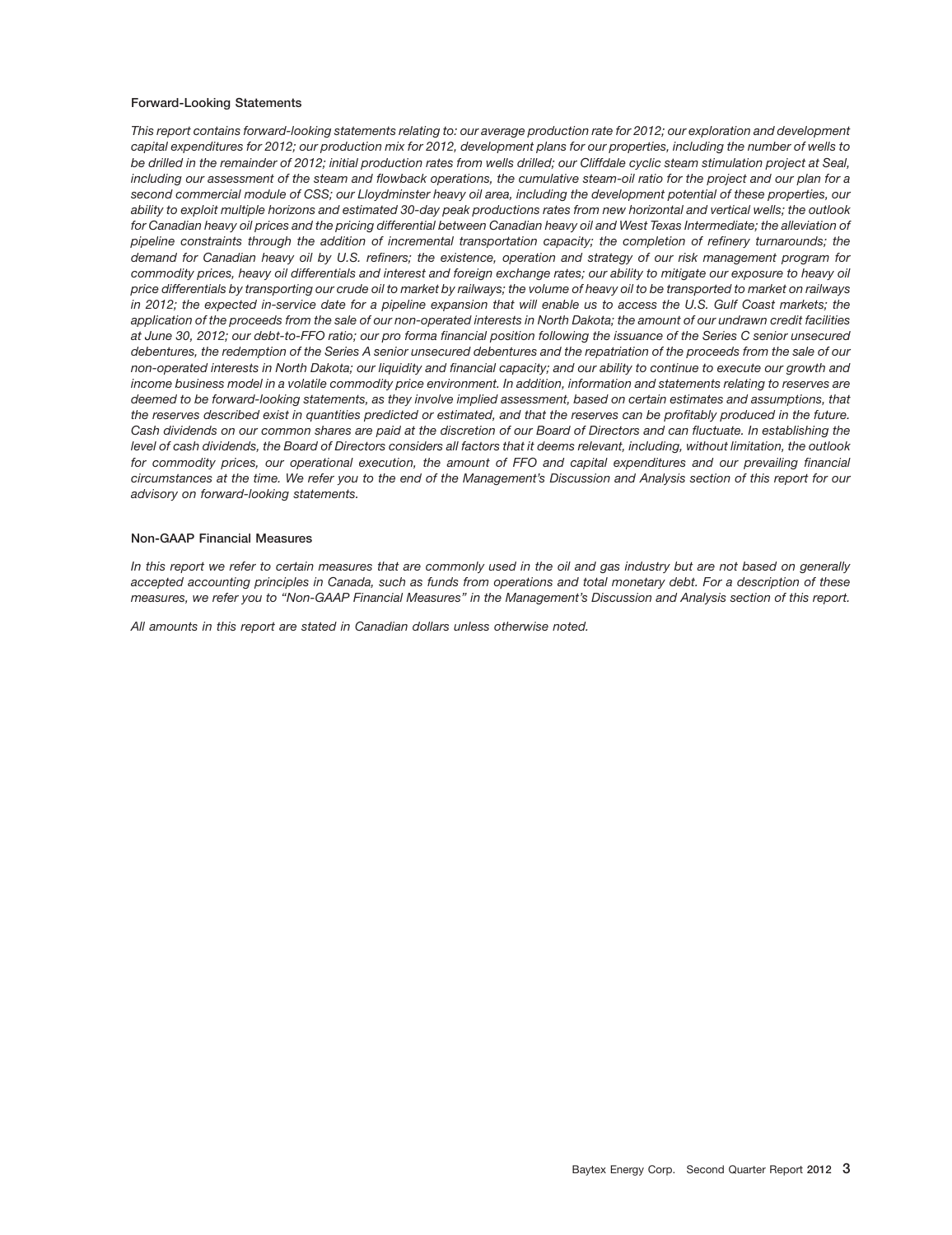# MESSAGE TO SHAREHOLDERS

### **Operations Review**

Production continued to perform in accordance with our operating budget, averaging 53,073 boe/d (86% oil and NGL) during Q2/2012. This production rate represents an increase of 11% over Q2/2011, which growth is essentially attributable to our exploration and development program. The current quarter production also compares favourably to the 53,433 boe/d average in Q1/2012, after accounting for the approximately 440 boe/d impact on the quarter average from the North Dakota disposition, and the usual production curtailment associated with spring break-up field conditions. Our 2012 annual production guidance remains at 53,500 to 54,500 boe/d and our 2012 exploration and development capital budget remains at \$400 million. Our production mix for 2012 is forecast to be 73% heavy oil, 14% light oil and NGL and 13% natural gas.

Capital expenditures for exploration and development activities totaled \$102.9 million for Q2/2012. During the quarter, Baytex participated in the drilling of 38 (22.9 net) wells with a 100% success rate.

|                                |         | Crude Oil |         |     |                          |                          |                              |     |                      |                          |       |       |
|--------------------------------|---------|-----------|---------|-----|--------------------------|--------------------------|------------------------------|-----|----------------------|--------------------------|-------|-------|
|                                | Primary |           | Thermal |     | <b>Natural Gas</b>       |                          | Stratigraphic<br>and Service |     | Dry and<br>Abandoned |                          |       | Total |
|                                | Gross   | Net       | Gross   | Net | Gross                    | Net                      | Gross                        | Net | Gross                | <b>Net</b>               | Gross | Net   |
| Heavy oil                      |         |           |         |     |                          |                          |                              |     |                      |                          |       |       |
| Lloydminster area              | 10      | 6.1       |         |     |                          |                          |                              |     |                      |                          | 10    | 6.1   |
| Peace River area               | 11      | 11.0      | -       |     |                          |                          |                              |     |                      |                          | 11    | 11.0  |
|                                | 21      | 17.1      | -       |     |                          | $\overline{\phantom{0}}$ |                              |     |                      | $\overline{\phantom{0}}$ | 21    | 17.1  |
| Light oil, NGL and natural gas |         |           |         |     |                          |                          |                              |     |                      |                          |       |       |
| Western Canada                 | 3       | 2.1       | -       |     |                          |                          |                              |     |                      |                          | 3     | 2.1   |
| North Dakota                   | 14      | 3.7       | -       |     |                          |                          |                              |     |                      |                          | 14    | 3.7   |
|                                | 17      | 5.8       | -       |     | $\overline{\phantom{0}}$ | $\overline{\phantom{0}}$ | $\overline{\phantom{0}}$     |     |                      | $\overline{\phantom{0}}$ | 17    | 5.8   |
| <b>Total</b>                   | 38      | 22.9      |         |     |                          |                          |                              |     |                      |                          | 38    | 22.9  |

### *Wells Drilled in Q2/2012*

### *Heavy Oil*

In Q2/2012, heavy oil production averaged 38,579 bbl/d, an increase of 14% over Q2/2011 and 1% over Q1/2012. During the current quarter, we drilled 21 (17.1 net) oil wells on our heavy oil properties with a success rate of 100%.

Production from our Peace River area properties averaged approximately 19,300 bbl/d in Q2/2012, an increase of 4% over Q1/2012 and 34% over Q2/2011. In this quarter, we drilled 11 (11.0 net) cold horizontal producers in the Seal area (encompassing a total of 139 laterals). During the quarter, 10 Seal wells established average 30-day peak production rates of approximately 575 bbl/d and one Reno well established a 30-day peak production rate of 300 bbl/d. We plan to drill approximately 22 cold horizontal wells in the Peace River area in the remainder of the year.

In the Cliffdale area of Seal, successful operations continued at our 10-well commercial cyclic steam stimulation (''CSS'') module, with production during the second quarter averaging 440 bbl/d, consistent with project design parameters. During Q2/2012, two wells received steam and four wells commenced post-steam flowback operations. First-cycle peak rates of 230 bbl/d and second-cycle peak rates of 325 bbl/d were observed. Thermal flowback operations on the original pilot well generated a fourth-cycle peak rate of 390 bbl/d with a significant increase in sustained average daily production rates. The final five CSS wells that were completed during the first quarter of 2012 continued their initial cold-production phase, a process designed to generate reservoir voidage prior to first steam. First-cycle steaming for these remaining five wells will commence in the second half of 2012. To date, the Cliffdale project has demonstrated a cumulative steam-oil-ratio of less than 1.9 barrels of steam per barrel of oil. Subject to receipt of regulatory approvals, we plan to initiate development of a new 15-well commercial CSS module during Q4/2012.

Second quarter drilling included five (5.0 net) horizontal wells and five (1.1 net) vertical wells in our Lloydminster heavy oil area. This area is characterized by stacked pay which has lead to successful exploitation of multiple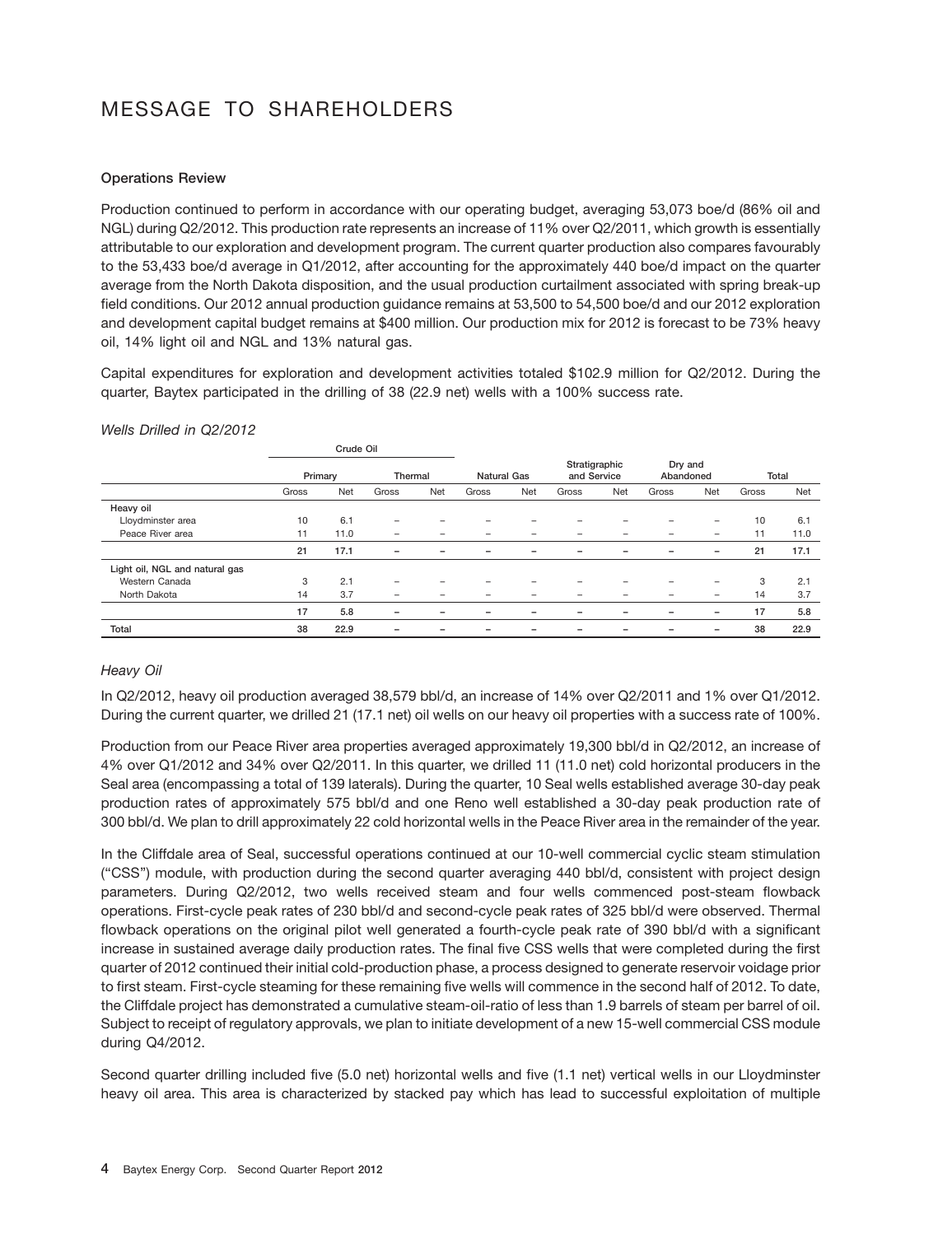horizons. Our Lloydminster heavy oil projects generate consistent, repeatable results with horizontal wells typically producing 30-day peak rates of approximately 70-80 bbl/d and vertical wells typically producing 30-day peak rates of approximately 30-40 bbl/d. We expect to drill approximately 11 horizontal wells and 18 vertical wells in this area in the second half of 2012.

### *Light Oil & Natural Gas*

During Q2/2012, light oil, NGL and natural gas production averaged 14,494 boe/d, which was comprised of 7,090 bbl/d of light oil and NGL and 44.4 mmcf/d of natural gas. Compared to Q2/2011, light oil and NGL production increased 17% and natural gas production decreased 7%. Compared to the Q1/2012, light oil and NGL production decreased 6%, reflecting the sale of the non-operated North Dakota assets, and natural gas production decreased 2%.

On May 22, 2012, Baytex completed the sale of its non-operated interests in North Dakota for cash proceeds of US\$312 million, after closing adjustments. The assets included approximately 950 boe/d of Bakken light oil production (based on Q1/2012 production) and 149,700 (50,400 net) acres of land, of which approximately 24% was developed. This sale represented 45% of our North Dakota net acreage and approximately 40% of our U.S. production. These assets were not a primary focus of our U.S. Business Unit as they were non-operated and generally had a lower average working interest than our remaining lands.

In our Bakken/Three Forks play in North Dakota, we participated in the drilling of 14 (3.7 net) horizontal oil wells during Q2/2012, six of which were Baytex-operated, and the fracture-stimulation of 14 (2.7 net) wells. During the quarter, 18 Baytex-interest 1,280-acre spacing wells established average 30-day peak rates of approximately 310 bbl/d. We plan to drill approximately 12 (4.0 net) wells in North Dakota during the remainder of 2012.

During Q2/2012, Baytex entered into an agreement to acquire approximately 72,300 (50,600 net) acres (70% working interest) in Weston and Niobrara Counties, Wyoming for US\$176 per net acre (total initial consideration of US\$8.9 million). Baytex is in the process of permitting two horizontal wells to test the Turner formation, which produces from existing vertical wells in the area and is being developed with horizontal techniques elsewhere in the basin. Baytex will complete its obligations under this agreement by carrying the seller for a 30% working interest in these two wells, estimated to cost approximately US\$4 million per well on a 100% basis.

During Q2/2012, we drilled two horizontal wells in our Viking light oil resource play in Central Alberta, with one well drilled in Q1/2012 and one well drilled in Q2/2012 establishing average 30-day peak rates of 80 bbl/d. We have five Viking wells planned for the second half of 2012.

### **Financial Review**

We generated FFO of \$125 million (\$1.04 per basic share) in Q2/2012, a decrease of 10% compared to Q2/2011, and a decrease of 12% compared to Q1/2012, both due to lower realized prices for oil and natural gas. Revenue, net of royalties, were \$238.2 million in Q2/2012, a 17% decrease from Q2/2011 due in part to the increase in sales volumes which were delivered to market on railways. Unlike pipelines, heavy oil transported on railways does not need to be blended with condensate. As a result, we sell an unblended barrel, the price of which does not include the cost of the blending diluent. Correspondingly, our transportation and blending expenses are 29% lower in Q2/2012 than they were in Q2/2011 as we did not have to purchase as much condensate for blending. Our sales price, net of blending cost, is enhanced by transporting heavy oil on railways, but from a reporting perspective, there is a reduction in gross revenue and a reduction in transportation and blending expenses.

The average WTI price for Q2/2012 was US\$93.49, a 9% decrease from both Q2/2011 and Q1/2012. We received an average oil and NGL price of \$59.63/bbl in Q2/2012 (inclusive of our physical hedging gains), down 19% from \$73.78/bbl for Q2/2011 and down 13% from \$68.54/bbl for Q1/2012. We received an average natural gas price of \$2.00/mcf in Q2/2012, down 54% from \$4.36/mcf for Q2/2011 and down 19% from \$2.46/mcf for Q1/2012.

The discount for Canadian heavy oil, as measured by the Western Canadian Select (''WCS'') price differential to WTI, averaged 24% during Q2/2012, and 22% for the first half of 2012, as compared to 17% and 21%, respectively, for the same periods in 2011. The increase in Canadian heavy crude differentials in Q2/2012, as compared to Q2/2011,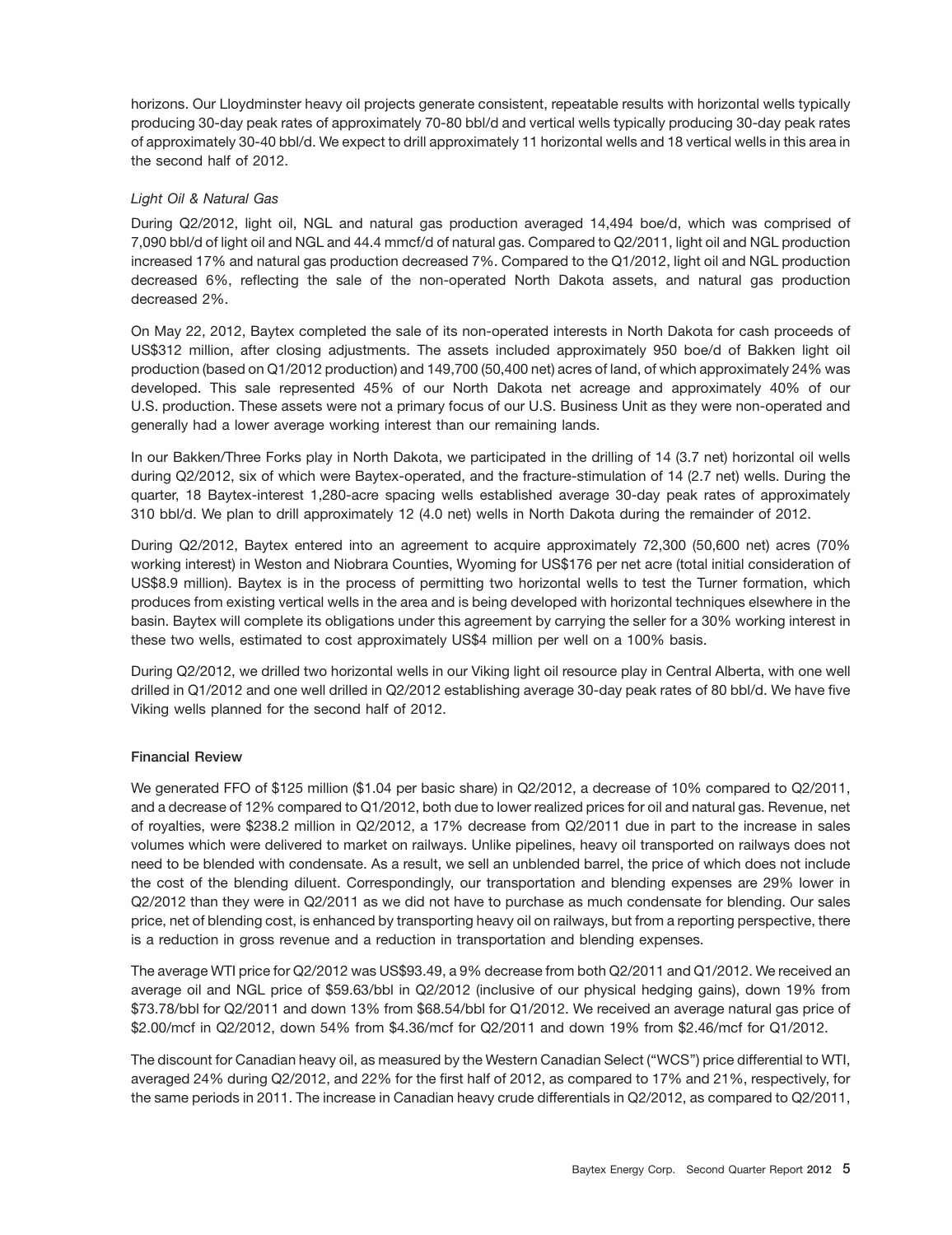was caused by operational issues at export pipelines and U.S. refineries that run Canadian heavy oil. Demand for Canadian heavy oil is expected to remain strong in the future, with additional refinery expansions in late 2012 and in 2013, together with increasing rail exports of Canadian heavy oil and increasing pipeline access to U.S. gulf coast refineries. However, sporadic refinery and export pipeline upsets, together with growing heavy oil production, increase the likelihood of continued volatility in WCS price differentials from month-to-month. Current prompt WCS differential to WTI is approximately 17%, with a forward strip suggesting approximately 24% for the second half of 2012. Over the longer term, we continue to believe that transportation solutions to allow Canadian crudes to access additional markets will proceed, and that the prices for Canadian crudes will more closely match those of worldwide quality peers.

Baytex continues to actively hedge its exposure to commodity prices and foreign exchange rates. We have established forward contracts for the balance of 2012 on approximately 43% of our WTI price exposure, 28% of our heavy oil differential exposure, 38% of our natural gas price exposure, and 32% of our exposure to currency movements between the Canadian and U.S. dollars. We have begun to secure hedging contracts on our WTI exposure for 2013. Details of all hedging contracts are contained in the notes to our interim financial statements. We continue to monitor the markets for opportunities to add to our hedge positions.

Our WCS differential hedges are primarily contracts that provide a fixed dollar differential to WTI. Based on the forward strip for WTI, our WCS contracts for 2012 translate to approximately an 18% differential to WTI. We have additional contracts for smaller volumes in place for 2013 and 2014 at an average differential of 21% to WTI. In addition to our hedging program, we are also mitigating our exposure to WCS differentials by transporting crude oil to higher value markets by railways. We are currently delivering approximately 27% of our heavy oil volumes to market by rail and expect to increase rail deliveries to approximately 35% to 40% of our heavy oil volumes by year-end. Furthermore, as part of our long-term transportation portfolio, we have entered into a transportation services agreement for a pipeline expansion that will enable us to access the U.S. gulf coast markets for approximately 12% of our heavy oil production (based on current production rates) for a 10-year period. This pipeline expansion is expected to commence service in mid-2014.

During Q2/2012, Baytex completed the previously disclosed sale of non-operated interests in North Dakota for net proceeds of \$313.8 million (US\$312 million), realizing a pre-tax gain of \$175.4 million. Cash tax expense of \$17 million has been accrued in the second quarter related to this disposition. Under U.S. income tax laws, if the proceeds of a disposition are reinvested into qualifying properties within a prescribed time frame, the tax on the gain may be deferred. In order to qualify for this potential deferral, we were required to place the sales proceeds into escrow pending the acquisition of replacement properties. Subsequent to the end of the second quarter, US\$112.5 million of the sales proceeds were returned from escrow and used to reduce borrowings on our credit facilities. The balance of US\$199.5 million will either be invested in replacement properties in the U.S. or remain in escrow until Q4/2012, at which time it will be released and used to reduce borrowings on our credit facilities. At this time it is not likely we will conclude a transaction to acquire qualifying replacement properties within the prescribed time frame and, therefore, the tax accrued will become payable as installments in the third and fourth quarters of 2012.

We ended the quarter with total monetary debt of \$438 million representing a debt-to-FFO ratio of 0.8 times, based on FFO over the trailing twelve-month period. In July 2012, we issued \$300 million of 6.625% Series C senior unsecured debentures due July 19, 2022 at par. A portion of the net proceeds of this issue will be used to redeem \$150 million of 9.15% Series A senior unsecured debentures, which have been called for redemption on August 26, 2012 at 104.575% of principal amount, with the remaining proceeds used to reduce borrowings on our credit facilities. Pro forma the debenture issue in July and the debenture redemption in August, and assuming the repatriation of all of the North Dakota sales proceeds (net of tax), the only outstanding borrowings Baytex would have are the US\$150 million Series B debentures due 2021 and the \$300 million Series C debentures due 2022. Our entire \$700 million credit facilities would be undrawn.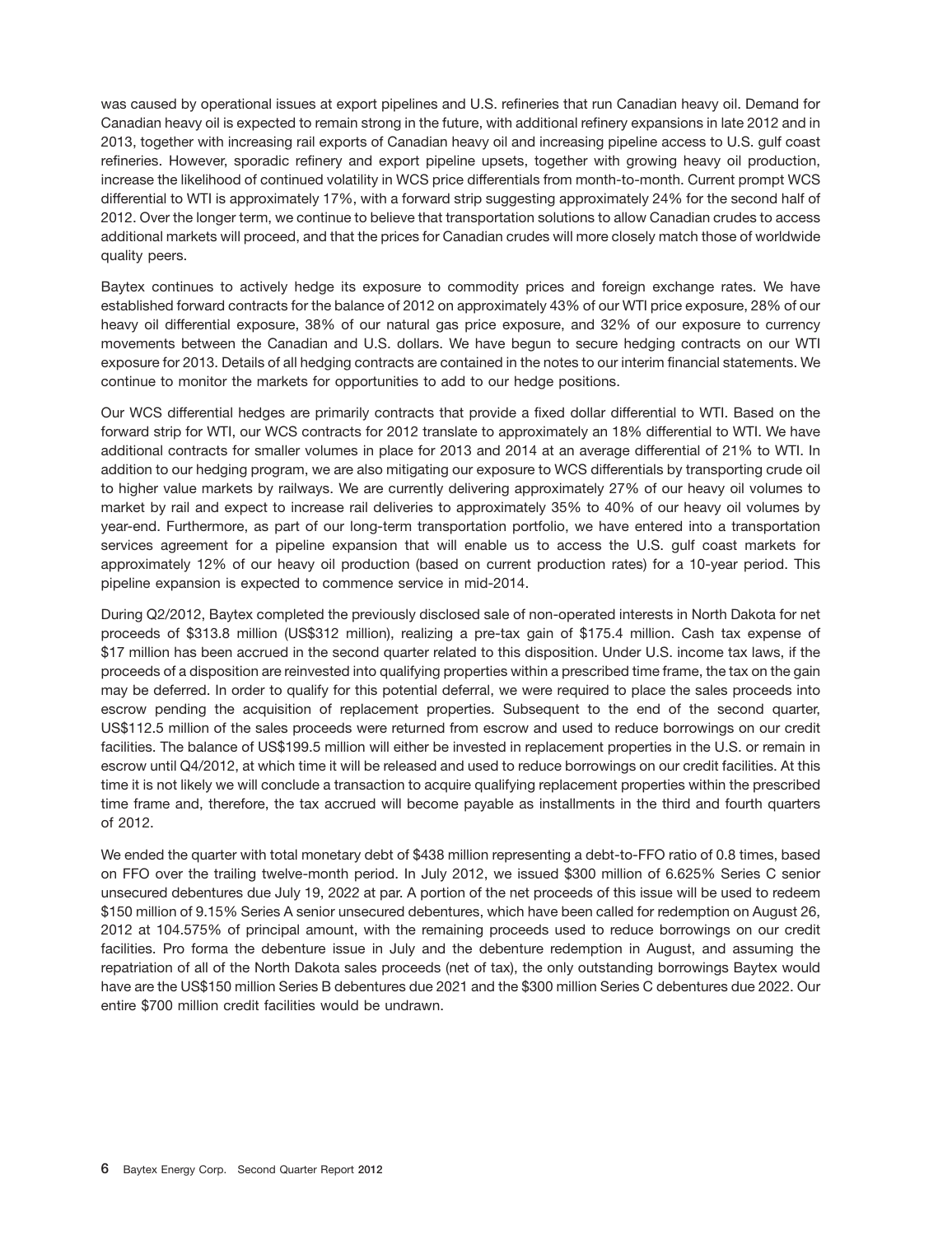### **Conclusion**

Baytex's operations continue to advance in accordance with our business plans and budgets, underpinned by a proven asset base and dedicated employees led by a talented management team. Proceeds from the sale of non-operated assets in North Dakota, combined with the issuance of new 10-year senior unsecured debentures in July, create a balance sheet that provides us with ample liquidity to support the execution of our growth and income business model. We look forward to welcoming our new President and Chief Executive Officer, Jim Bowzer, in September and continuing to deliver superior returns to our shareholders.

On behalf of the Board of Directors,

Raymond T. Chan Executive Chairman and Interim Chief Executive Officer August 14, 2012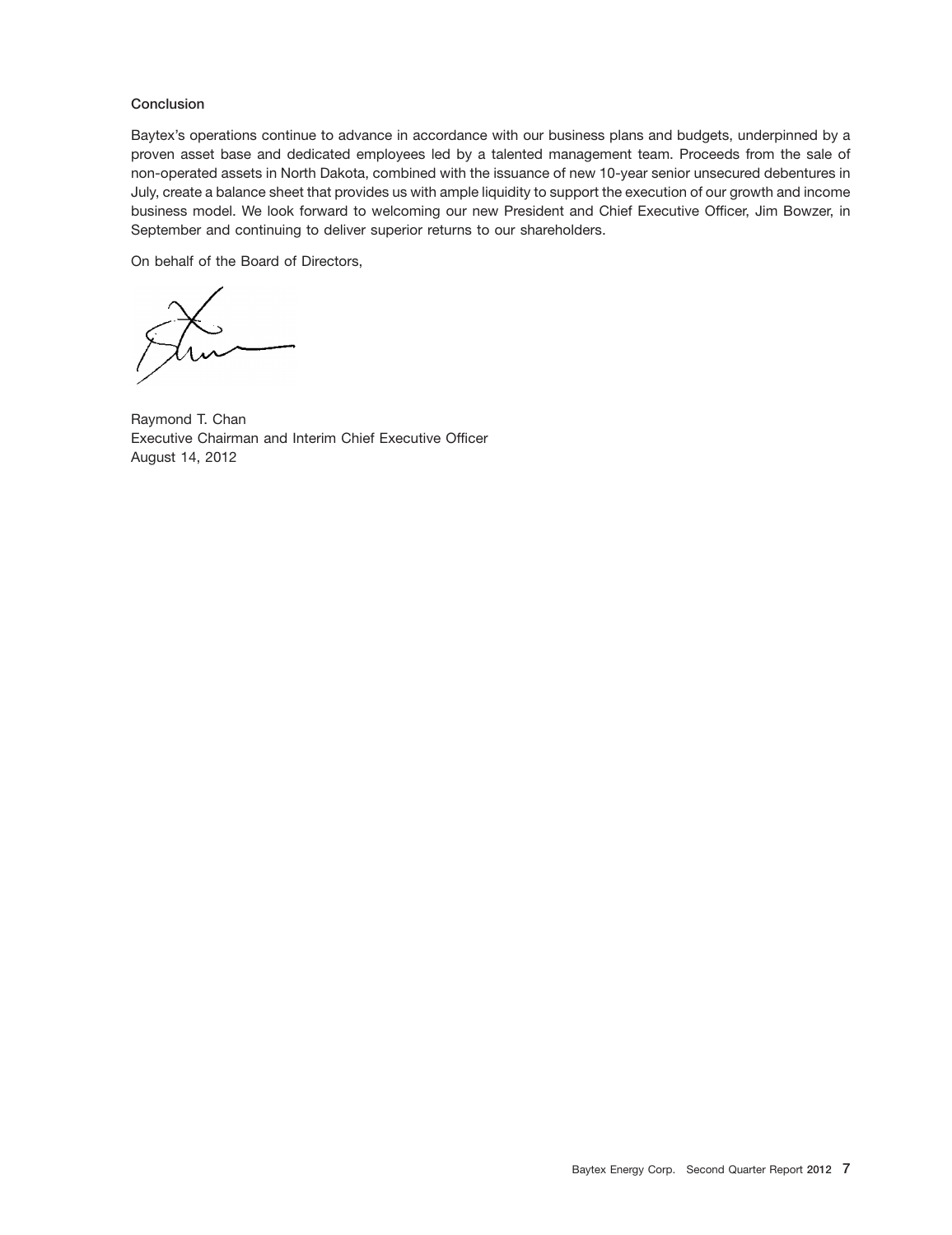### MANAGEMENT'S DISCUSSION AND ANALYSIS

The following is management's discussion and analysis (''MD&A'') of the operating and financial results of Baytex Energy Corp. for the three months and six months ended June 30, 2012. This information is provided as of August 13, 2012. In this MD&A, references to "Baytex", the "Company", "we", "us" and "our" and similar terms refer to Baytex Energy Corp. and its subsidiaries on a consolidated basis, except where the context requires otherwise. The second quarter results have been compared with the corresponding period in 2011. This MD&A should be read in conjunction with the Company's condensed interim unaudited consolidated financial statements (''consolidated financial statements'') for the three months and six months ended June 30, 2012 and 2011, its audited consolidated comparative financial statements for the years ended December 31, 2011 and 2010, together with accompanying notes, and its Revised Annual Information Form for the year ended December 31, 2011. These documents and additional information about Baytex are accessible on the SEDAR website at www.sedar.com. All amounts are in Canadian dollars, unless otherwise stated, and all tabular amounts are in thousands of Canadian dollars, except for percentages and per common share amounts as otherwise noted.

In this MD&A, barrel of oil equivalent (''boe'') amounts have been calculated using a conversion rate of six thousand cubic feet of natural gas to one barrel of oil, which represents an energy equivalency conversion method applicable at the burner tip and does not represent a value equivalency at the wellhead. While it is useful for comparative measures, it may not accurately reflect individual product values and may be misleading if used in isolation.

This MD&A contains forward-looking information and statements. We refer you to the end of the MD&A for our advisory on forward-looking information and statements.

### **NON-GAAP FINANCIAL MEASURES**

In this MD&A, we refer to certain financial measures (such as funds from operations, payout ratio, total monetary debt and operating netback) which do not have any standardized meaning prescribed by generally accepted accounting principles in Canada (''GAAP''). While funds from operations, payout ratio and operating netback are commonly used in the oil and natural gas industry, our determination of these measures may not be comparable with calculations of similar measures for other issuers.

### **Funds from Operations**

We define funds from operations as cash flow from operating activities adjusted for financing costs, changes in non-cash operating working capital and other operating items. We believe that this measure assists in providing a more complete understanding of certain aspects of our results of operations and financial performance, including our ability to generate the cash flow necessary to fund future dividends to shareholders and capital investments. However, funds from operations should not be construed as an alternative to traditional performance measures determined in accordance with GAAP, such as cash flow from operating activities and net income. For a reconciliation of funds from operations to cash flow from operating activities, see ''Funds from Operations, Payout Ratio and Dividends''.

### **Payout Ratio**

We define payout ratio as cash dividends (net of participation in our dividend reinvestment plan) divided by funds from operations. We believe that this measure assists in providing a more complete understanding of certain aspects of our results of operations and financial performance, including our ability to generate the cash flow necessary to fund future dividends to shareholders and capital investments.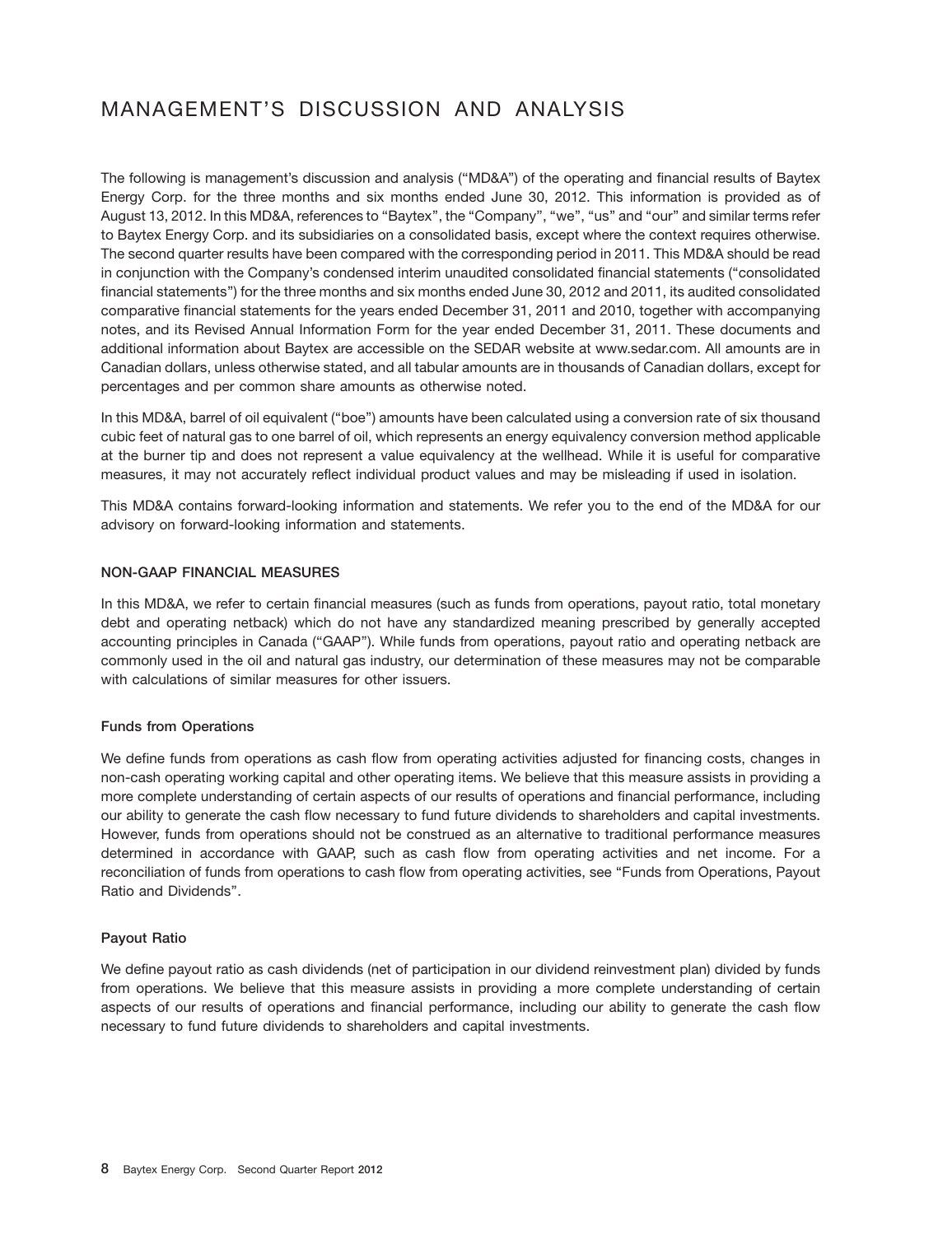### **Total Monetary Debt**

We define total monetary debt as the sum of monetary working capital (which is current assets less current liabilities (excluding non-cash items such as deferred income tax assets or liabilities and unrealized gains or losses on financial derivatives)), the principal amount of long-term debt and long-term bank loan. We believe that this measure assists in providing a more complete understanding of our cash liabilities.

### **Operating Netback**

We define operating netback as product revenue less royalties, production and operating expenses and transportation expenses divided by barrels of oil equivalent sales volume for the applicable period. We believe that this measure assists in characterizing our ability to generate cash margin on a unit of production basis.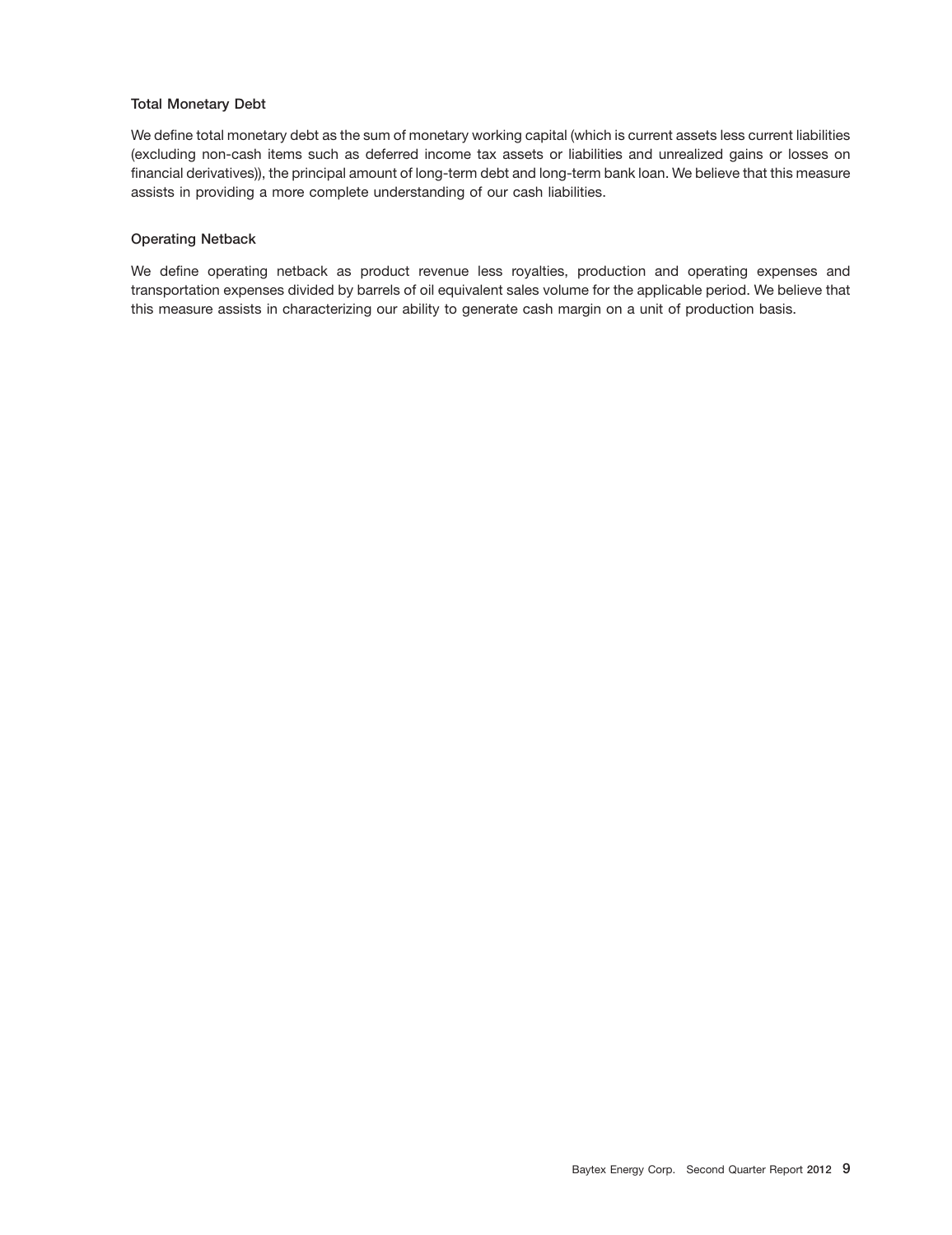## RESULTS OF OPERATIONS

### **Production**

|                           |        | Three Months Ended June 30 |        | Six Months Ended June 30 |        |        |  |  |
|---------------------------|--------|----------------------------|--------|--------------------------|--------|--------|--|--|
|                           | 2012   | 2011                       | Change | 2012                     | 2011   | Change |  |  |
| <b>Daily Production</b>   |        |                            |        |                          |        |        |  |  |
| Light oil and NGL (bbl/d) | 7,090  | 6.055                      | 17%    | 7,327                    | 6.329  | 16%    |  |  |
| Heavy oil $(bbI/d)^{(1)}$ | 38,579 | 33.839                     | 14%    | 38,467                   | 32.821 | 17%    |  |  |
| Natural gas (mmcf/d)      | 44.4   | 47.8                       | (7%)   | 44.8                     | 49.4   | (9%    |  |  |
| Total production (boe/d)  | 53,073 | 47.853                     | 11%    | 53.254                   | 47.380 | 12%    |  |  |
| <b>Production Mix</b>     |        |                            |        |                          |        |        |  |  |
| Light oil and NGL         | 13%    | 13%                        | -      | 14%                      | 14%    |        |  |  |
| Heavy oil                 | 73%    | 71%                        | -      | 72%                      | 69%    |        |  |  |
| Natural gas               | 14%    | 16%                        |        | 14%                      | 17%    |        |  |  |

*(1) Heavy oil sales volumes may differ from reported production volumes due to changes to Baytex's heavy oil inventory. For the three months ended June 30, 2012, heavy oil sales volumes were 88 bbl/d lower than production volumes (three months ended June 30, 2011 – 71 bbl/d higher). For the six months ended June 30, 2012, heavy oil sales volumes were 1 bbl/d higher than production volumes (six months ended June 30, 2011 – 332 bbl/d higher).*

Production for the three months ended June 30, 2012 averaged 53,073 boe/d, compared to 47,853 boe/d for the same period in 2011. Light oil and natural gas liquids (''NGL'') production increased by 17% to 7,090 bbl/d in the second quarter of 2012 from 6,055 bbl/d in the second quarter of 2011 due to development activities in the U.S., and production interruptions in 2011 from wet weather in North Dakota, as well as forest fires, and pipeline curtailments in Alberta. Light oil and NGL production was also impacted by an asset sale which reduced light oil production by an average of approximately 440 bbl/d in the current quarter. Heavy oil production for the second quarter of 2012 increased by 14% to 38,579 bbl/d from 33,839 bbl/d a year ago primarily due to development activities. Natural gas production decreased by 7% to 44.4 mmcf/d for the second quarter of 2012, as compared to 47.8 mmcf/d for the same period in 2011 primarily due to natural declines as we focused our capital spending on our oil portfolio.

Production for the six months ended June 30, 2012 averaged 53,254 boe/d, compared to 47,380 boe/d for the same period in 2011. Light oil and NGL production increased by 16% to 7,327 bbl/d from 6,329 bbl/d due to similar reasons listed above for the quarter-over-quarter comparison. Light oil and NGL production was also reduced by an average of approximately 220 bbl/d due to an asset sale. Heavy oil production for the six month ended June 30, 2012 increased by 17% to 38,467 bbl/d from 32,821 bbl/d a year ago primarily due to development activities. Natural gas production decreased by 9% to 44.8 mmcf/d for the first six months of 2012, as compared to 49.4 mmcf/d for the same period in 2011 primarily due to natural declines as we focused our capital spending on our oil portfolio.

### **Commodity Prices**

### *Crude Oil*

For the first six months of 2012, the price of prompt West Texas Intermediate (''WTI'') fluctuated between a low of US\$78.10/bbl and a high of US\$110.56/bbl, resulting in a six-month average price of US\$98.20/bbl, similar to the US\$98.33/bbl average price for the first half of 2011. Several factors caused the oil price fluctuation seen in the first half of 2012. Through April 2012, a combination of escalating tensions over Iran's nuclear program and signs of improving economic conditions in the U.S. and developing world resulted in daily WTI prices of over US\$100/bbl. In the second quarter of 2012, the average price of WTI fell to US\$93.49/bbl, or 10% lower than the first quarter of 2012, on news of worsening financial situations in the European Union, as well as softening economic growth in the U.S. and China. Driven by prospects of lower global economic growth, as well as high production rates from Saudi Arabia, WTI prices declined for much of the second quarter to a low of US\$78.10/bbl on June 28, 2012.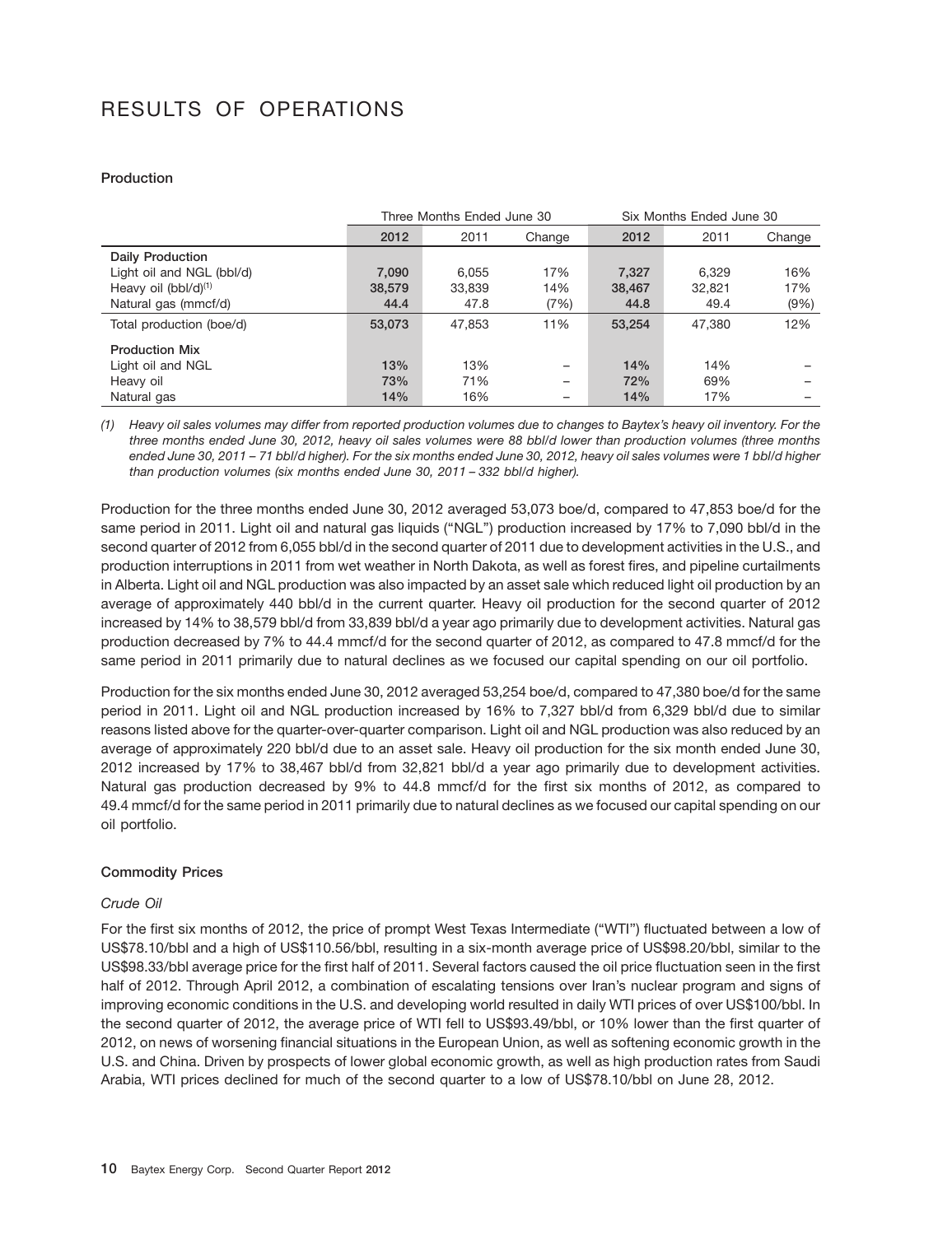The discount for Canadian heavy oil, as measured by the Western Canadian Select (''WCS'') price differential to WTI, averaged 24% during the second quarter of 2012, and 22% for the first half of 2012, as compared to 17% and 21%, respectively, for the same periods in 2011. The increase in Canadian heavy crude differentials in the second quarter of 2012, as compared to 2011 was primarily caused by operational issues at export pipelines and U.S. refineries that run Canadian heavy oil. Demand for Canadian heavy oil is expected to remain strong in the future, with additional refinery expansions in late 2012 and in 2013, together with increasing rail exports of Canadian heavy oil and increasing pipeline access to U.S. gulf coast refineries. However, sporadic refinery and export pipeline upsets, together with growing heavy oil production, increase the likelihood of continued volatility of heavy oil differentials from month-to-month.

### *Natural Gas*

For the six months ended June 30, 2012, the average AECO natural gas price was \$2.18/mcf, as compared to \$3.76/mcf in the same period in 2011. For the three months ended June 30, 2012, AECO natural gas prices averaged \$1.84/mcf, compared to \$3.74/mcf in the same period last year. High U.S. natural gas production, combined with a relatively mild winter in major consuming areas, is largely responsible for the decline in natural gas prices seen through the first half of 2012, as storage levels in both the U.S. and western Canada set new records. In the later half of the second quarter in 2012, early and sustained hot weather across much of the U.S. increased power demand, particularly from gas-fired power generation. This in turn increased consumption of natural gas and depleted excess natural gas storage to help rally prices towards the end of the second quarter.

|                                                |                |        | Three Months Ended June 30 |        |             | Six Months Ended June 30 |        |
|------------------------------------------------|----------------|--------|----------------------------|--------|-------------|--------------------------|--------|
|                                                |                | 2012   | 2011                       | Change | 2012        | 2011                     | Change |
| <b>Benchmark Averages</b>                      |                |        |                            |        |             |                          |        |
| WTI oil (US\$/bbl) <sup>(1)</sup>              | \$             | 93.49  | \$<br>102.56               | (9%)   | \$<br>98.20 | \$<br>98.33              | 0%     |
| WCS heavy oil (US\$/bbl) <sup>(2)</sup>        | \$             | 70.62  | \$<br>84.93                | (17%)  | \$<br>76.06 | \$<br>78.08              | (3%)   |
| Heavy oil differential <sup>(3)</sup>          |                | (24%)  | (17%)                      |        | (22%)       | (21%)                    |        |
| CAD/USD average exchange rate                  |                | 1.0191 | 0.9677                     | (5%)   | 0.9947      | 0.9768                   | (2%)   |
| Edmonton par oil (\$/bbl)                      | S              | 84.42  | \$<br>102.63               | (18%)  | \$<br>88.55 | \$<br>95.57              | (7%)   |
| AECO natural gas price $(\frac{5}{mcf})^{(4)}$ | \$             | 1.84   | \$<br>3.74                 | (51%)  | \$<br>2.18  | \$<br>3.76               | (42%)  |
| <b>Baytex Average Sales Prices</b>             |                |        |                            |        |             |                          |        |
| Light oil and NGL (\$/bbl)                     | \$             | 71.62  | \$<br>89.11                | (20%)  | \$<br>76.97 | \$<br>82.14              | (6%)   |
| Heavy oil (\$/bbl) <sup>(5)</sup>              | \$             | 56.31  | \$<br>70.75                | (20%)  | \$<br>60.38 | \$<br>64.47              | (6%)   |
| Physical forward sales contracts               |                |        |                            |        |             |                          |        |
| gain (loss) (\$/bbl)                           |                | 1.11   | 0.27                       |        | 1.27        | 1.13                     |        |
| Heavy oil, net (\$/bbl)                        | \$             | 57.42  | \$<br>71.02                | (19%)  | \$<br>61.65 | \$<br>65.60              | (6%)   |
| Total oil and NGL, net (\$/bbl)                | \$             | 59.63  | \$<br>73.78                | (19%)  | \$<br>64.10 | \$<br>68.26              | (6%)   |
| Natural gas (\$/mcf) <sup>(6)</sup>            | $\mathsf{\$}$  | 2.00   | \$<br>4.04                 | (50%)  | \$<br>2.23  | \$<br>3.98               | (44%)  |
| Physical forward sales contracts               |                |        |                            |        |             |                          |        |
| gain (\$/mcf)                                  |                |        | 0.21                       |        |             | 0.29                     |        |
| Natural gas, net (\$/mcf)                      | $\mathfrak{s}$ | 2.00   | \$<br>4.36                 | (54%)  | \$<br>2.23  | \$<br>4.27               | (48%)  |
| Summary                                        |                |        |                            |        |             |                          |        |
| Weighted average (\$/boe) <sup>(6)</sup>       | $\mathbf{s}$   | 52.04  | \$<br>65.26                | (20%)  | \$<br>55.94 | \$<br>59.63              | (6%)   |
| Physical forward sales contracts               |                |        |                            |        |             |                          |        |
| gain (loss) (\$/boe)                           |                | 0.93   | 0.58                       |        | 1.06        | 1.26                     |        |
| Weighted average, net (\$/boe)                 | \$             | 52.97  | \$<br>65.84                | (20%)  | \$<br>57.00 | \$<br>60.89              | (6%)   |

*(1) WTI refers to the arithmetic average based on NYMEX prompt month WTI.*

*(2) WCS refers to the average posting price for the benchmark WCS heavy oil.*

*(3) Heavy oil differential refers to the WCS discount to WTI.*

*(4) AECO refers to the AECO arithmetic average monthly index price published by the Canadian Gas Price Reporter.*

*(5) Baytex's realized heavy oil prices are calculated based on sales volumes, net of blending costs.*

*(6) Baytex's risk management strategy employs both oil and natural gas financial and physical forward contracts (fixed price forward sales and collars) and heavy oil differential physical delivery contracts (fixed price and percentage of WTI). The above pricing information in the table excludes the impact of financial derivatives.*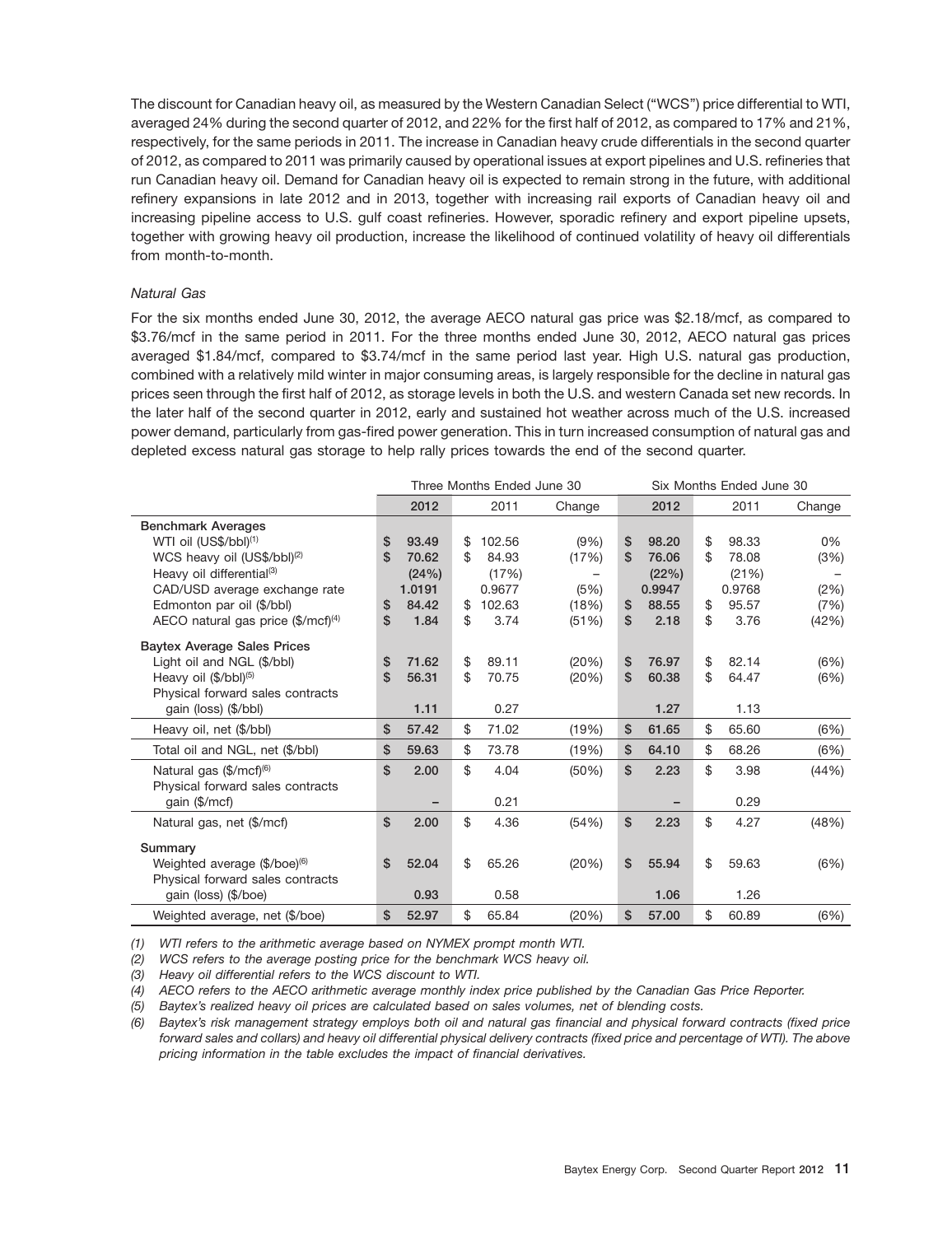During the second quarter of 2012, Baytex's average sales price for light oil and NGL was \$71.62 bbl, down 20% from \$89.11/bbl in the second quarter of 2011. Baytex's realized heavy oil price during the second quarter of 2012, prior to physical forward sales contracts, was \$56.31/bbl, or 78% of WCS. This compares to a realized heavy oil price in the second quarter of 2011, prior to physical forward sales contracts, of \$70.75/bbl, or 86% of WCS. The discount to WCS largely reflects the cost of blending Baytex's heavy oil with diluent to meet pipeline specifications. Net of physical forward sales contracts, Baytex's realized heavy oil price during the second quarter of 2012 was \$57.42/bbl, down 19% from \$71.02/bbl in the second quarter of 2011. Baytex's realized natural gas price for the three months ended June 30, 2012 was \$2.00/mcf with no applicable physical forward sales contracts (three months ended June 30, 2011 – \$4.04/mcf prior to physical forward sales contracts and \$4.36/mcf inclusive of physical forward sales contracts).

In the first six months of 2012, Baytex's average sales price for light oil and NGL was \$76.97/bbl, down 6% from \$82.14/bbl in the first six months of 2011. Baytex's realized heavy oil price during the first six months of 2012, prior to physical forward sales contracts, was \$60.38/bbl or 80% of WCS. This compares to a realized heavy oil price in the first six months of 2011, prior to physical forward sales contracts, of \$64.47/bbl, or 85% of WCS. The differential to WCS largely reflects the cost of blending Baytex's heavy oil with diluent to meet pipeline specifications. Net of physical forward sales contracts, Baytex's realized heavy oil price during the first six months of 2012 was \$61.65/bbl, down 6% from \$65.60/bbl in the first six months of 2011. Baytex's realized natural gas price for the six months ended June 30, 2012 was \$2.23/mcf with no applicable physical forward sales contracts (six months ended June 30, 2011 – \$3.98/mcf prior to physical forward sales contracts and \$4.27/mcf inclusive of physical forward sales contracts).

### **Gross Revenues**

|                                       |              | Three Months Ended June 30<br>Six Months Ended June 30 |        |           |           |        |  |  |
|---------------------------------------|--------------|--------------------------------------------------------|--------|-----------|-----------|--------|--|--|
| (\$ thousands except for %)           | 2012         | 2011                                                   | Change | 2012      | 2011      | Change |  |  |
| Oil revenue                           |              |                                                        |        |           |           |        |  |  |
| Light oil and NGL                     | 46.206<br>S. | \$49.097                                               | (6%)   | \$102,649 | \$94.091  | 9%     |  |  |
| Heavy oil                             | 201,130      | 217,882                                                | (8%)   | 431,635   | 392,352   | 10%    |  |  |
| Total oil revenue                     | 247.336      | 266.979                                                | (7%)   | 534.284   | 486,443   | 10%    |  |  |
| Natural gas revenue                   | 8,086        | 18,957                                                 | (57%)  | 18,162    | 38,193    | (52%)  |  |  |
| Total oil and natural gas revenue     | 255,422      | 285.936                                                | (11%)  | 552,446   | 524.636   | 5%     |  |  |
| Sales of heavy oil blending diluent   | 28,826       | 50.963                                                 | (43%)  | 75.157    | 102.578   | (27%)  |  |  |
| Total petroleum and natural gas sales | \$284.248    | \$336,899                                              | (16%)  | \$627,603 | \$627.214 | $-$ %  |  |  |

Petroleum and natural gas sales decreased 16% to \$284.2 million for the three months ended June 30, 2012 from \$336.9 million for the same period in 2011. This decrease is a result of lower oil and natural gas sales prices, which was partially offset by an increase in heavy and light oil and NGL sales volumes compared to the three months ended June 30, 2011. Sales of heavy oil blending diluent were down 43% for the three months ended June 30, 2012 from the same period last year because of the increase in our sales volumes which were delivered by rail. Unlike our sales through oil pipelines, when we sell raw bitumen by rail we are not required to blend it with condensate.

For the six months ended June 30, 2012, petroleum and natural gas sales totaled \$627.6 million, consistent with \$627.2 million for the same period in 2011. Lower realized oil and natural gas sales prices during the six months ended June 30, 2012 were offset by higher sales volumes as compared to the six months ended June 30, 2011. Sales of heavy oil blending diluent were down 27% for the six months ended June 30, 2012 from the same period last year because of the increase in our sales volumes which were delivered by rail. Unlike our sales through oil pipelines, when we sell raw bitumen by rail we are not required to blend it with condensate.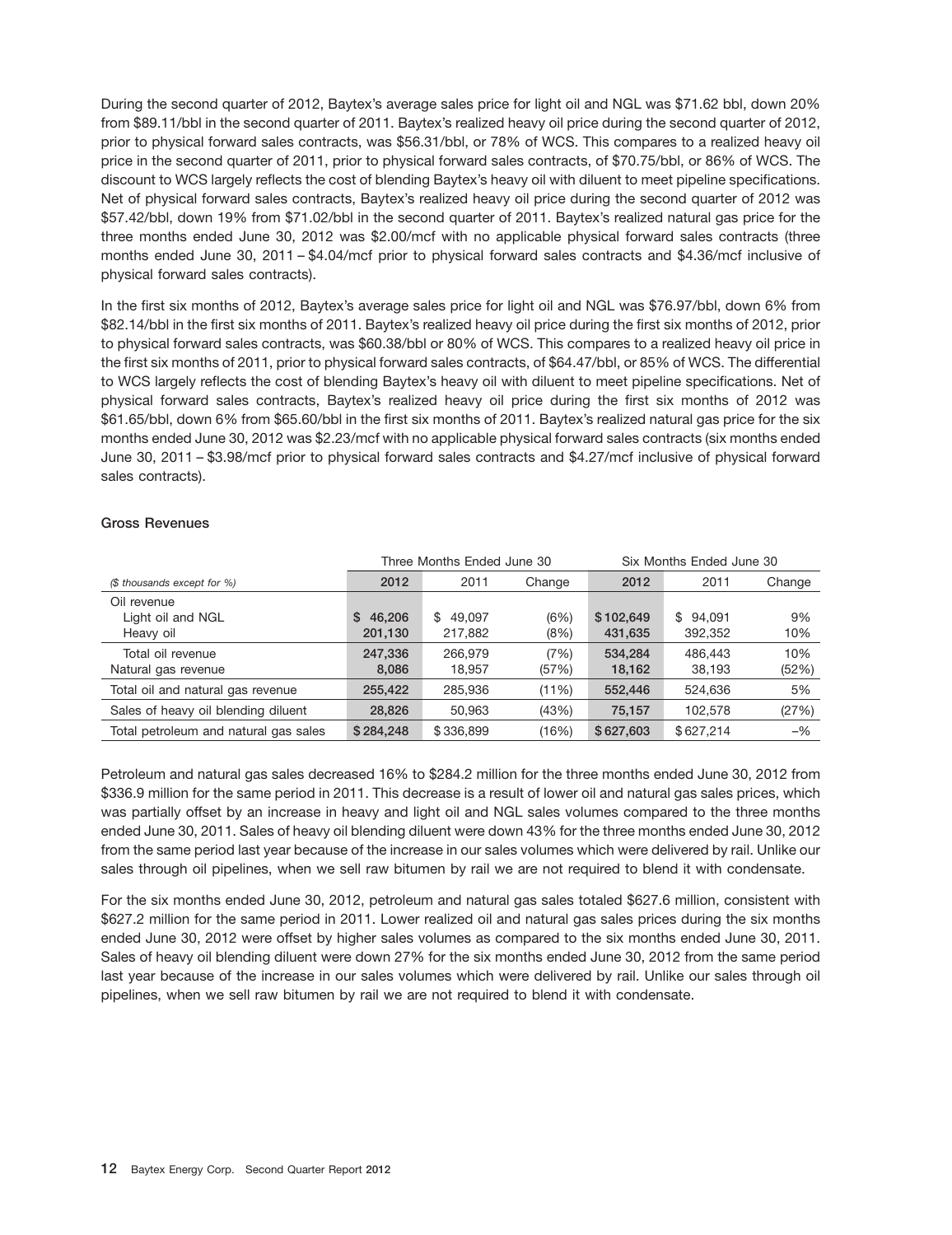### **Royalties**

|                                         |              | Three Months Ended June 30 |                 | Six Months Ended June 30 |          |        |  |  |
|-----------------------------------------|--------------|----------------------------|-----------------|--------------------------|----------|--------|--|--|
| (\$ thousands except for % and per boe) | 2012         | 2011                       | Change          | 2012                     | 2011     | Change |  |  |
| Royalties                               | 46,020<br>S. | \$51.159                   | (10%)           | \$99.014                 | \$99,961 | (1%)   |  |  |
| Royalty rates:                          |              |                            |                 |                          |          |        |  |  |
| Light oil, NGL and natural gas          | 18.3%        | 17.0%                      | -               | 18.4%                    | 17.9%    | -      |  |  |
| Heavy oil                               | 17.9%        | 18.2%                      | $\qquad \qquad$ | 17.8%                    | 19.4%    |        |  |  |
| Average royalty rates <sup>(1)</sup>    | 18.0%        | 17.9%                      |                 | 17.9%                    | 19.1%    |        |  |  |
| Royalty expenses per boe                | 9.54<br>S    | 11.78                      | (19%)           | 10.22                    | 11.60    | (12%)  |  |  |

*(1) Average royalty rate excludes sales of heavy oil blending diluents and the effects of financial derivatives.*

Total royalties for the second quarter of 2012 decreased to \$46.0 million from \$51.2 million in the second quarter of 2011. Total royalties for the second quarter of 2012 were 18.0% of petroleum and natural gas revenue (excluding sales of heavy oil blending diluent), as compared to 17.9% for the same period in 2011. Total royalties for the six months ended June 30, 2012 decreased to \$99.0 million from \$100.0 million in the six months ended June 30, 2011. Total royalties for the first six months of 2012 were 17.9% of petroleum and natural gas revenue (excluding sales of heavy oil blending diluent), as compared to 19.1% for the same period in 2011.

Royalty rates for light oil, NGL and natural gas increased from 17.0% in the three months ended June 30, 2011 to 18.3% in the three months ended June 30, 2012 due to expiry of conventional oil royalty rate incentives on new wells and timing differences from our gas cost allowance annual filings. Royalty rates for heavy oil decreased from 18.2% in the three months ended June 30, 2011 to 17.9% for the three months ended June 30, 2012 due to a lower Saskatchewan Resource Surcharge.

Royalty rates for light oil, NGL and natural gas increased from 17.9% in the six months ended June 30, 2011 to 18.4% in the six months ended June 30, 2012 due to expiry of conventional oil royalty rate incentives on new wells. Royalty rates for heavy oil decreased from 19.4% in the six months ended June 30, 2011 to 17.8% in the six months ended June 30, 2012 due to royalty incentives on new wells at Seal and Kerrobert. In Seal, the royalty framework levies a flat 5% royalty rate on horizontal wells for the first 50,000 to 100,000 barrels of production, depending on well depth. In Kerrobert, our Steam Assisted Gravity Drainage projects attract favourable royalty rate incentives.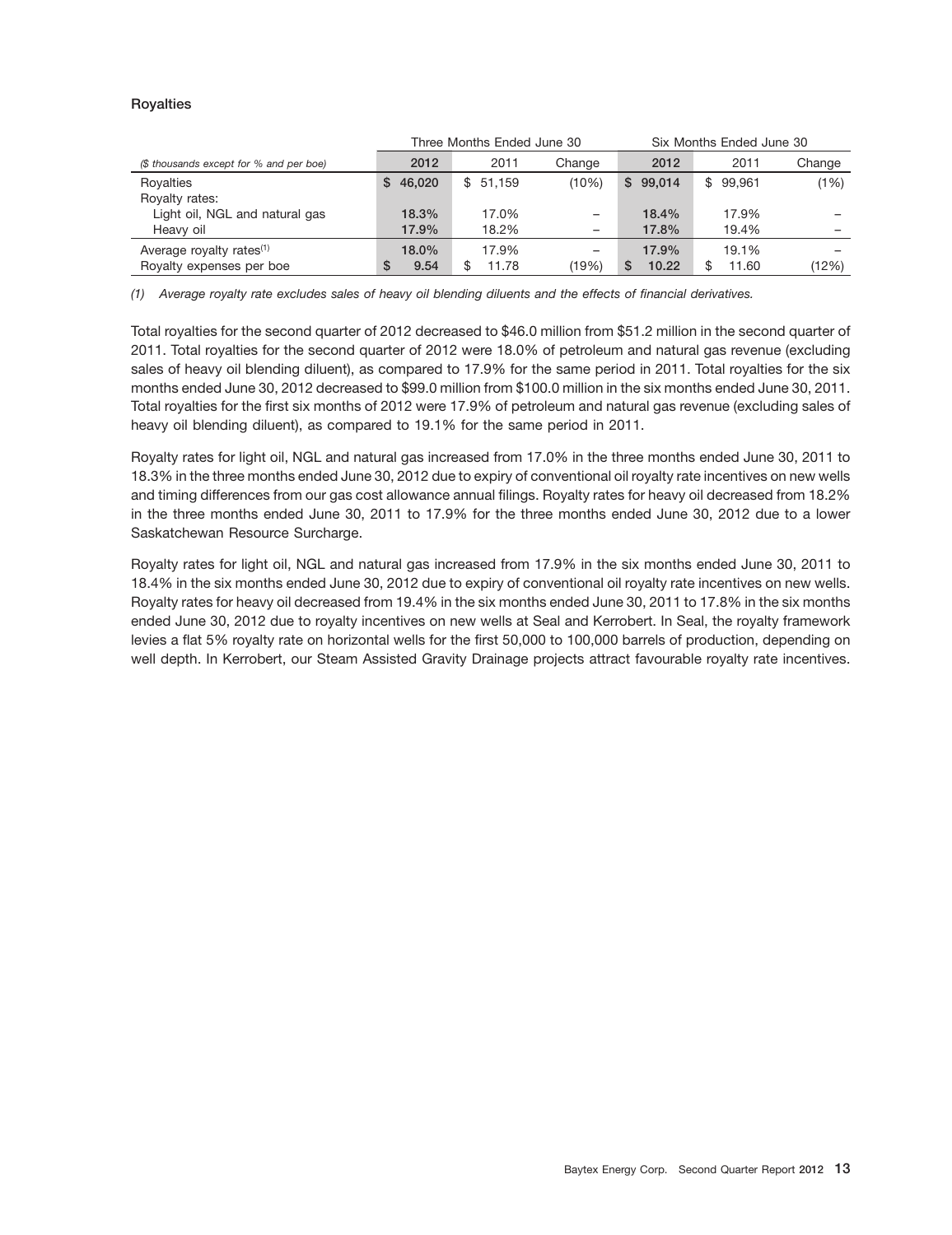### **Financial Derivatives**

|                                                                   |              | Three Months Ended June 30 |                |             | Six Months Ended June 30 |              |
|-------------------------------------------------------------------|--------------|----------------------------|----------------|-------------|--------------------------|--------------|
| (\$ thousands)                                                    | 2012         | 2011                       | Change         | 2012        | 2011                     | Change       |
| Realized gain (loss) on financial<br>derivatives <sup>(1)</sup>   |              |                            |                |             |                          |              |
| Crude oil                                                         | \$<br>7,688  | \$(13,036)                 | 20,724<br>\$   | \$<br>(865) | \$(17, 469)              | 16,604<br>\$ |
| Natural gas                                                       | 1,763        | (33)                       | 1,796          | 2,988       | (43)                     | 3,031        |
| Foreign currency                                                  | 917          | 4,692                      | (3,775)        | 2,798       | 10,794                   | (7,996)      |
| Interest rate                                                     | 112          |                            | 112            | (1,581)     | (72)                     | (1,509)      |
| Total                                                             | \$10,480     | \$<br>(8, 377)             | 18,857<br>\$   | \$<br>3,340 | \$<br>(6,790)            | 10,130<br>\$ |
| Unrealized gain (loss) on financial<br>derivatives <sup>(2)</sup> |              |                            |                |             |                          |              |
| Crude oil                                                         | \$53,309     | \$<br>52,384               | \$<br>925      | \$44,391    | \$<br>3,593              | 40,798<br>\$ |
| Natural gas                                                       | (1,976)      | 1,097                      | (3,073)        | (1,608)     | 1,505                    | (3, 113)     |
| Foreign currency                                                  | (2,893)      | (4,077)                    | 1,184          | 419         | (2,697)                  | 3,116        |
| Interest rate                                                     | (1,056)      | 198                        | (1,254)        | (20)        | 731                      | (751)        |
| Total                                                             | 47,384<br>\$ | \$<br>49,602               | \$<br>(2, 218) | \$43,182    | \$<br>3,132              | \$<br>40,050 |
| Total gain (loss) on financial<br>derivatives                     |              |                            |                |             |                          |              |
| Crude oil                                                         | \$<br>60,997 | \$<br>39,348               | 21,649<br>\$   | \$43,526    | \$ (13,876)              | 57,402<br>\$ |
| Natural gas                                                       | (213)        | 1,064                      | (1, 277)       | 1,380       | 1,462                    | (82)         |
| Foreign currency                                                  | (1,976)      | 615                        | (2,591)        | 3,217       | 8,097                    | (4,880)      |
| Interest rate                                                     | (944)        | 198                        | (1, 142)       | (1,601)     | 659                      | (2,260)      |
| Total                                                             | 57,864<br>\$ | \$<br>41,225               | 16,639<br>\$   | 46,522<br>S | \$<br>(3,658)            | \$<br>50,180 |

*(1) Realized gain (loss) on financial derivatives represents actual cash settlement or receipts for the financial derivatives.*

*(2) Unrealized gain (loss) on financial derivatives represents the change in fair value of the financial derivatives during the period.*

The total gain on financial derivatives for the three months ended June 30, 2012 was \$57.9 million, as compared to a gain of \$41.2 million for the same period in 2011. This includes a realized gain of \$10.5 million and an unrealized mark-to-market gain of \$47.4 million for the second quarter of 2012, as compared to \$8.4 million in realized losses and an unrealized mark-to-market gain of \$49.6 million for the second quarter of 2011. The realized gain of \$10.5 million for the three months ended June 30, 2012 on derivative contracts relates to lower commodity prices during the period. The unrealized mark-to-market gain of \$47.4 million for the three months ended June 30, 2012 relates to lower oil prices at June 30, 2012, as compared to December 31, 2011, partially offset by a weakening Canadian dollar against the U.S. dollar.

The total gain on financial derivatives for the six months ended June 30, 2012 was \$46.5 million, as compared to a loss of \$3.7 million for the same period in 2011. This includes a realized gain of \$3.3 million and an unrealized mark-to-market gain of \$43.2 million for the first six months of 2012, as compared to a \$6.8 million realized loss and an unrealized mark-to-market gain of \$3.1 million for the same period of 2011. The realized gain of \$3.3 million for the six months ended June 30, 2012 relates to lower oil prices and favourable foreign currency contracts, partially offset by losses on oil and interest rate contracts. The unrealized mark-to-market gain of \$43.2 million for the six months ended June 30, 2012 relates to lower natural gas prices at June 30, 2012, as compared to December 31, 2011, partially offset by a weakening Canadian dollar against the U.S. dollar.

A summary of the risk management contracts in place as at June 30, 2012 and the accounting treatment of the Company's financial instruments are disclosed in note 15 to the consolidated financial statements.

### **Evaluation and Exploration Expense**

Evaluation and exploration expense for the three months ended June 30, 2012 increased to \$4.5 million from \$3.4 million for the same period in 2011 due to an increase in the expiration of undeveloped land leases. Evaluation and exploration expense for the six months ended June 30, 2012 increased marginally to \$6.9 million from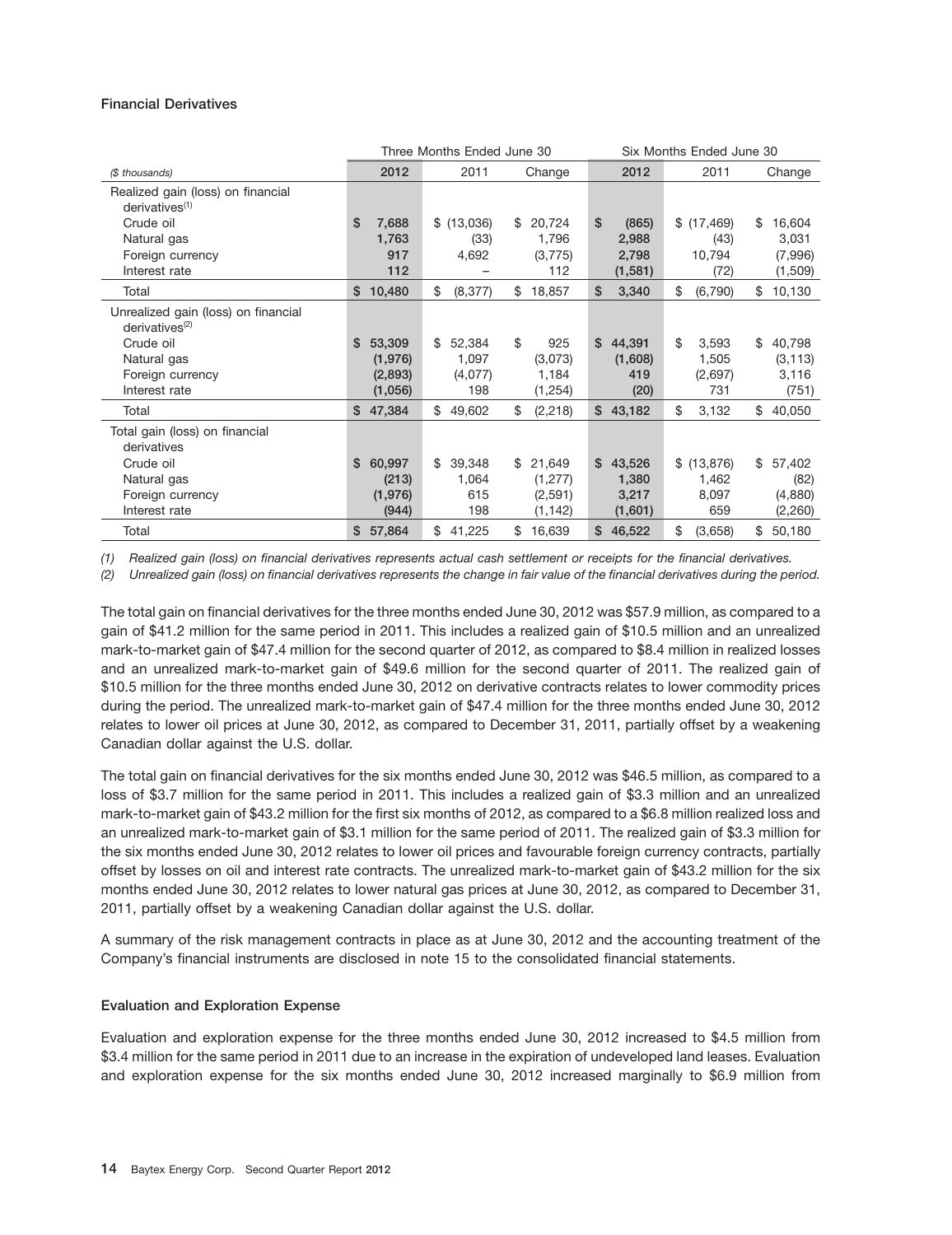\$6.8 million for the same period in 2011. The increase in the second quarter of 2012 was offset by a decrease in the first quarter, resulting in no significant change for the six months ended June 30, 2012 as compared to 2011.

### **Production and Operating Expenses**

|                                                                                    |                                        | Three Months Ended June 30    |                   |                                         | Six Months Ended June 30                   |                   |  |  |  |
|------------------------------------------------------------------------------------|----------------------------------------|-------------------------------|-------------------|-----------------------------------------|--------------------------------------------|-------------------|--|--|--|
| (\$ thousands except for % and per boe)                                            | 2012                                   | 2011                          | Change            | 2012                                    | 2011                                       | Change            |  |  |  |
| Production and operating expenses<br>Production and operating expenses<br>per boe: | 56.967<br>S.                           | \$50.189                      | 14%               | \$115.254                               | \$97.665                                   | 18%               |  |  |  |
| Heavy oil<br>Light oil, NGL and natural gas<br>Total                               | 10.62<br>S<br>14.99<br>S<br>11.81<br>S | 11.31<br>12.14<br>\$<br>11.56 | (6%)<br>23%<br>2% | 10.84<br>S<br>14.63<br>S<br>11.89<br>S. | \$.<br>11.18<br>11.69<br>\$<br>11.34<br>\$ | (3%)<br>25%<br>5% |  |  |  |

Production and operating expenses for the three months ended June 30, 2012 increased to \$57.0 million from \$50.2 million due to increased production volumes attributable to the development of existing assets in Canada and the U.S. Production and operating expenses were \$11.81 per boe for the three months ended June 30, 2012, as compared to \$11.56 per boe for the same period in 2011. Total production and operating expenses increased by 14% and light oil, NGL and natural gas production and operating expenses increased by 27% for the three months ended June 30, 2012, as compared to the same period of 2011 due to higher production and increased turnaround costs and labour rates.

Production and operating expenses for the six months ended June 30, 2012 increased to \$115.3 million from \$97.7 million due to increased production volumes attributable to the development of existing assets in Canada and the U.S. and from the Reno and Brewster acquisitions completed in February and August 2011, respectively. Production and operating expenses were \$11.89 per boe for the six months ended June 30, 2012, as compared to \$11.34 per boe for the same period in 2011. Total production and operating expenses increased by 18% and light oil, NGL and natural gas production and operating expenses increased by 28% for the six months ended June 30, 2012, as compared to the same period of 2011 due to higher production and increased workover expenses, turnaround costs and labour rates.

### **Transportation and Blending Expenses**

|                                                                                                          |                                        | Three Months Ended June 30             | Six Months Ended June 30 |                                       |                                        |                   |
|----------------------------------------------------------------------------------------------------------|----------------------------------------|----------------------------------------|--------------------------|---------------------------------------|----------------------------------------|-------------------|
| (\$ thousands except for % and per boe)                                                                  | 2012                                   | 2011                                   | Change                   | 2012                                  | 2011                                   | Change            |
| Blending expenses<br>Transportation expenses                                                             | 28,826<br>S.<br>18.964                 | 50,963<br>\$<br>16.555                 | (43%)<br>15%             | 75.157<br>S.<br>34,370                | \$102.578<br>29.100                    | (27%)<br>18%      |
| Total transportation and blending<br>expenses                                                            | 47.790<br>S.                           | \$67.518                               | (29%)                    | \$109.527                             | \$131,678                              | (17%)             |
| Transportation expenses per boe <sup>(1)</sup> :<br>Heavy oil<br>Light oil, NGL and natural gas<br>Total | \$<br>5.18<br>\$<br>0.61<br>\$<br>3.93 | \$<br>5.04<br>\$<br>0.85<br>\$<br>3.81 | 3%<br>(28%)<br>3%        | S<br>4.66<br>\$<br>0.66<br>\$<br>3.55 | \$<br>4.52<br>\$<br>0.78<br>\$<br>3.38 | 3%<br>(15%)<br>5% |

*(1) Transportation expenses per boe are before the purchase of blending diluent.*

Transportation and blending expenses for the second quarter of 2012 were \$47.8 million, as compared to \$67.5 million for the second quarter of 2011. Transportation and blending expenses for the first half of 2012 were \$109.5 million, as compared to \$131.7 million for the first half of 2011.

The heavy oil produced by Baytex requires blending to reduce its viscosity in order to meet pipeline specifications. In most cases, Baytex purchases condensate from industry producers as the blending diluent facilitates the marketing of its heavy oil. In the second quarter of 2012, blending expenses were \$28.8 million for the purchase of 3,114 bbl/d of condensate at \$101.73 per barrel, as compared to \$51.0 million for the purchase of 5,208 bbl/d at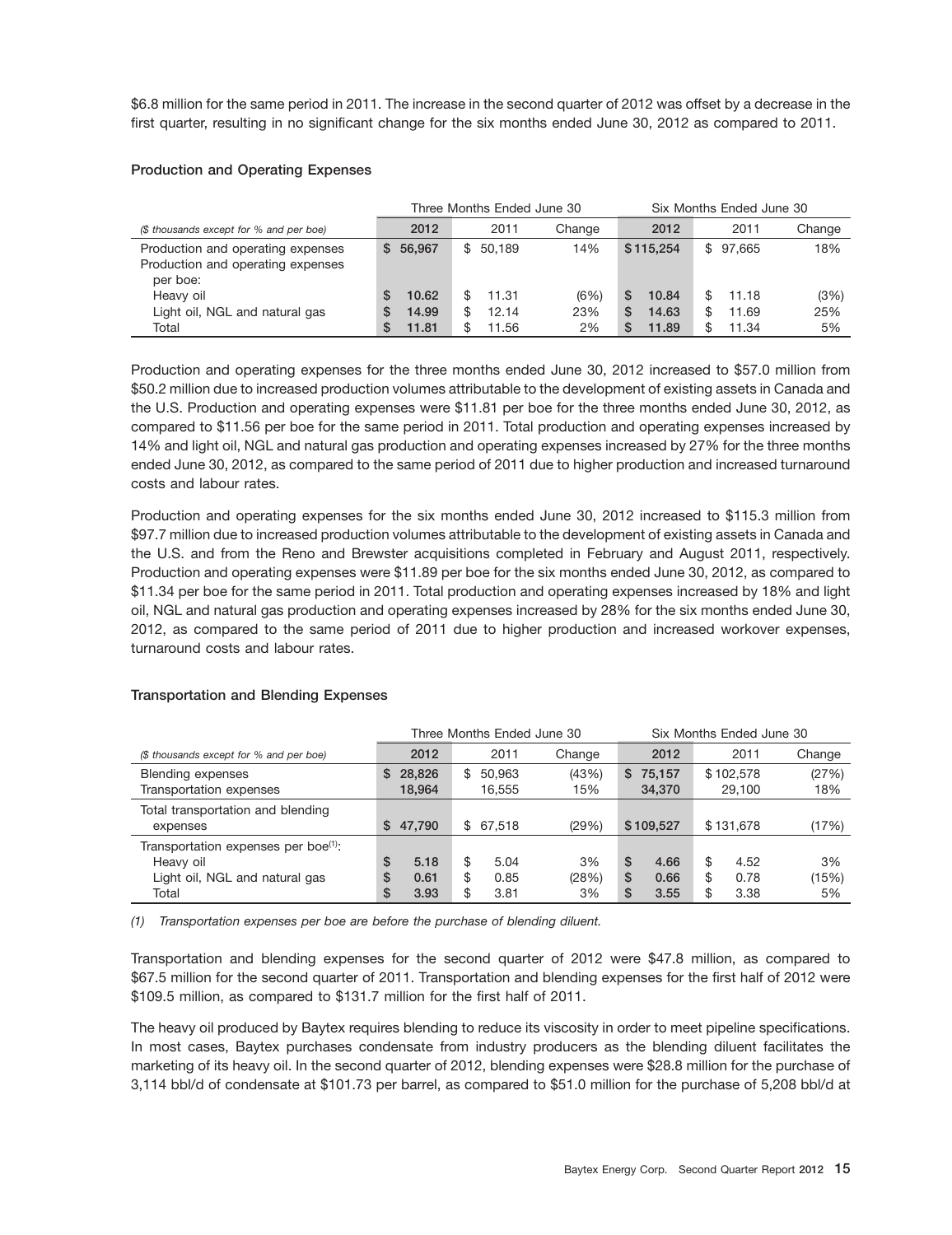\$107.53 per barrel for the same period last year. In the six months ended June 30, 2012, blending expenses were \$75.2 million for the purchase of 3,867 bbl/d of condensate at \$106.79 per barrel, as compared to \$102.6 million for the purchase of 5,537 bbl/d at \$102.35 per barrel for the same period last year. This decrease in blending for both the three and six month periods ending June 30, 2012 is due to the export of a portion of our heavy oil production by rail, which does not require diluent blending, as compared to no rail exports in the prior periods. The cost of blending diluent is effectively recovered in the sale price of a blended product.

Transportation expenses were \$3.93 per boe for the three months ended June 30, 2012, as compared to \$3.81 per boe for the same period of 2011. Transportation expenses were \$3.55 per boe for the six months ended June 30, 2012, as compared to \$3.38 per boe for the same period of 2011. The increase in transportation expenses per barrel of heavy oil for the three and six months ended June 30, 2012 is primarily driven by a larger portion of our heavy oil production coming from our Seal and Reno areas which utilize long-haul trucking to ship a portion of production volumes.

### **Operating Netback**

|                                                  | Three Months Ended June 30 |        |    |        |        |    |        |    | Six Months Ended June 30 |        |  |  |
|--------------------------------------------------|----------------------------|--------|----|--------|--------|----|--------|----|--------------------------|--------|--|--|
| (\$ per boe except for % and volume)             |                            | 2012   |    | 2011   | Change |    | 2012   |    | 2011                     | Change |  |  |
| Sales volume (boe/d)                             |                            | 52,985 |    | 47,725 | 11%    |    | 53,255 |    | 47,603                   | 12%    |  |  |
| Operating netback <sup>(1)</sup> :               |                            |        |    |        |        |    |        |    |                          |        |  |  |
| Sales price <sup>(2)</sup>                       | \$                         | 52.97  | \$ | 65.84  | (20%)  | \$ | 57.00  | \$ | 60.89                    | (6%)   |  |  |
| Less:                                            |                            |        |    |        |        |    |        |    |                          |        |  |  |
| Royalties                                        |                            | 9.54   |    | 11.78  | (19%)  |    | 10.22  |    | 11.60                    | (12%)  |  |  |
| Operating expenses                               |                            | 11.81  |    | 11.56  | 2%     |    | 11.89  |    | 11.34                    | 5%     |  |  |
| Transportation expenses                          |                            | 3.93   |    | 3.81   | 3%     |    | 3.55   |    | 3.38                     | 5%     |  |  |
| Operating netback before financial               |                            |        |    |        |        |    |        |    |                          |        |  |  |
| derivatives                                      | \$                         | 27.69  | \$ | 38.69  | (28%)  | \$ | 31.34  | \$ | 34.57                    | (9% )  |  |  |
| Financial derivatives gain (loss) <sup>(3)</sup> |                            | 2.17   |    | (1.93) | 212%   |    | 0.34   |    | (0.79)                   | 143%   |  |  |
| Operating netback after financial                |                            |        |    |        |        |    |        |    |                          |        |  |  |
| derivatives gain (loss)                          | \$                         | 29.86  | \$ | 36.76  | (19%)  | \$ | 31.68  | \$ | 33.78                    | (6%)   |  |  |

*(1) Operating netback table includes revenues and costs associated with sulphur production.*

*(2) Sales price is shown net of blending costs and gains (losses) on physical delivery contracts.*

*(3) Financial derivatives reflect realized gains (losses) only.*

### **General and Administrative Expenses**

|                                                                            |          |       | Three Months Ended June 30 |  | Six Months Ended June 30 |          |        |
|----------------------------------------------------------------------------|----------|-------|----------------------------|--|--------------------------|----------|--------|
| (\$ thousands except for % and per boe)                                    | 2012     | 2011  | Change                     |  | 2012                     | 2011     | Change |
| General and administrative expenses<br>General and administrative expenses | \$11.137 | 8.689 | 28%                        |  | \$22.325                 | \$19.819 | 13%    |
| per boe                                                                    | 2.31     | 2.00  | 16%                        |  | 2.30                     | 2.30     | $-$ %  |

General and administrative expenses for the second quarter of 2012 increased to \$11.1 million from \$8.7 million, as compared to the same period in 2011. On a per boe basis, general and administrative expenses increased by 16% from \$2.00 in the second quarter of 2011 to \$2.31 in the second quarter of 2012 due to higher salary levels, higher office rent and higher costs related to the 2011 year end reserve report.

General and administrative expenses for the six months ended June 30, 2012 increased to \$22.3 million from \$19.8 million, as compared to the same period in 2011. On a per boe basis, general and administrative expenses of \$2.30 in the second quarter of 2012 were unchanged from the same period in 2011.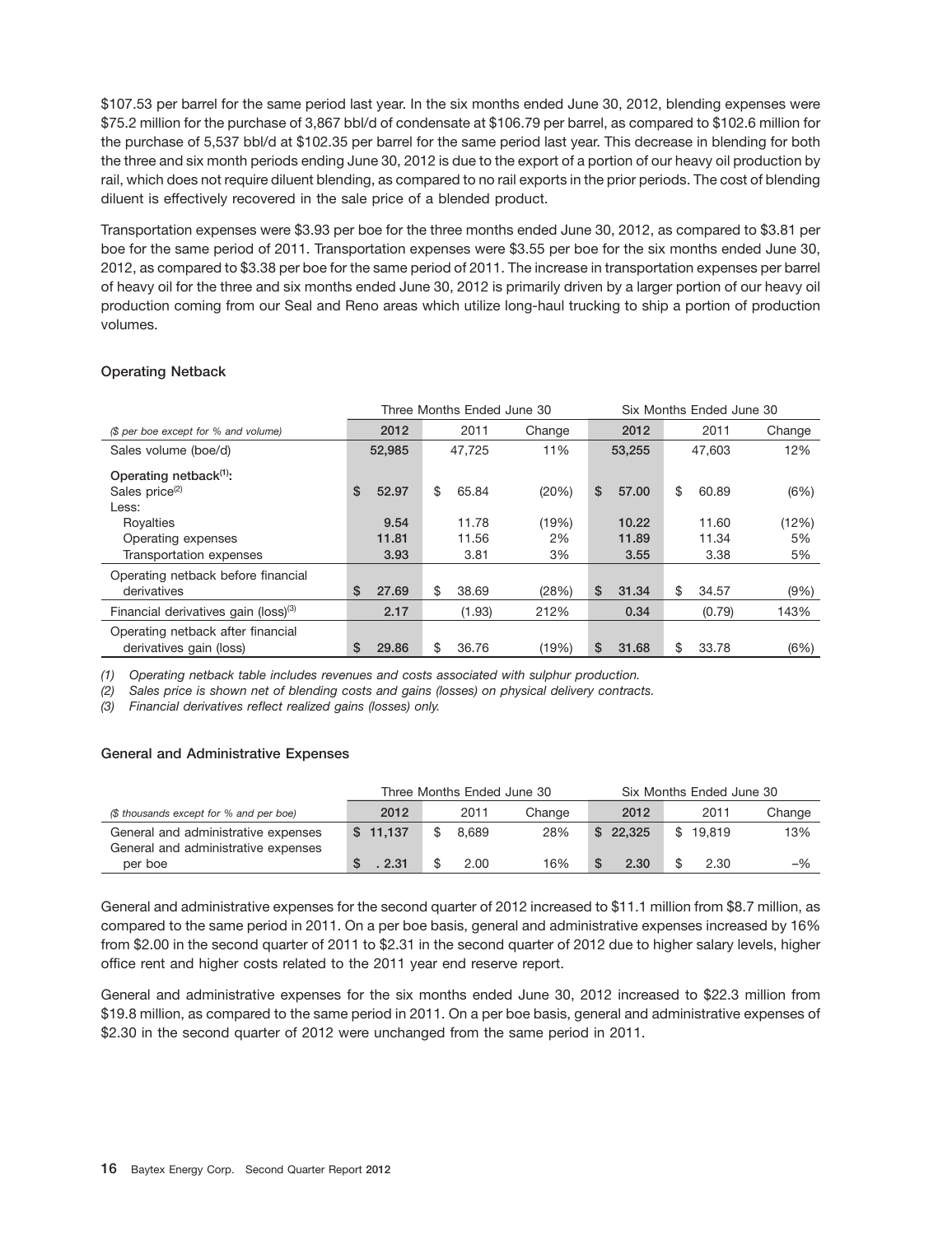### **Share-based Compensation Expense**

On January 1, 2011, the Company adopted a full-value award plan (the ''Share Award Incentive Plan'') pursuant to which restricted awards and performance awards may be granted to directors, officers and employees of the Company and its subsidiaries. Concurrent with the adoption of the Share Award Incentive Plan, no further grants were made under the Common Share Rights Incentive Plan (the "Share Rights Plan).

Compensation expense related to the Share Rights Plan decreased to \$0.7 million in the second quarter of 2012 (three months ended June 30, 2011 – \$4.5 million) while compensation expense related to the Share Award Incentive Plan increased to \$11.6 million for the three months ended June 30, 2012 (three months ended June 30, 2011 – \$2.9 million). The overall increase in compensation expense of \$5.0 million is mainly due to the conversion of restricted awards and performance awards held by a departed executive.

Compensation expense related to the Share Rights Plan decreased to \$1.2 million in the six months ended June 30, 2012 (six months ended June 30, 2011 – \$9.8 million) while compensation expense related to the Share Award Incentive Plan increased to \$18.0 million for the six months ended June 30, 2012 (six months ended June 30, 2011 – \$5.6 million). The overall increase in compensation expense of \$3.9 million is mainly due to the conversion of restricted awards and performance awards held by a departed executive.

Compensation expense associated with the Share Rights Plan and the Share Award Incentive Plan is recognized in income over the vesting period of the share rights or share awards with a corresponding increase in contributed surplus. The issuance of common shares upon the exercise of share rights or conversion of share awards is recorded as an increase in shareholders' capital with a corresponding reduction in contributed surplus.

### **Financing Costs**

|                               |            | Three Months Ended June 30 |        |             | Six Months Ended June 30 |        |
|-------------------------------|------------|----------------------------|--------|-------------|--------------------------|--------|
| (\$ thousands except for %)   | 2012       | 2011                       | Change | 2012        | 2011                     | Change |
| Bank loan and other           | 3.144<br>S | 3.086<br>\$                | 2%     | 5.684       | 6.807<br>\$              | (16%)  |
| Long-term debt                | 6,168      | 6.008                      | 3%     | 12,281      | 10.704                   | 15%    |
| Accretion on asset retirement |            |                            |        |             |                          |        |
| obligations                   | 1.652      | 1.516                      | 9%     | 3.279       | 3.000                    | 9%     |
| Debt financing costs          | 830        | 2.183                      | (62%)  | 849         | 2.844                    | (70%)  |
| Financing costs               | 11.794     | 12.793                     | (8% )  | 22.093<br>S | \$23.355                 | (5%)   |

Financing costs for the three months ended June 30, 2012 decreased to \$11.8 million, as compared to \$12.8 million in the second quarter of 2011. The decrease was primarily attributable to lower credit facility amendment fees and lower average borrowing on bank loans coupled with lower interest rates, offset by interest on the US\$150 million principal amount of 6.75% Series B senior unsecured debentures issued on February 17, 2011.

Financing costs for the six months ended June 30, 2012 decreased to \$22.1 million, as compared to \$23.4 million in the first half of 2011. The decrease was primarily attributable to lower credit facility amendment fees and lower average borrowing on bank loans coupled with lower interest rates, offset by interest on the US\$150 million principal amount of 6.75% Series B senior unsecured debentures issued on February 17, 2011.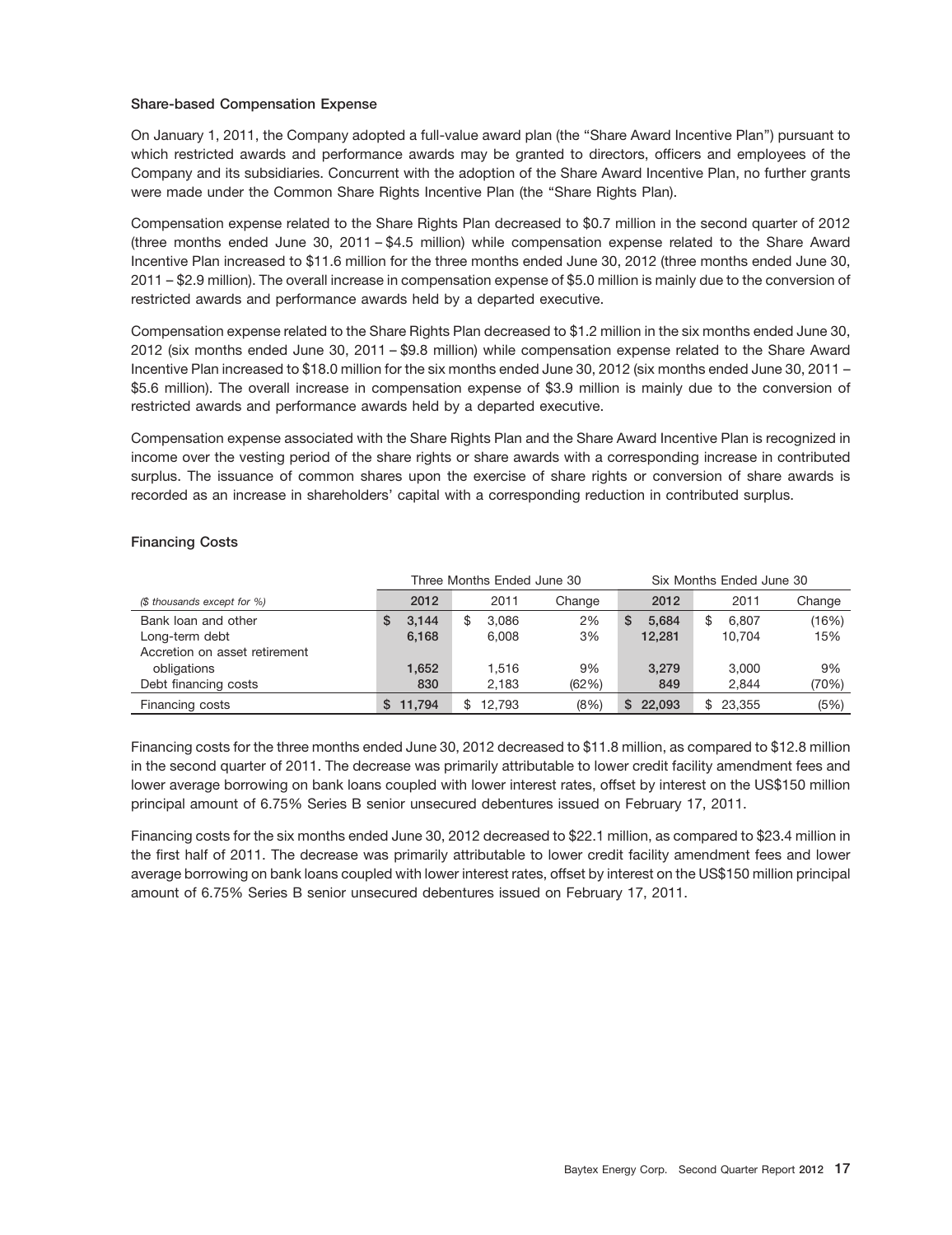### **Foreign Exchange**

|                                                |   |          |   | Three Months Ended June 30 |        |    |        | Six Months Ended June 30 |        |
|------------------------------------------------|---|----------|---|----------------------------|--------|----|--------|--------------------------|--------|
| (\$ thousands except for % and exchange rates) |   | 2012     |   | 2011                       | Change |    | 2012   | 2011                     | Change |
| Unrealized foreign exchange (gain) loss        | S | 8.105    | S | (4,746)                    | (271%) | \$ | 2.112  | \$<br>(9,602)            | (122%) |
| Realized foreign exchange loss (gain)          |   | (1, 225) |   | 740                        | 266%   |    | (100)  | 1,666                    | 106%   |
| Total (gain) loss                              | S | 6,880    | S | (4,006)                    | (271%) | S  | 2.012  | \$<br>(7,936)            | (125%) |
| CAD/USD exchange rates:                        |   |          |   |                            |        |    |        |                          |        |
| At beginning of period                         |   | 0.9991   |   | 0.9718                     |        |    | 1.0170 | 0.9946                   |        |
| At end of period                               |   | 1.0191   |   | 0.9643                     |        |    | 1.0191 | 0.9643                   |        |

The foreign exchange loss for the three months ended June 30, 2012 was \$6.9 million and comprised of an unrealized foreign exchange loss of \$8.1 million and a realized foreign exchange gain of \$1.2 million. The foreign exchange gain for the three months ended June 30, 2011 was \$4.0 million and comprised of an unrealized foreign exchange gain of \$4.7 million and a realized foreign exchange loss of \$0.7 million. The second quarter of 2012 unrealized loss of \$8.1 million, as compared to a gain of \$4.7 million for the second quarter of 2011, was mainly due to the translation of the US\$180 million portion of the bank loan and US\$150 million Series B senior unsecured debentures as the Canadian dollar weakened against the U.S. dollar at June 30, 2012 (as compared to March 31, 2012) and strengthened at June 30, 2011 (as compared to March 31, 2011). The current quarter realized gains were due to day-to-day U.S. dollar denominated transactions.

The foreign exchange loss for the six months ended June 30, 2012 was \$2.0 million and comprised of an unrealized foreign exchange loss of \$2.1 million and a realized foreign exchange gain of \$0.1 million. The foreign exchange gain for the six months ended June 30, 2011 was \$7.9 million and comprised of an unrealized foreign exchange gain of \$9.6 million and a realized foreign exchange loss of \$1.7 million. The unrealized loss in the first half of 2012 of \$2.1 million, as compared to a gain of \$9.6 million for the first half of 2011, was mainly due to the translation of the US\$180 million portion of the bank loan and US\$150 million Series B senior unsecured debentures as the Canadian dollar weakened against the U.S. dollar at June 30, 2012 (as compared to December 31, 2011) and strengthened at June 30, 2011 (as compared to December 31, 2010). The current quarter realized gains were due to day-to-day U.S. dollar denominated transactions.

### **Depletion and Depreciation**

Depletion and depreciation for the three months ended June 30, 2012 increased to \$70.6 million from \$56.4 million for the same period in 2011. On a sales-unit basis, the provision for the current quarter was \$14.64 per boe, as compared to \$12.32 per boe for the same quarter in 2011. The increase relates primarily to an increase in estimates of future development costs resulting in a higher depletable base.

Depletion and depreciation for the six months ended June 30, 2012 increased to \$142.9 million from \$113.1 million for the same period in 2011. On a sales-unit basis, the provision for the first half of 2012 was \$14.74 per boe, as compared to \$12.79 per boe for the same period in 2011. The increase relates primarily to an increase in estimates of future development costs resulting in a higher depletable base.

### **Income Taxes**

For the six months ended June 30, 2012, total income tax expense was \$110.0 million (six months ended June 30, 2011 – \$16.0 million) of which \$16.7 million related to current income taxes (six months ended June 30, 2011 – \$nil) and \$93.4 million related to deferred income taxes (six months ended June 30, 2011 – \$16.0 million). The increase in income tax expense relates primarily to the disposition of non-operated assets in North Dakota during the second quarter of 2012. The gain on disposition is, to the extent possible, sheltered from current taxes by available U.S. tax deductions. The unsheltered portion of the gain results in a \$16.7 million current tax expense payable to U.S. federal and state tax authorities. The remaining increase in income tax expense relates to changes in unrealized financial derivatives gains and losses and other minor differences.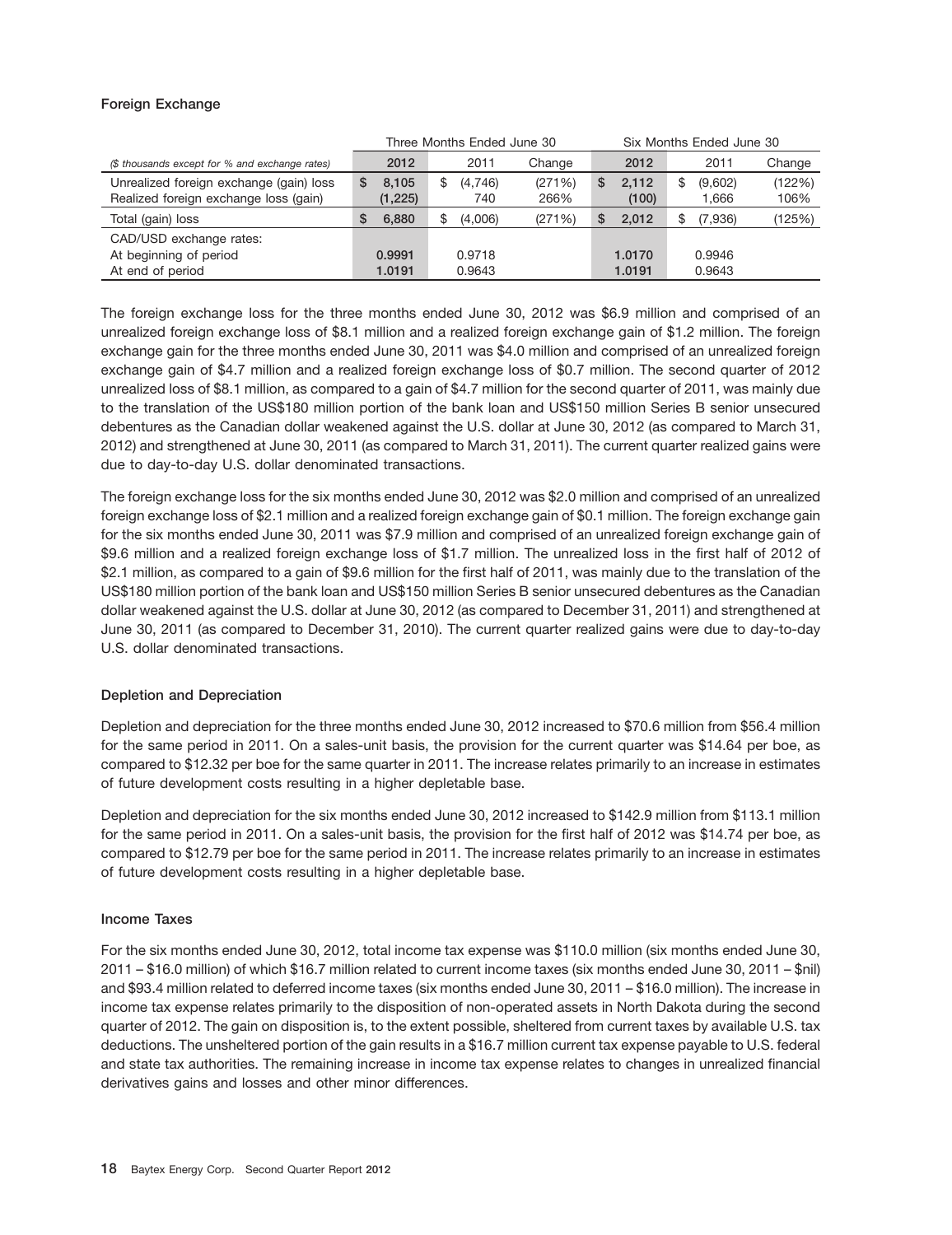### **Net Income**

Net income for the three months ended June 30, 2012 was \$157.3 million, as compared to \$106.9 million for the same period in 2011. The increase in net income was primarily the result of a \$175.4 million gain on disposition of U.S. properties and increase in gain on financial derivative contracts, offset by lower operating netback, higher income tax expense and higher depletion and depreciation.

Net income for the six months ended June 30, 2012 was \$200.2 million, as compared to \$107.8 million for the same period in 2011. The increase in net income was primarily the result of a \$175.4 million gain on disposition of U.S. properties and increase in gain on financial derivative contracts, offset by lower operating netback, higher income tax expense and higher depletion and depreciation.

### **Other Comprehensive Income**

Revenues and expenses of foreign operations are translated to Canadian dollars using average foreign currency exchange rates for the period. Monetary assets and liabilities that form part of the net investment in the foreign operation are translated at the period-end foreign currency exchange rate. Gains or losses resulting from the translation are included in accumulated other comprehensive income (loss) in shareholders' equity and are recognized in net income when there has been a disposal or partial disposal of the foreign operation.

The \$1.9 million balance of accumulated other comprehensive loss at June 30, 2012 is the sum of a \$3.5 million foreign currency translation loss incurred as at December 31, 2011 and a \$1.6 million foreign currency translation gain related to the six months ended June 30, 2012.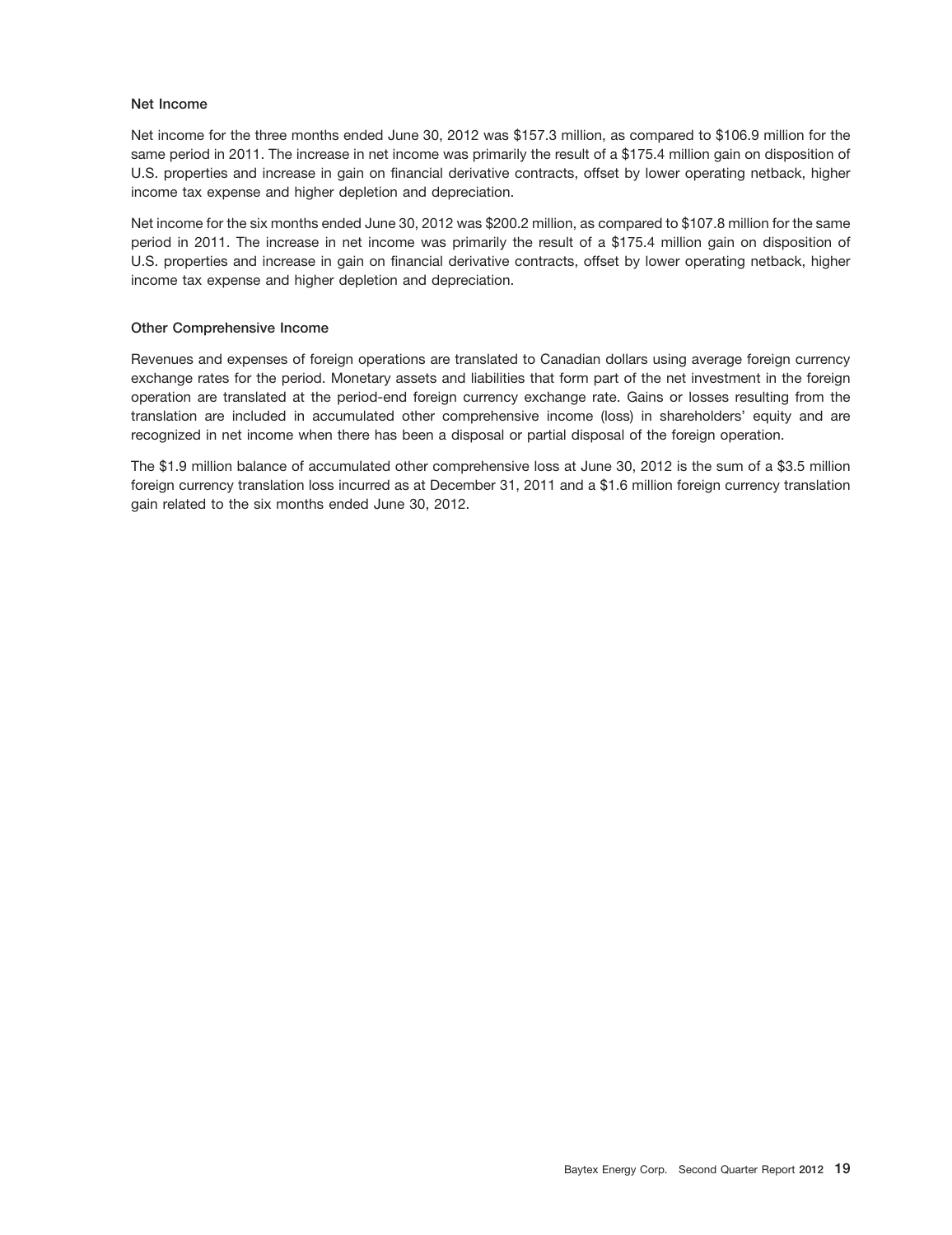### **FUNDS FROM OPERATIONS, PAYOUT RATIO AND DIVIDENDS**

Funds from operations and payout ratio are non-GAAP measures. Funds from operations represents cash flow from operating activities adjusted for financing costs, changes in non-cash operating working capital and other operating items. Payout ratio is calculated as cash dividends (net of participation in the Dividend Reinvestment Plan (''DRIP'')) divided by funds from operations. Baytex considers these to be key measures of performance as they demonstrate its ability to generate the cash flow necessary to fund dividends and capital investments.

The following table reconciles cash flow from operating activities (a GAAP measure) to funds from operations (a non-GAAP measure):

|                                                                                         |                        | <b>Three Months Ended</b> |                        | <b>Six Months Ended</b> |                         |
|-----------------------------------------------------------------------------------------|------------------------|---------------------------|------------------------|-------------------------|-------------------------|
| (\$ thousands except for %)                                                             | June 30,<br>2012       | March 31.<br>2012         | June 30.<br>2011       | <b>June 30,</b><br>2012 | June 30.<br>2011        |
| Cash flow from operating activities<br>Change in non-cash working capital               | \$122.701<br>11,594    | 151.361<br>\$<br>(1,881)  | \$146.199<br>2.206     | \$274.062<br>9.713      | \$266.098<br>(186)      |
| Asset retirement expenditures<br>Financing costs                                        | 377<br>(11, 794)       | 771<br>(10, 299)          | 959<br>(12, 793)       | 1,148<br>(22,093)       | 1,878<br>(23, 355)      |
| Accretion on asset retirement obligations<br>Accretion on debentures and long-term debt | 1.652<br>162           | 1.627<br>157              | 1.516<br>146           | 3,279<br>319            | 3,000<br>268            |
| Funds from operations                                                                   | \$124,692              | 141,736<br>\$             | 138,233<br>\$          | \$266,428               | \$247,703               |
| Cash dividends declared<br>Reinvested dividends                                         | \$<br>78,908<br>26,965 | \$<br>78.365<br>22,806    | \$<br>69.425<br>16,661 | \$157.273<br>49,771     | \$<br>104.765<br>33,453 |
| Cash dividends declared (net of DRIP)                                                   | \$<br>51,943           | \$<br>55,559              | \$<br>52.764           | \$107.502               | \$<br>71,312            |
| Payout ratio<br>Payout ratio (net of DRIP)                                              | 63%<br>42%             | 55%<br>39%                | 50%<br>38%             | 59%<br>40%              | 42%<br>29%              |

Baytex does not deduct capital expenditures when calculating the payout ratio. Due to the depleting nature of petroleum and natural gas assets, certain levels of capital expenditures are required to minimize production declines. In the petroleum and natural gas industry, due to the nature of reserve reporting, natural production declines and the risks involved in capital investment, it is not possible to distinguish between capital spent on maintaining productive capacity and capital spent on growth opportunities. Should the costs to explore for, develop or acquire petroleum and natural gas assets increase significantly, it is possible that Baytex would be required to reduce or eliminate its dividends in order to fund capital expenditures. There can be no certainty that Baytex will be able to maintain current production levels in future periods. Cash dividends declared, net of DRIP participation, of \$51.9 million for the second quarter of 2012 were funded through funds from operations of \$124.7 million. Cash dividends declared, net of DRIP participation, of \$107.5 million for the six month ended June 30, 2012 were funded through funds from operations of \$266.4 million.

### **LIQUIDITY AND CAPITAL RESOURCES**

We regularly review our liquidity sources as well as our exposure to counterparties and have concluded that our capital resources are sufficient to meet our on-going short, medium and long-term commitments. Specifically, we believe that our internally generated funds from operations, augmented by our hedging program and existing credit facilities, will provide sufficient liquidity to sustain our operations in the short, medium and long-term. Further, we believe that our counterparties currently have the financial capacities to honor outstanding obligations to us in the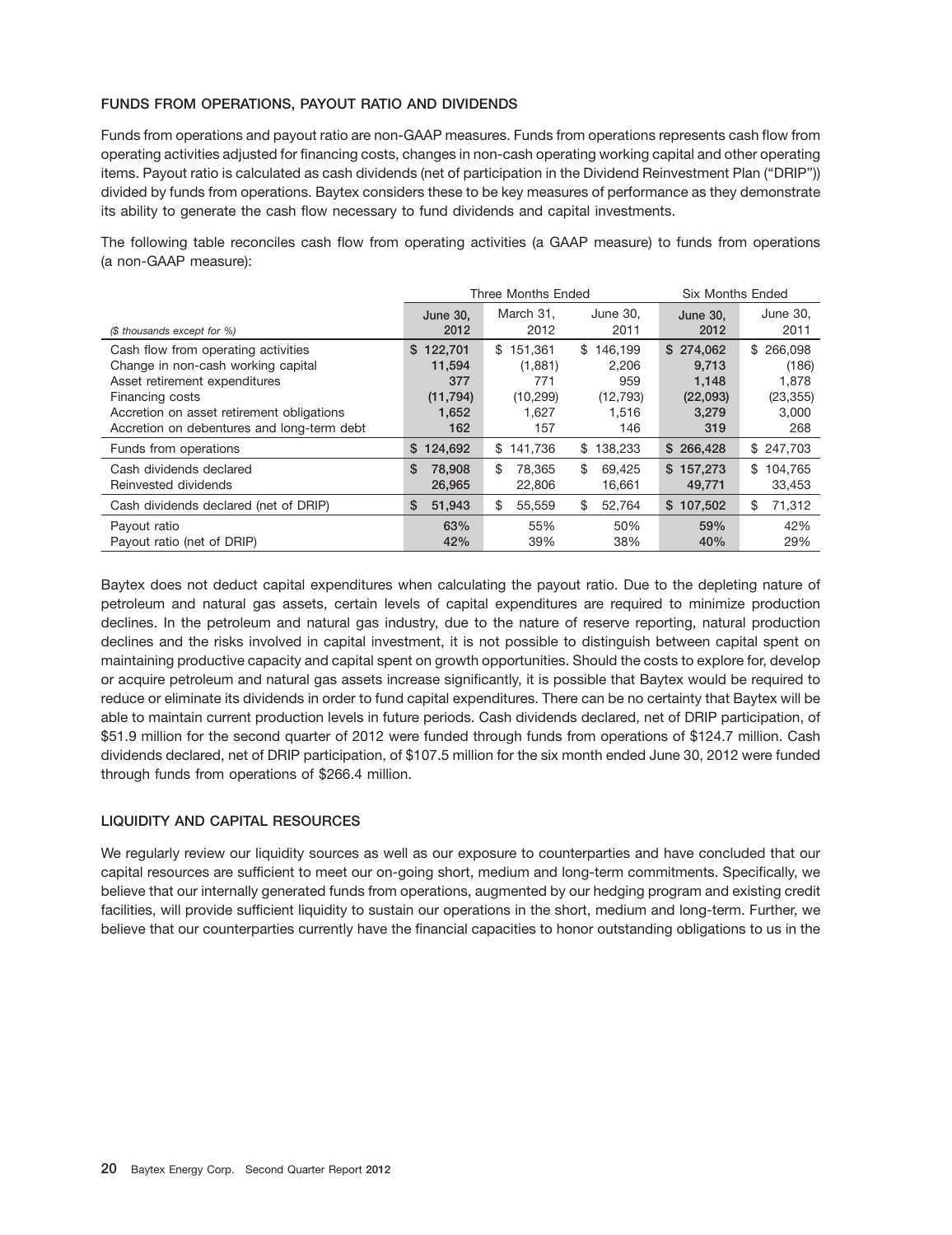normal course of business. We periodically review the financial capacity of our counterparties and, in certain circumstances, we will seek enhanced credit protection from a counterparty.

| (\$ thousands)                       | June 30,<br>2012 | December 31,<br>2011 |
|--------------------------------------|------------------|----------------------|
| Bank loan                            | 396,207          | \$<br>311,960        |
| Long-term debt $(1)$                 | 302.865          | 302,550              |
| Working capital (surplus) deficiency | (261, 153)       | 36,071               |
| Total monetary debt                  | 437.919          | \$<br>650,581        |

*(1) Principal amount of instruments.*

At June 30, 2012, total monetary debt was \$437.9 million, as compared to \$650.6 million at December 31, 2011. Bank borrowings at June 30, 2012 were \$396.2 million, as compared to total credit facilities of \$700 million.

Our wholly-owned subsidiary, Baytex Energy Ltd. (''Baytex Energy''), has established a \$40 million extendible operating loan facility with a chartered bank and a \$660 million extendible syndicated loan facility with a syndicate of chartered banks, each of which constitute a revolving credit facility that is extendible annually for a 1, 2 or 3 year period (subject to a maximum three-year term at any time). On June 12, 2012, the maturity date of the credit facilities was extended by one year to June 14, 2015. The Credit Facilities contain standard commercial covenants for facilities of this nature. Baytex Energy is in compliance with all such covenants. The credit facilities do not require any mandatory principal payments during the three-year term. Advances (including letters of credit) under the credit facilities can be drawn in either Canadian or U.S. funds and bear interest at the agent bank's prime lending rate, bankers' acceptance discount rates or London Interbank Offer Rates, plus applicable margins. The credit facilities are secured by a floating charge over all of Baytex Energy's assets and are guaranteed by us and certain of our material subsidiaries. The credit facilities do not include a term-out feature or a borrowing base restriction. In the event that Baytex Energy does not comply with the covenants under the credit facilities, our ability to pay dividends to shareholders may be restricted. A copy of the amended and restated credit agreement (and related amendments) which establishes the credit facilities and related amendments are accessible on the SEDAR website at www.sedar.com (filed under the category ''Material Document'' on July 22, 2011 and July 10, 2012).

The weighted average interest rate on the bank loan for six months ended June 30, 2012 was 3.50% (3.69% for year ended December 31, 2011 and 3.88% for the six months ended June 30, 2011).

On February 17, 2011, we issued US\$150 million principal amount of Series B senior unsecured debentures bearing interest at 6.75% payable semi-annually with principal repayable on February 17, 2021. Net proceeds of this issue were used to repay a portion of the amount drawn in Canadian currency on Baytex Energy's credit facilities. These debentures are unsecured and are subordinate to Baytex Energy's credit facilities.

On July 19, 2012, we issued \$300 million of 6.625% Series C senior unsecured debentures due July 19, 2022 at par. The net proceeds from the issuance were advanced to Baytex Energy which used the funds to repay a portion of the amount drawn on its credit facilities.

Also on July 19, 2012, we called our 9.15% Series A senior unsecured debentures due August 26, 2016 (\$150 million principal amount) for redemption on August 26, 2012 at 104.575% of the principal amount. The payment of the redemption price will be funded by drawing upon Baytex Energy's credit facilities.

Pursuant to various agreements with our lenders, we are restricted from paying dividends to shareholders where the dividend would or could have a material adverse effect on us or our subsidiaries' ability to fulfill our respective obligations under our senior unsecured debentures and Baytex Energy's credit facilities.

Baytex believes that funds from operations, together with the existing credit facilities, will be sufficient to finance current operations, dividends to the shareholders and planned capital expenditures for the ensuing year. The timing of most of the capital expenditures is discretionary and there are no material long-term capital expenditure commitments. The level of dividend is also discretionary, and the Company has the ability to modify dividend levels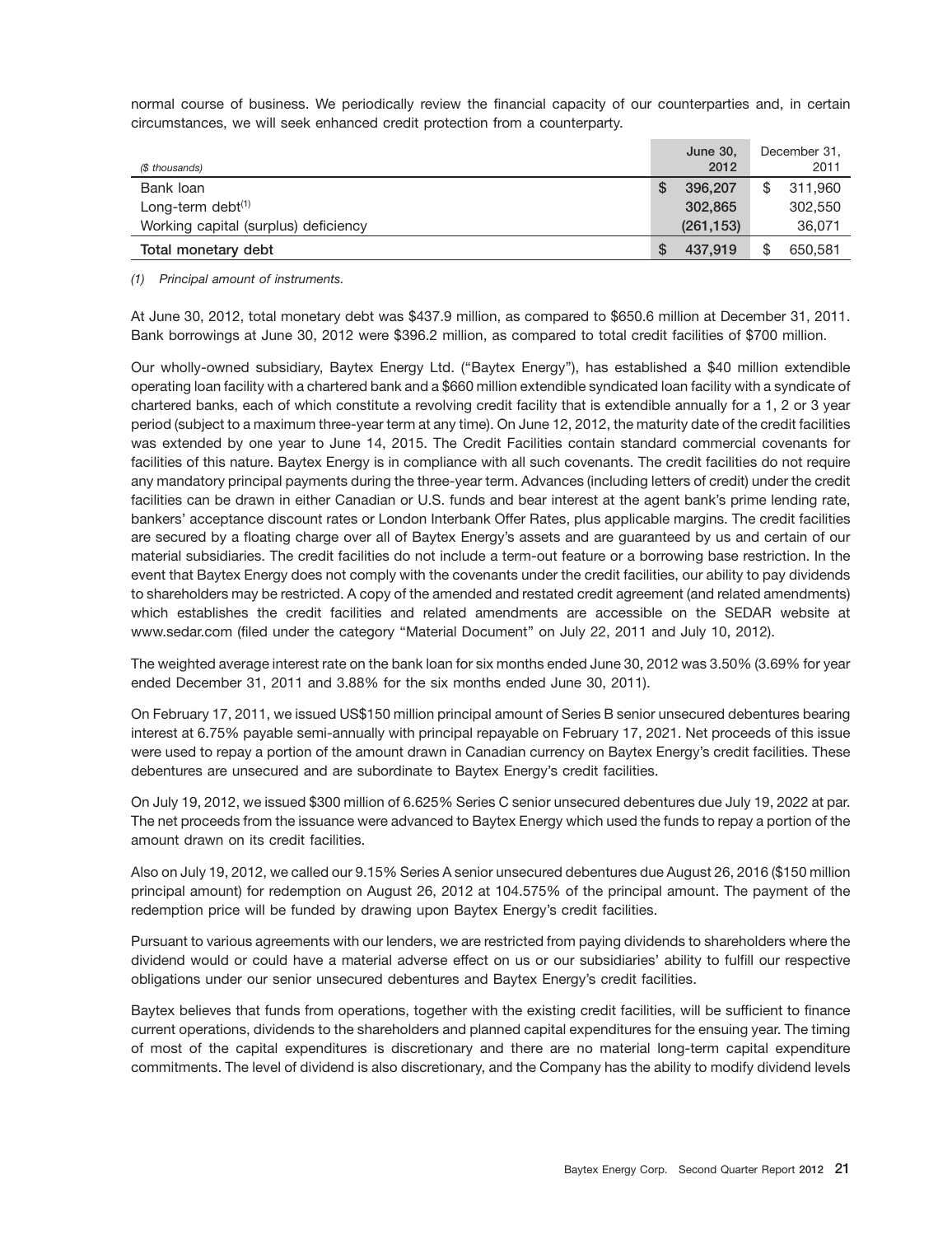should funds from operations be negatively impacted by factors such as reductions in commodity prices or production volumes.

### **Capital Expenditures**

Capital expenditures are summarized as follows:

|                                        | Three Months Ended June 30 |               | Six Months Ended June 30 |               |
|----------------------------------------|----------------------------|---------------|--------------------------|---------------|
| (\$ thousands)                         | 2012                       | 2011          | 2012                     | 2011          |
| Land                                   | \$<br>4.195                | \$<br>2,326   | \$<br>6,787              | \$<br>4,551   |
| Seismic                                | 694                        | 45            | 1,542                    | 168           |
| Drilling and completion                | 69,256                     | 73,744        | 164,591                  | 136,939       |
| Equipment                              | 28,831                     | 32,341        | 65,886                   | 53,772        |
| Other                                  | (81)                       | (3)           |                          | 37            |
| Total exploration and development      | \$<br>102,895              | \$<br>108,453 | \$<br>238,813            | \$<br>195,467 |
| Acquisitions - Corporate               |                            | 1.325         |                          | 118,671       |
| Acquisitions - Properties              | 10,173                     | (185)         | 12,509                   | 37,333        |
| Proceeds from divestitures             | (313, 834)                 |               | (317, 402)               |               |
| Total acquisitions and divestitures    | (303, 661)                 | 1,140         | (304, 893)               | 156,004       |
| Total oil and natural gas expenditures | (200, 766)                 | 109,593       | (66,080)                 | 351,471       |
| Other plant and equipment, net         | 1,623                      | 1,100         | 6,667                    | 825           |
| Total capital expenditures             | \$<br>(199, 143)           | \$<br>110,693 | \$<br>(59, 413)          | \$<br>352,296 |

On May 22, 2012, Baytex Energy USA Ltd. (''Baytex USA''), an indirect, wholly-owned subsidiary, disposed of its non-operated interests in North Dakota, which consisted of \$116.8 million of oil and gas properties and \$21.6 million of exploration and evaluation assets, for net cash proceeds of \$313.8 million. Gains totaling \$175.4 million were recognized in the statements of income and comprehensive income.

The net cash proceeds from the disposition were deposited into an escrow account in accordance with Section 1031 of the United States Internal Revenue Code, which provides the ability to defer in whole or in part the payment of federal income taxes on a gain on disposition in the event that the sale proceeds are redeployed into a replacement property which is indentified within 45 days of closing of the disposition and ultimately acquired within 180 days of the closing of the disposition. As at June 30, 2012, US\$312.0 million was held in the escrow account. On July 16, 2012, US\$112.5 million of the escrowed funds were returned to Baytex USA from the escrow account. In the event that a replacement property is not acquired by November 18, 2012, the remaining escrowed funds will be returned to Baytex USA.

### **Shareholders' Capital**

Baytex is authorized to issue an unlimited number of common shares and 10,000,000 preferred shares. Baytex establishes the rights and terms of preferred shares upon issuance. As at August 10, 2012, the Company had 120,284,524 common shares and no preferred shares issued and outstanding.

### **Contractual Obligations**

Baytex has a number of financial obligations that are incurred in the ordinary course of business. These obligations are of a recurring nature and impact the Company's funds from operations on an ongoing manner. A significant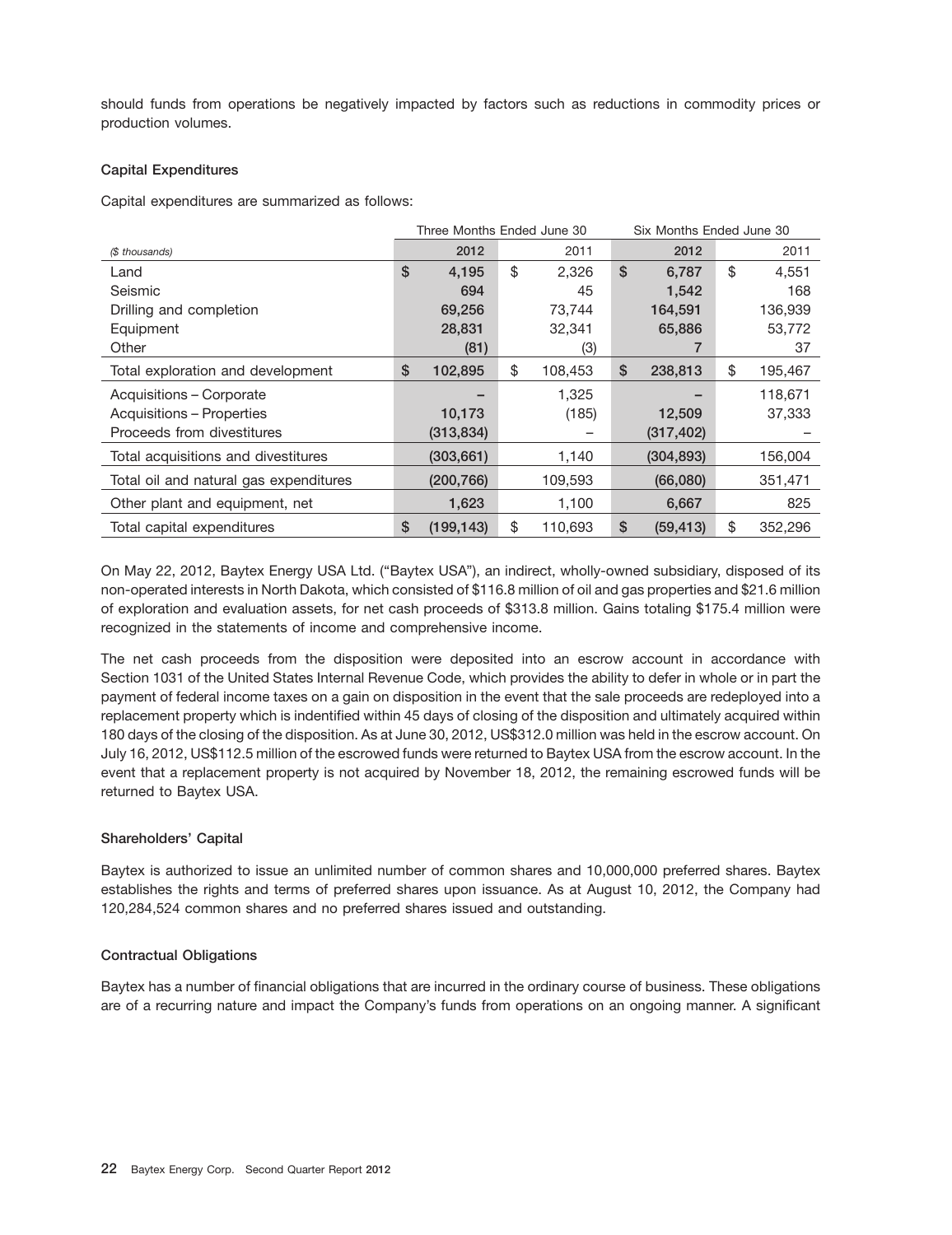portion of these obligations will be funded with funds from operations. These obligations as of June 30, 2012, and the expected timing of funding of these obligations, are noted in the table below.

|                                   |              | Less than      |               |           | Beyond         |
|-----------------------------------|--------------|----------------|---------------|-----------|----------------|
| (\$ thousands)                    | Total        | 1 year         | 1-3 years     | 3-5 years | 5 years        |
| Trade and other payables          | 215,666<br>S | 215,666<br>\$. | \$            | \$        | S              |
| Dividends payable to shareholders | 26,381       | 26.381         |               |           |                |
| Bank loan <sup>(1)</sup>          | 396,207      |                | 396,207       |           |                |
| Long-term debt $(2)$              | 302,865      |                |               | 150.000   | 152,865        |
| Operating leases                  | 48,488       | 5.887          | 12.419        | 12.432    | 17,750         |
| Processing agreements             | 70,001       | 4,037          | 10.989        | 11.300    | 43,675         |
| Transportation agreements         | 68,238       | 1,546          | 9.324         | 17.254    | 40,114         |
| Total                             | \$1.127.846  | 253,517<br>\$. | 428.939<br>\$ | \$190.986 | 254.404<br>\$. |

*(1) The bank loan is a covenant-based revolving loan that is extendible annually for a one, two or three year period (subject to a maximum three-year term at any time). Unless extended, the revolving period will end on June 14, 2015 with all amounts to be re-paid on such date.*

*(2) Principal amount of instruments.*

Baytex also has ongoing obligations related to the abandonment and reclamation of well sites and facilities which have reached the end of their economic lives. Programs to abandon and reclaim them are undertaken regularly in accordance with applicable legislative requirements.

### **FINANCIAL INSTRUMENTS AND RISK MANAGEMENT**

Baytex is exposed to a number of financial risks, including market risk, liquidity risk and credit risk. Market risk is the risk that the fair value of future cash flows will fluctuate due to movements in market prices, and is comprised of foreign currency risk, interest rate risk and commodity price risk. Market risk is managed by Baytex through a series of derivative contracts intended to manage the volatility of its operating cash flow. Liquidity risk is the risk that the Company will encounter difficulty in meeting obligations associated with financial liabilities. Baytex manages its liquidity risk through cash and debt management. Credit risk is the risk that a counterparty to a financial asset will default resulting in the Company incurring a loss. Baytex manages credit risk by entering into sales contracts with creditworthy entities and reviewing its exposure to individual entities on a regular basis.

A summary of the risk management contracts in place as at June 30, 2012 and the accounting treatment of the Company's financial instruments are disclosed in note 15 to the consolidated financial statements.

|                                                                  | 2012    |         |         | 2011    |         |         | 2010    |         |
|------------------------------------------------------------------|---------|---------|---------|---------|---------|---------|---------|---------|
| (\$ thousands, except per common share<br>or trust unit amounts) | Q2      | Q1      | Q4      | Q3      | Q2      | Q1      | Q4      | Q3      |
| Gross revenues                                                   | 284,248 | 343,355 | 367,813 | 313,787 | 336,899 | 290.315 | 263,497 | 238,276 |
| Net income                                                       | 157,280 | 42.958  | 57.780  | 51.839  | 106,863 | 950     | 21.356  | 23,319  |
| Per common share or trust                                        |         |         |         |         |         |         |         |         |
| unit – basic                                                     | 1.32    | 0.36    | 0.49    | 0.45    | 0.92    | 0.01    | 0.19    | 0.21    |
| Per common share or trust                                        |         |         |         |         |         |         |         |         |
| unit – diluted                                                   | 1.30    | 0.36    | 0.48    | 0.44    | 0.90    | 0.01    | 0.18    | 0.20    |

### **QUARTERLY FINANCIAL INFORMATION**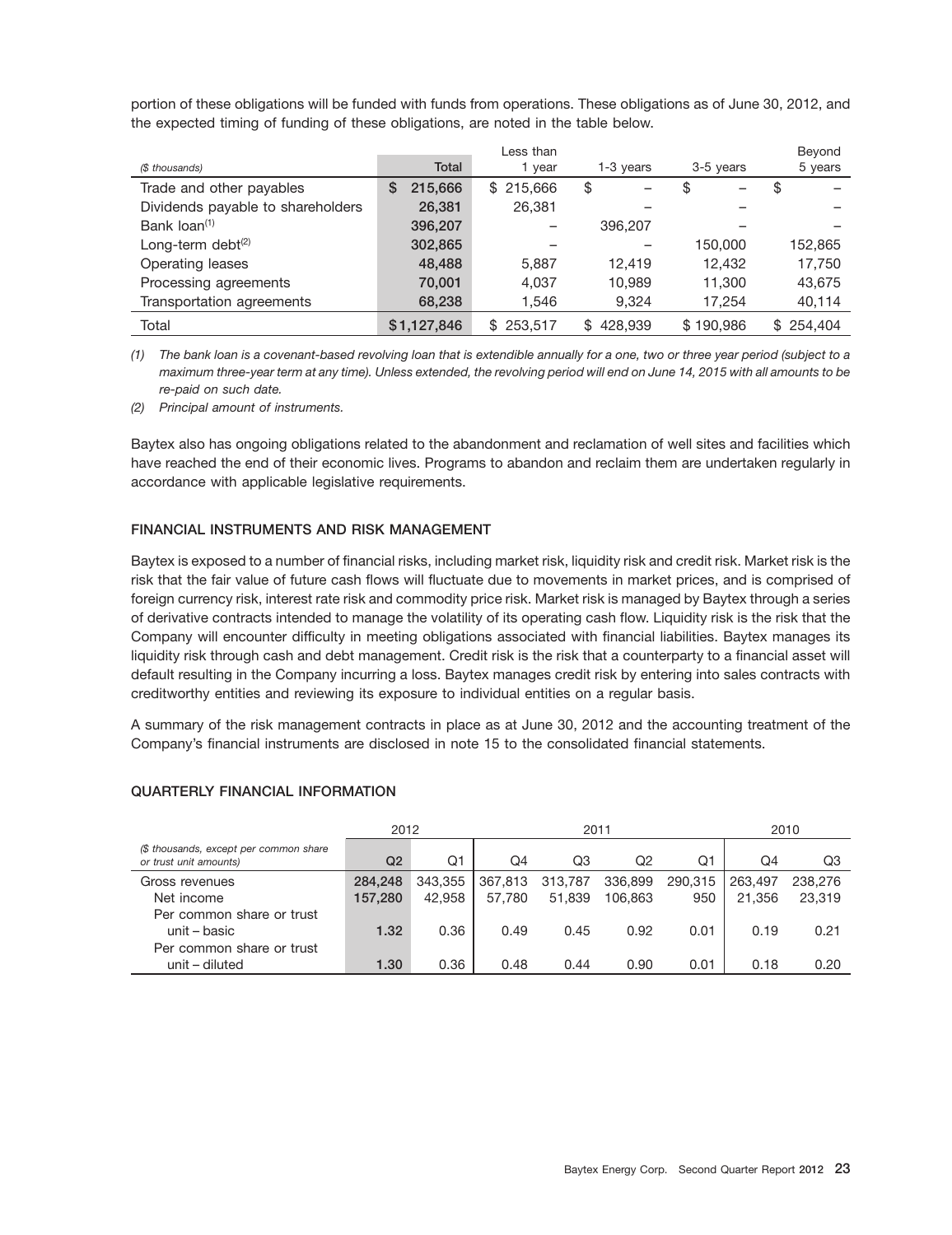### **FORWARD-LOOKING STATEMENTS**

*In the interest of providing our shareholders and potential investors with information regarding Baytex, including management's assessment of the Company's future plans and operations, certain statements in this document are ''forward-looking statements'' within the meaning of the United States Private Securities Litigation Reform Act of 1995 and ''forward-looking information'' within the meaning of applicable Canadian securities legislation (collectively, ''forward-looking statements''). In some cases, forward-looking statements can be identified by terminology such as ''anticipate'', ''believe'', ''continue'', ''could'', ''estimate'', ''expect'', ''forecast'', ''intend'', ''may'', ''objective'', ''ongoing'', ''outlook'', ''potential'', ''project'', ''plan'', ''should'', ''target'', ''would'', ''will'' or similar words suggesting future outcomes, events or performance. The forward-looking statements contained in this document speak only as of the date of this document and are expressly qualified by this cautionary statement.*

*Specifically, this document contains forward-looking statements relating to: crude oil and natural gas prices and the price differentials between light, medium and heavy oil prices; our business strategies, plans and objectives; our ability to fund our capital expenditures and dividends on our common shares from funds from operations; the sufficiency of our capital resources to meet our on-going short, medium and long-term commitments; the financial capacity of counterparties to honor outstanding obligations to us in the normal course of business; funding sources for our cash dividends and capital program; the timing of funding our financial obligations; and the existence, operation and strategy of our risk management program. In addition, information and statements relating to reserves are deemed to be forward-looking statements, as they involve implied assessment, based on certain estimates and assumptions, that the reserves described exist in quantities predicted or estimated, and that the reserves can be profitably produced in the future. Cash dividends on our common shares are paid at the discretion of our Board of Directors and can fluctuate. In establishing the level of cash dividends, the Board of Directors considers all factors that it deems relevant, including, without limitation, the outlook for commodity prices, our operational execution, the amount of funds from operations and capital expenditures and our prevailing financial circumstances at the time.*

*These forward-looking statements are based on certain key assumptions regarding, among other things: petroleum and natural gas prices and differentials between light, medium and heavy oil prices; well production rates and reserve volumes; our ability to add production and reserves through our exploration and development activities; capital expenditure levels; the receipt, in a timely manner, of regulatory and other required approvals; the availability and cost of labour and other industry services; the amount of future cash dividends that we intend to pay; interest and foreign exchange rates; and the continuance of existing and, in certain circumstances, proposed tax and royalty regimes. The reader is cautioned that such assumptions, although considered reasonable by Baytex at the time of preparation, may prove to be incorrect.*

*Actual results achieved during the forecast period will vary from the information provided herein as a result of numerous known and unknown risks and uncertainties and other factors. Such factors include, but are not limited to: fluctuations in market prices for petroleum and natural gas; fluctuations in foreign exchange or interest rates; general economic, market and business conditions; stock market volatility and market valuations; changes in income tax laws; industry capacity; geological, technical, drilling and processing problems and other difficulties in producing petroleum and natural gas reserves; uncertainties associated with estimating petroleum and natural gas reserves; liabilities inherent in oil and natural gas operations; competition for, among other things, capital, acquisitions of reserves, undeveloped lands and skilled personnel; risks associated with oil and natural gas operations; changes in royalty rates and incentive programs relating to the oil and natural gas industry; changes in environmental and other regulations; incorrect assessments of the value of acquisitions; failure to obtain the necessary regulatory and other approvals on the planned timelines and other factors, many of which are beyond the control of Baytex. These risk factors are discussed in our Annual Information Form, Annual Report on Form 40-F and Management's Discussion and Analysis for the year ended December 31, 2011, as filed with Canadian securities regulatory authorities and the U.S. Securities and Exchange Commission.*

*There is no representation by Baytex that actual results achieved during the forecast period will be the same in whole or in part as those forecast and Baytex does not undertake any obligation to update publicly or to revise any of the included forward-looking statements, whether as a result of new information, future events or otherwise, except as may be required by applicable securities law.*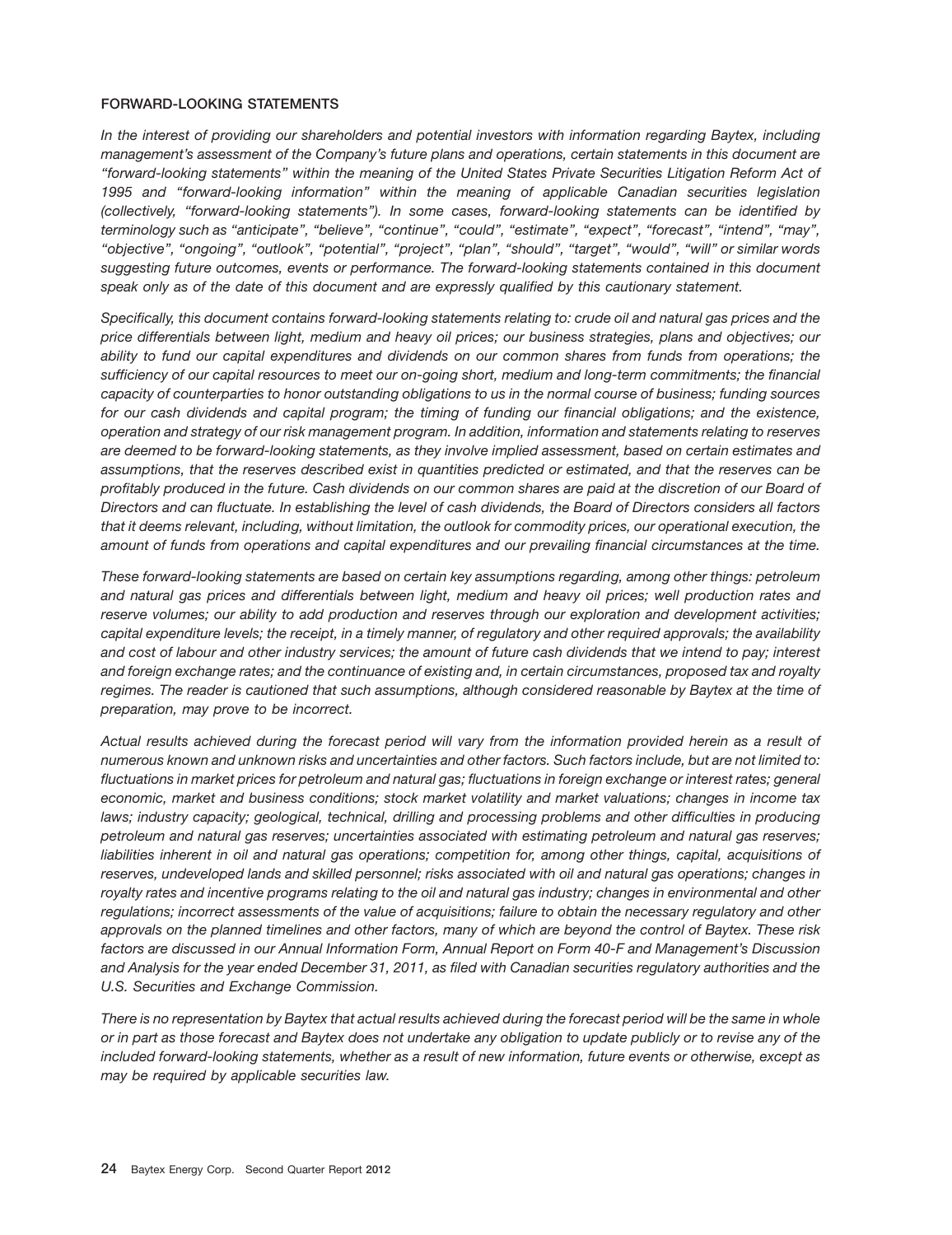### CONDENSED CONSOLIDATED STATEMENTS OF FINANCIAL POSITION

| As at<br>(thousands of Canadian dollars) (unaudited) | <b>June 30,</b><br>2012 | December 31,<br>2011 |
|------------------------------------------------------|-------------------------|----------------------|
| <b>ASSETS</b>                                        |                         |                      |
| Current assets                                       |                         |                      |
| Cash                                                 | \$<br>312,466           | \$<br>7,847          |
| Trade and other receivables                          | 189,997                 | 206,951              |
| Crude oil inventory                                  | 737                     | 898                  |
| Financial derivatives (note 15)                      | 33,858                  | 10,879               |
|                                                      | 537,058                 | 226,575              |
| Non-current assets                                   |                         |                      |
| Deferred income tax asset                            |                         | 10,133               |
| Financial derivatives (note 15)                      | 427                     | 180                  |
| Exploration and evaluation assets (note 3)           | 114,213                 | 129,774              |
| Oil and gas properties (note 4)                      | 2,013,228               | 2,032,160            |
| Other plant and equipment                            | 30,321                  | 25,233               |
| Goodwill                                             | 37,755                  | 37,755               |
|                                                      | \$2,733,002             | \$2,461,810          |
| <b>LIABILITIES</b>                                   |                         |                      |
| <b>Current liabilities</b>                           |                         |                      |
| Trade and other payables                             | \$<br>215,666           | \$<br>225,831        |
| Dividends payable to shareholders                    | 26,381                  | 25,936               |
| Financial derivatives (note 15)                      | 8,499                   | 25,205               |
|                                                      | 250,546                 | 276,972              |
| Non-current liabilities                              |                         |                      |
| Bank loan (note 5)                                   | 396,207                 | 311,960              |
| Long-term debt (note 6)                              | 298,362                 | 297,731              |
| Asset retirement obligations (note 7)                | 265,922                 | 260,411              |
| Deferred income tax liability                        | 176,011                 | 93,217               |
| Financial derivatives (note 15)                      | 12,949                  | 14,785               |
|                                                      | 1,399,997               | 1,255,076            |
| <b>SHAREHOLDERS' EQUITY</b>                          |                         |                      |
| Shareholders' capital (note 8)                       | 1,778,235               | 1,680,184            |
| Contributed surplus                                  | 69,403                  | 85,716               |
| Accumulated other comprehensive loss                 | (1,978)                 | (3, 546)             |
| Deficit                                              | (512, 655)              | (555, 620)           |
|                                                      | 1,333,005               | 1,206,734            |
|                                                      | \$2,733,002             | \$2,461,810          |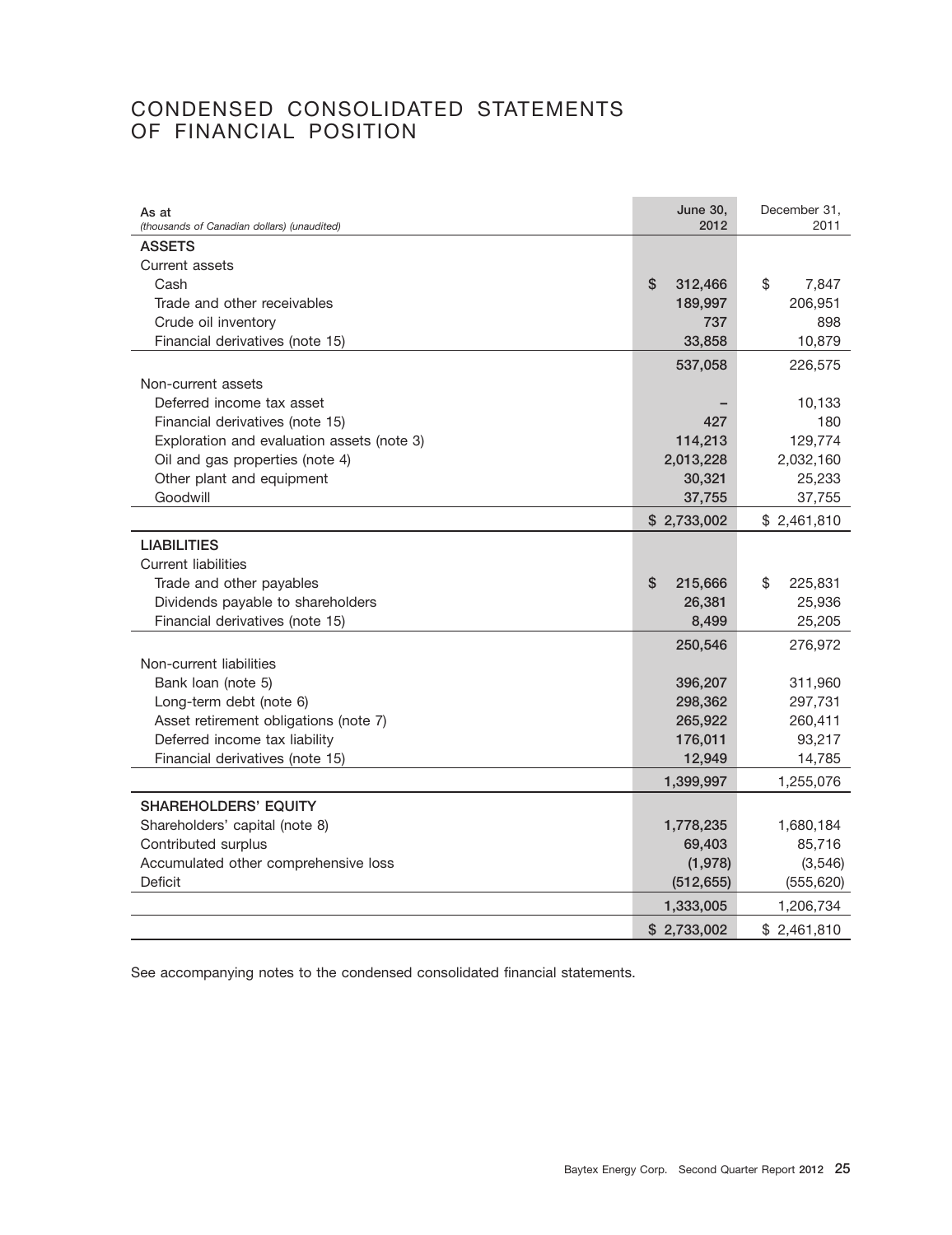### CONDENSED CONSOLIDATED STATEMENTS OF INCOME AND COMPREHENSIVE INCOME

|                                                                                 | <b>Three Months Ended</b> |            | <b>Six Months Ended</b> |            |
|---------------------------------------------------------------------------------|---------------------------|------------|-------------------------|------------|
|                                                                                 | June 30                   |            | June 30                 |            |
| (thousands of Canadian dollars,<br>except per common share amounts) (unaudited) | 2012                      | 2011       | 2012                    | 2011       |
| Revenues, net of royalties (note 12)                                            | \$238,228                 | \$285,740  | \$528,589               | \$527,253  |
| <b>Expenses</b>                                                                 |                           |            |                         |            |
| Exploration and evaluation                                                      | 4,467                     | 3,351      | 6,930                   | 6,817      |
| Production and operating                                                        | 56,967                    | 50,189     | 115,254                 | 97,665     |
| Transportation and blending                                                     | 47,790                    | 67,518     | 109,527                 | 131,678    |
| General and administrative                                                      | 11,137                    | 8,689      | 22,325                  | 19,819     |
| Share-based compensation (note 9)                                               | 12,345                    | 7,354      | 19,201                  | 15,336     |
| Financing costs (note 13)                                                       | 11,794                    | 12,793     | 22,093                  | 23,355     |
| (Gain) loss on financial derivatives (note 15)                                  | (57, 864)                 | (41, 225)  | (46, 522)               | 3,658      |
| Foreign exchange loss (gain) (note 14)                                          | 6,880                     | (4,006)    | 2,012                   | (7,936)    |
| Gain on divestiture of oil and gas properties (note 4)                          | (175, 406)                |            | (175, 406)              |            |
| Depletion and depreciation                                                      | 70,581                    | 56,469     | 142,892                 | 113,113    |
|                                                                                 | (11, 309)                 | 161,132    | 218,306                 | 403,505    |
| Net income before income taxes                                                  | 249,537                   | 124,608    | 310,283                 | 123,748    |
| Income tax expense (note 11)                                                    |                           |            |                         |            |
| Current income tax expense                                                      | 16,664                    |            | 16,664                  |            |
| Deferred income tax expense                                                     | 75,593                    | 17,745     | 93,381                  | 15,935     |
|                                                                                 | 92,257                    | 17,745     | 110,045                 | 15,935     |
| Net income attributable to shareholders                                         | \$157,280                 | \$106,863  | \$200,238               | \$107,813  |
| Other comprehensive income (loss)                                               |                           |            |                         |            |
| Foreign currency translation adjustment                                         | 6,954                     | (1,650)    | 1,568                   | (6, 648)   |
| Comprehensive income                                                            | \$164,234                 | \$105,213  | \$201,806               | \$101,165  |
| Net income per common share (note 10)                                           |                           |            |                         |            |
| Basic                                                                           | \$<br>1.32                | \$<br>0.92 | \$<br>1.68              | \$<br>0.94 |
| <b>Diluted</b>                                                                  | \$<br>1.30                | \$<br>0.90 | \$<br>1.66              | \$<br>0.91 |
| Weighted average common shares (note 10)                                        |                           |            |                         |            |
| <b>Basic</b>                                                                    | 119,387                   | 115,596    | 118,975                 | 115,006    |
| <b>Diluted</b>                                                                  | 120,991                   | 118,481    | 120,839                 | 118,116    |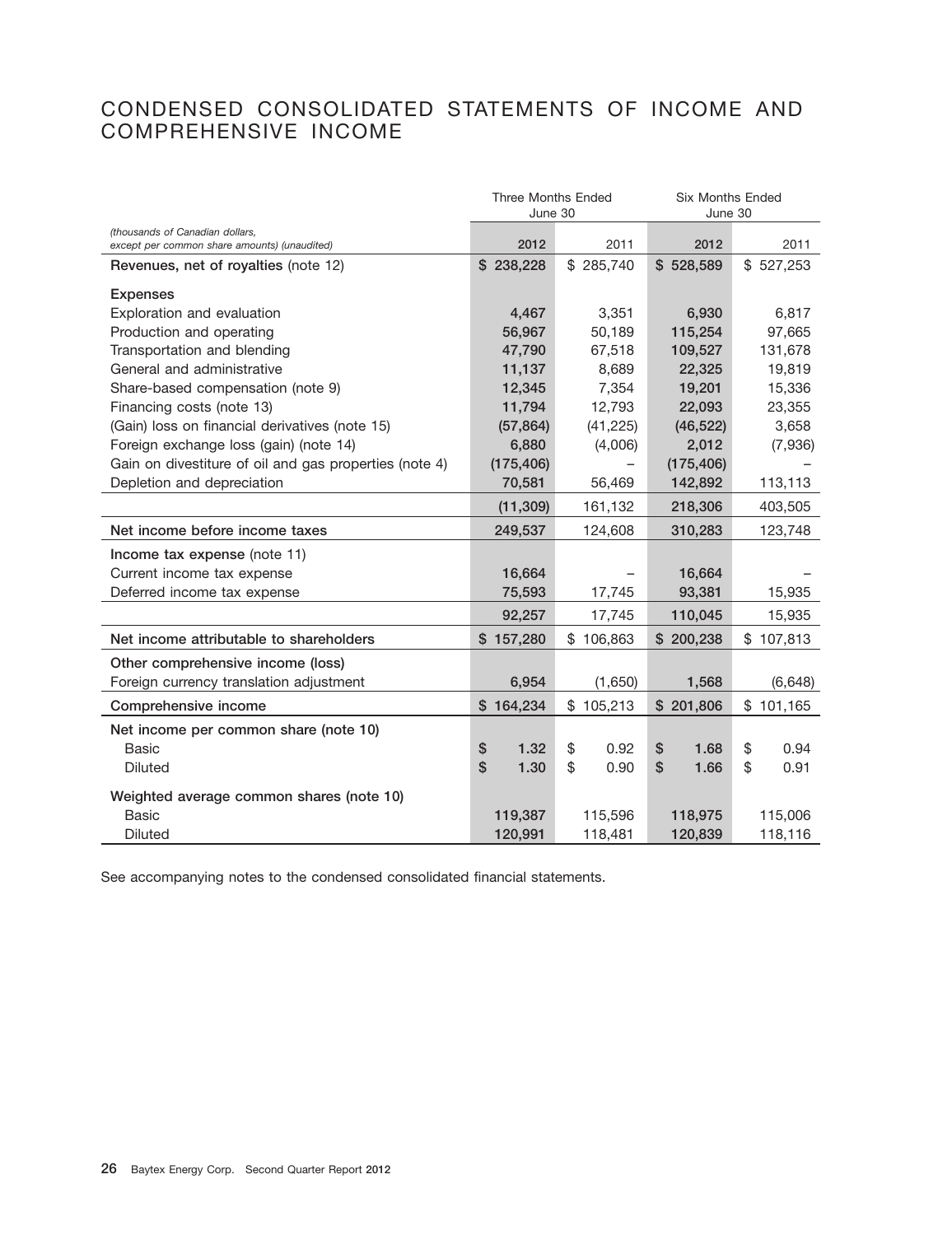## CONDENSED CONSOLIDATED STATEMENTS OF CHANGES IN EQUITY

|                                             |               |               | Accumulated<br>other |                  |             |
|---------------------------------------------|---------------|---------------|----------------------|------------------|-------------|
|                                             | Shareholders' | Contributed   | comprehensive        |                  | Total       |
| (thousands of Canadian dollars) (unaudited) | capital       | surplus       | income (loss)        | Deficit          | equity      |
| Balance at December 31, 2010                | \$1,484,335   | \$<br>129,129 | \$<br>(10, 323)      | \$ (492,005)     | \$1,111,136 |
| Dividends to shareholders                   |               |               |                      | (138, 218)       | (138, 218)  |
| Exercise of share rights                    | 76,002        | (47, 522)     |                      |                  | 28,480      |
| Share-based compensation                    |               | 15,336        |                      |                  | 15,336      |
| Issued pursuant to dividend                 |               |               |                      |                  |             |
| reinvestment plan                           | 33,738        |               |                      |                  | 33,738      |
| Comprehensive income (loss) for the         |               |               |                      |                  |             |
| period                                      |               |               | (6,648)              | 107,813          | 101,165     |
| Balance at June 30, 2011                    | \$1,594,075   | \$<br>96,943  | \$<br>(16, 971)      | \$ (522, 410)    | \$1,151,637 |
| Balance at December 31, 2011                | \$1,680,184   | \$<br>85,716  | \$<br>(3,546)        | \$ (555,620)     | \$1,206,734 |
| Dividends to shareholders                   |               |               |                      | (157, 273)       | (157, 273)  |
| Exercise of share rights                    | 36,492        | (21, 428)     |                      |                  | 15,064      |
| Vesting of share awards                     | 14,086        | (14,086)      |                      |                  |             |
| Share-based compensation                    |               | 19,201        |                      |                  | 19,201      |
| Issued pursuant to dividend                 |               |               |                      |                  |             |
| reinvestment plan                           | 47,473        |               |                      |                  | 47,473      |
| Comprehensive income (loss) for the         |               |               |                      |                  |             |
| period                                      |               |               | 1,568                | 200,238          | 201,806     |
| Balance at June 30, 2012                    | \$1,778,235   | \$<br>69,403  | \$<br>(1,978)        | (512, 655)<br>\$ | \$1,333,005 |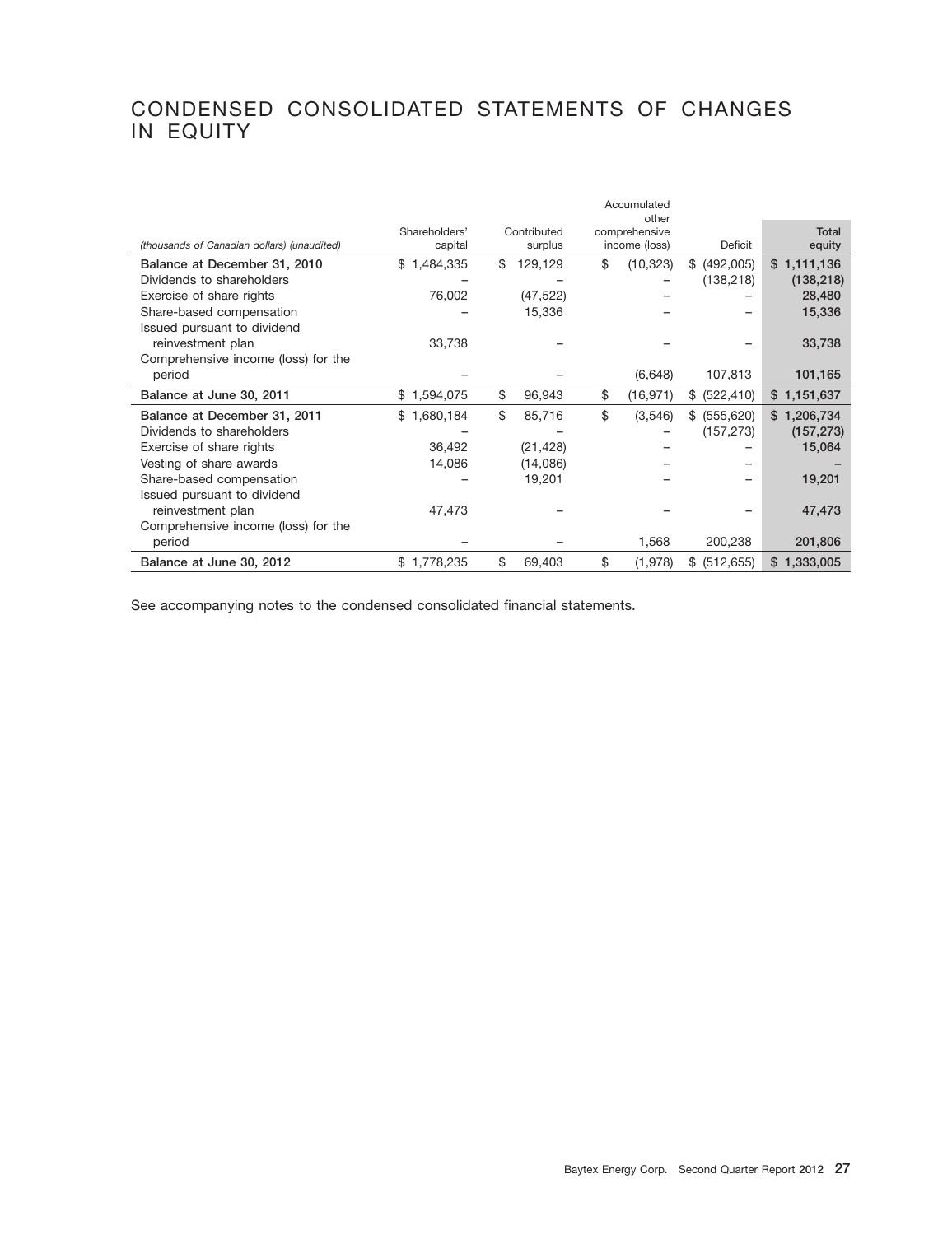# CONDENSED CONSOLIDATED STATEMENTS OF CASH FLOWS

|                                                                                       | <b>Three Months Ended</b><br>June 30 |                     | <b>Six Months Ended</b><br>June 30 |                      |
|---------------------------------------------------------------------------------------|--------------------------------------|---------------------|------------------------------------|----------------------|
| (thousands of Canadian dollars) (unaudited)                                           | 2012                                 | 2011                | 2012                               | 2011                 |
| CASH PROVIDED BY (USED IN):                                                           |                                      |                     |                                    |                      |
| <b>Operating activities</b><br>Net income for the period<br>Adjustments for:          | \$157,280                            | \$106,863           | \$200,238                          | \$107,813            |
| Share-based compensation (note 9)                                                     | 12,345                               | 7,354               | 19,201                             | 15,336               |
| Unrealized foreign exchange loss (gain) (note 14)                                     | 8,105                                | (4,746)             | 2,112                              | (9,602)              |
| Exploration and evaluation                                                            | 5,100                                | 2,470               | 6,930                              | 4,954                |
| Depletion and depreciation                                                            | 70,581                               | 56,469              | 142,892                            | 113,113              |
| Unrealized gain on financial derivatives (note 15)                                    | (47, 384)                            | (49, 602)           | (43, 182)                          | (3, 132)             |
| Gain on divestiture of oil and gas properties (note 4)                                | (175, 406)                           |                     | (175, 406)                         |                      |
| Current income tax expense on divestiture                                             | 16,664                               |                     | 16,664                             |                      |
| Deferred income tax expense (note 11)                                                 | 75,593                               | 17,763              | 93,381                             | 15,953               |
| Financing costs (note 13)                                                             | 11,794                               | 12,793              | 22,093                             | 23,355               |
| Change in non-cash working capital (note 14)<br>Asset retirement obligations (note 7) | (11, 594)<br>(377)                   | (2,206)<br>(959)    | (9,713)<br>(1, 148)                | 186<br>(1,878)       |
|                                                                                       | 122,701                              | 146,199             | 274,062                            | 266,098              |
|                                                                                       |                                      |                     |                                    |                      |
| <b>Financing activities</b>                                                           |                                      |                     |                                    |                      |
| Payments of dividends<br>Increase in bank loan                                        | (54,004)                             | (51, 963)<br>17,830 | (109, 355)                         | (104, 020)<br>16,753 |
| Proceeds from issuance of long-term debt (note 6)                                     | 65,718                               |                     | 83,860                             | 145,810              |
| Issuance of common shares (note 8)                                                    | 6,239                                | 8,849               | 15,064                             | 28,480               |
| Interest paid                                                                         | (3,676)                              | (5,867)             | (18, 228)                          | (16, 387)            |
|                                                                                       | 14,277                               | (31, 151)           | (28, 659)                          | 70,636               |
| Investing activities                                                                  |                                      |                     |                                    |                      |
| Additions to exploration and evaluation assets (note 3)                               | (3,963)                              | (1,988)             | (7,694)                            | (7, 444)             |
| Additions to oil and gas properties                                                   | (98, 932)                            | (106, 465)          | (231, 119)                         | (188, 023)           |
| Property acquisitions                                                                 | (10, 173)                            | 185                 | (12, 509)                          | (37, 333)            |
| Corporate acquisitions                                                                |                                      | (1,325)             |                                    | (118, 671)           |
| Proceeds from divestitures (note 4)                                                   | 313,834                              |                     | 317,402                            |                      |
| Current income tax expense on divestiture                                             | (16, 664)                            |                     | (16, 664)                          |                      |
| Additions to other plant and equipment, net of disposals                              | (1,623)                              | (1, 100)            | (6,667)                            | (825)                |
| Change in non-cash working capital (note 14)                                          | (9, 276)                             | (6, 513)            | 16,842                             | 17,317               |
|                                                                                       | 173,203                              | (117, 206)          | 59,591                             | (334, 979)           |
| Impact of foreign currency translation on cash balances                               | (527)                                | 245                 | (375)                              | 304                  |
| Change in cash                                                                        | 309,654                              | (1, 913)            | 304,619                            | 2,059                |
| Cash, beginning of period                                                             | 2,812                                | 3,972               | 7,847                              |                      |
| Cash, end of period                                                                   | \$312,466                            | \$<br>2.059         | \$312,466                          | \$<br>2,059          |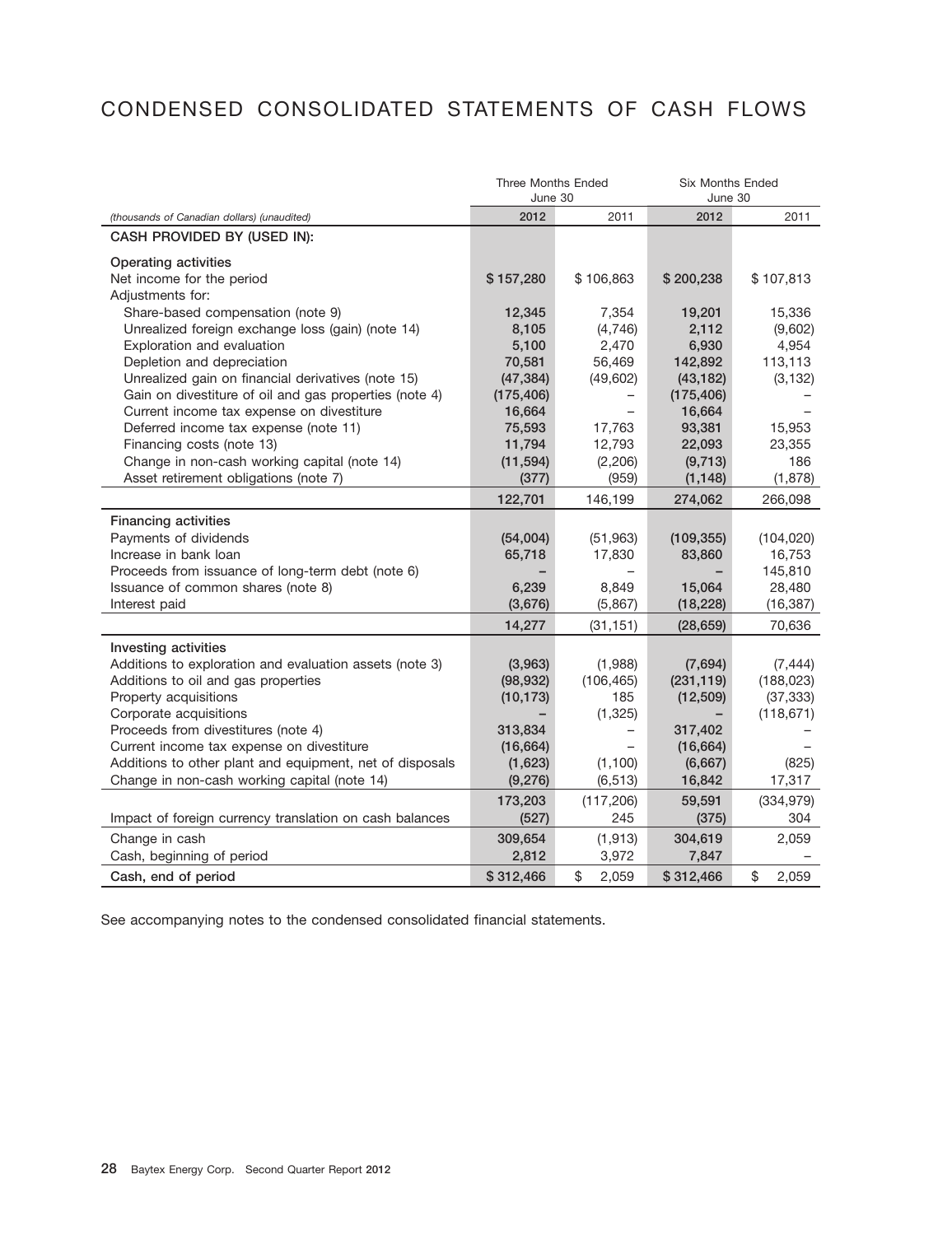### NOTES TO THE CONDENSED CONSOLIDATED FINANCIAL STATEMENTS

As at June 30, 2012, December 31, 2011 *and for the three months and six months ended June 30, 2012 and 2011 (all tabular amounts in thousands of Canadian dollars, except per common share amounts) (unaudited)*

### **1. REPORTING ENTITY**

Baytex Energy Corp. (the "Company" or "Baytex") is an oil and gas corporation engaged in the acquisition, development and production of oil and natural gas in the Western Canadian Sedimentary Basin and the United States. The Company's common shares are traded on the Toronto Stock Exchange and the New York Stock Exchange under the symbol BTE. The Company's head and principal office is located at 2800, 520 - 3rd Avenue S.W., Calgary, Alberta, T2P 0R3, and its registered office is located at 2400, 525 - 8<sup>th</sup> Avenue S.W., Calgary, Alberta, T2P 1G1.

### **2. BASIS OF PRESENTATION**

The condensed interim unaudited consolidated financial statements (''consolidated financial statements'') have been prepared in accordance with International Accounting Standards 34, Interim Financial Reporting, as issued by the International Accounting Standards Board. These consolidated financial statements do not include all the necessary annual disclosures as prescribed by International Financial Reporting Standards and should be read in conjunction with the annual audited consolidated financial statements as of December 31, 2011. The Company's accounting policies are unchanged compared to December 31, 2011 and the use of estimates and judgments is also consistent with the December 31, 2011 financial statements.

The consolidated financial statements were approved and authorized by the Board of Directors on August 13, 2012.

The consolidated financial statements have been prepared on the historical cost basis, except for derivative financial instruments which have been measured at fair value. The consolidated financial statements are presented in Canadian dollars, which is the Company's functional currency. All financial information is rounded to the nearest thousand, except per share amounts and when otherwise indicated.

### **3. EXPLORATION AND EVALUATION ASSETS**

| Cost                               |               |
|------------------------------------|---------------|
| As at December 31, 2010            | \$<br>113,082 |
| Capital expenditures               | 9,104         |
| Corporate acquisition              | 14,944        |
| Property acquisition               | 18,013        |
| Exploration and evaluation expense | (10, 130)     |
| Transfer to oil and gas properties | (14, 398)     |
| <b>Divestitures</b>                | (2,058)       |
| Foreign currency translation       | 1,217         |
|                                    |               |
| As at December 31, 2011            | S.<br>129,774 |
| Capital expenditures               | 7,694         |
| Property acquisition               | 10,515        |
| Exploration and evaluation expense | (6,930)       |
| Transfer to oil and gas properties | (4,997)       |
| <b>Divestitures</b>                | (22,034)      |
| Foreign currency translation       | 191           |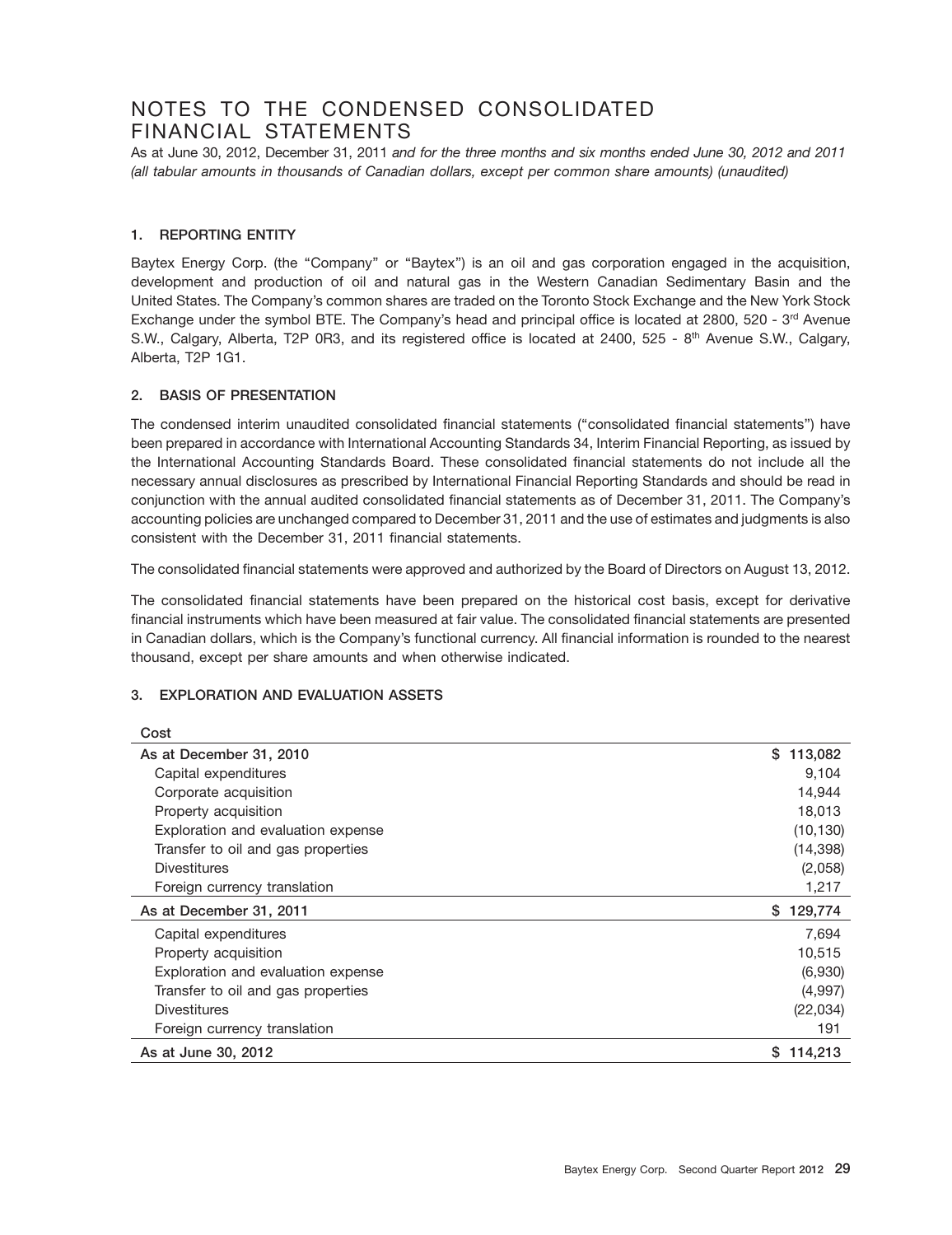### **4. OIL AND GAS PROPERTIES**

| Cost                                               |               |
|----------------------------------------------------|---------------|
| As at December 31, 2010                            | \$1,819,351   |
| Capital expenditures                               | 364,578       |
| Corporate acquisition                              | 131,635       |
| Property acquisitions                              | 61,137        |
| Transferred from exploration and evaluation assets | 14,398        |
| Change in asset retirement obligations             | 84,879        |
| <b>Divestitures</b>                                | (10, 233)     |
| Foreign currency translation                       | 5,674         |
| As at December 31, 2011                            | \$2,471,419   |
| Capital expenditures                               | 231,119       |
| Property acquisitions                              | 1,994         |
| Transferred from exploration and evaluation assets | 4,997         |
| Change in asset retirement obligations             | 3,378         |
| <b>Divestitures</b>                                | (133,050)     |
| Foreign currency translation                       | 980           |
| As at June 30, 2012                                | \$2,580,837   |
|                                                    |               |
| Accumulated depletion                              |               |
| As at December 31, 2010                            | \$<br>194,722 |
| Depletion for the period                           | 244,893       |
| <b>Divestitures</b>                                | (667)         |
| Foreign currency translation                       | 311           |
| As at December 31, 2011                            | \$<br>439,259 |
| Depletion for the period                           | 141,312       |
| <b>Divestitures</b>                                | (13,089)      |
| Foreign currency translation                       | 127           |
| As at June 30, 2012                                | \$<br>567,609 |
|                                                    |               |
| Carrying value                                     |               |
| As at December 31, 2011                            | \$2,032,160   |
| As at June 30, 2012                                | \$2,013,228   |

On May 22, 2012, Baytex Energy USA Ltd. (''Baytex USA''), an indirect, wholly-owned subsidiary, disposed of its non-operated interests in North Dakota, which consisted of \$116.8 million of oil and gas properties and \$21.6 million of exploration and evaluation assets, for net cash proceeds of \$313.8 million. Gains totaling \$175.4 million were recognized in the statements of income and comprehensive income.

### **5. BANK LOAN**

| As at     | June 30,<br>2012 | December 31,<br>2011 |
|-----------|------------------|----------------------|
| Bank loan | 396,207<br>S     | 311,960<br>ა         |

Baytex Energy Ltd. (''Baytex Energy''), a wholly-owned subsidiary of Baytex, has established a \$40.0 million extendible operating loan facility with a chartered bank and a \$660.0 million extendible syndicated loan facility with a syndicate of chartered banks, each of which constitute a revolving credit facility that is extendible annually for a 1, 2 or 3 year period (subject to a maximum three-year term at any time). On June 12, 2012, the maturity date of the credit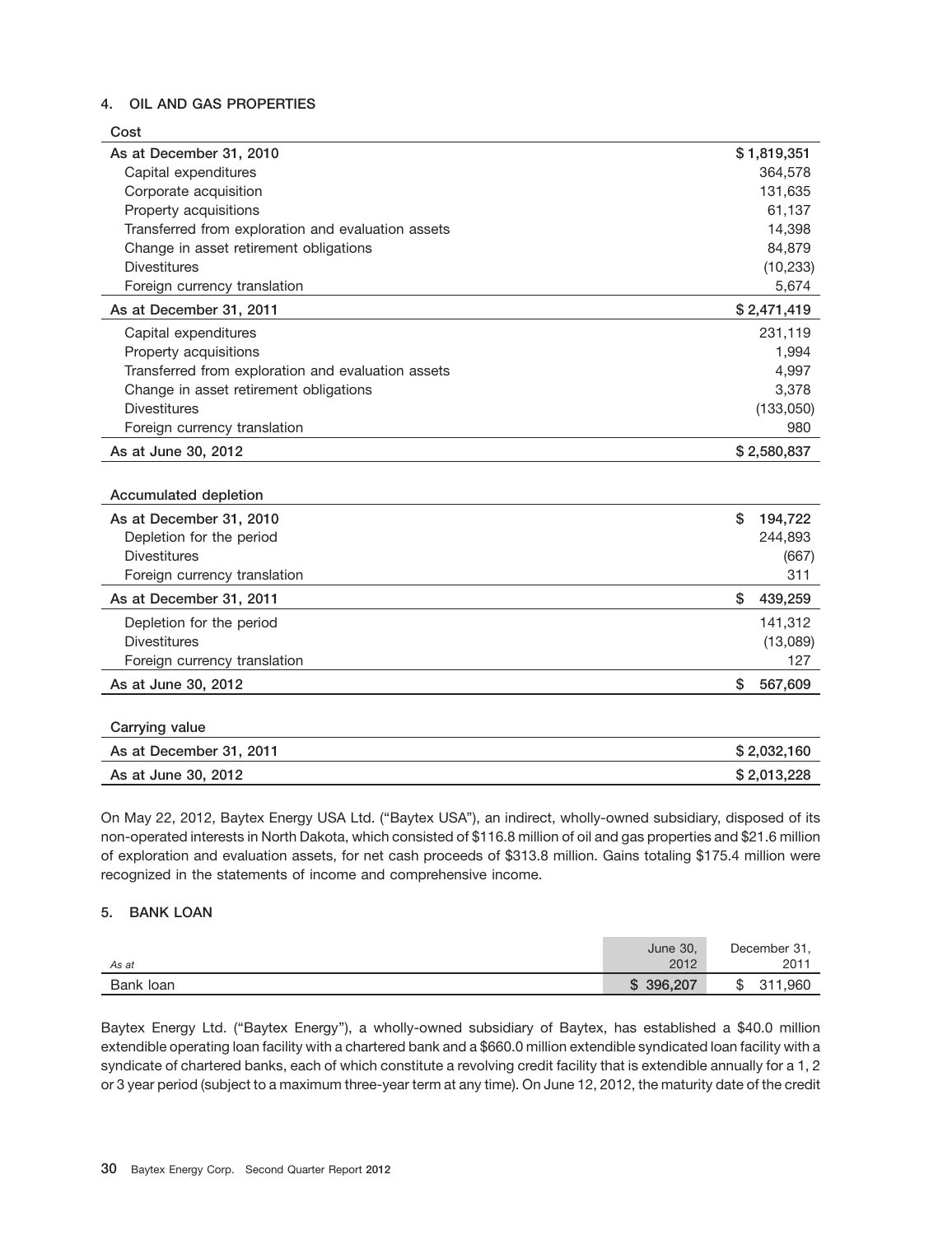facilities was extended by one year to June 14, 2015. The credit facilities contain standard commercial covenants for facilities of this nature and do not require any mandatory principal payments during the three-year term. Advances (including letters of credit) under the credit facilities can be drawn in either Canadian or U.S. funds and bear interest at the agent bank's prime lending rate, bankers' acceptance discount rates or London Interbank Offer Rates, plus applicable margins. The credit facilities are secured by a floating charge over all of Baytex Energy's assets and are guaranteed by Baytex and certain of its material subsidiaries. The credit facilities do not include a term-out feature or a borrowing base restriction. In the event that Baytex Energy does not comply with the covenants under the credit facilities, Baytex's ability to pay dividends to its shareholders may be restricted.

Financing costs for the six months ended June 30, 2012 include facility amendment fees of \$0.8 million (\$2.2 million for the six months ended June 30, 2011). The weighted average interest rate on the bank loan for six months ended June 30, 2012 was 3.50% (3.88% for the six months ended June 30, 2011).

### **6. LONG-TERM DEBT**

| As at                                                        | <b>June 30.</b><br>2012 | December 31,<br>2011 |
|--------------------------------------------------------------|-------------------------|----------------------|
| 9.15% senior unsecured debentures (Cdn\$150,000 - principal) | \$147.562               | \$147.328            |
| 6.75% senior unsecured debentures (US\$150,000 - principal)  | 150,800                 | 150,403              |
|                                                              | \$298.362               | \$297.731            |

On July 19, 2012, Baytex issued \$300 million of 6.625% Series C senior unsecured debentures due July 19, 2022 at par. The net proceeds from the issuance were advanced to Baytex Energy which used the funds to repay a portion of the amount drawn on its credit facilities.

Also on July 19, 2012, Baytex called its 9.15% Series A senior unsecured debentures due August 26, 2016 (\$150 million principal amount) for redemption on August 26, 2012 at 104.575% of the principal amount. The payment of the redemption price will be funded by drawing upon Baytex Energy's credit facilities.

Accretion expense on debentures of \$0.2 million has been recorded for the three months ended June 30, 2012 (three months ended June 30, 2011 – \$0.1 million) and \$0.3 million for the six months ended June 30, 2012 (six months ended June 30, 2011 – \$0.3 million).

### **7. ASSET RETIREMENT OBLIGATIONS**

|                              | <b>June 30,</b> | December 31. |
|------------------------------|-----------------|--------------|
|                              | 2012            | 2011         |
| Balance, beginning of period | \$260,411       | \$169,611    |
| Liabilities incurred         | 3,502           | 5,834        |
| Liabilities settled          | (1, 148)        | (10, 588)    |
| Liabilities acquired         |                 | 5,003        |
| Liabilities divested         | (1, 457)        | (556)        |
| Accretion                    | 3,279           | 6,185        |
| Change in estimate $(1)$     | 1,333           | 84,879       |
| Foreign currency translation | 2               | 43           |
| Balance, end of period       | \$265,922       | \$260,411    |

*(1) Changes in the status of wells, changes in discount rates and changes in the estimated costs of abandonment and reclamation are factors resulting in a change in estimate.*

The Company's asset retirement obligations are based on its net ownership in wells and facilities. Management estimates the costs to abandon and reclaim the wells and the facilities using existing technology and the estimated time period during which these costs will be incurred in the future. These costs are expected to be incurred over the next 52 years. The undiscounted amount of estimated cash flow required to settle the asset retirement obligations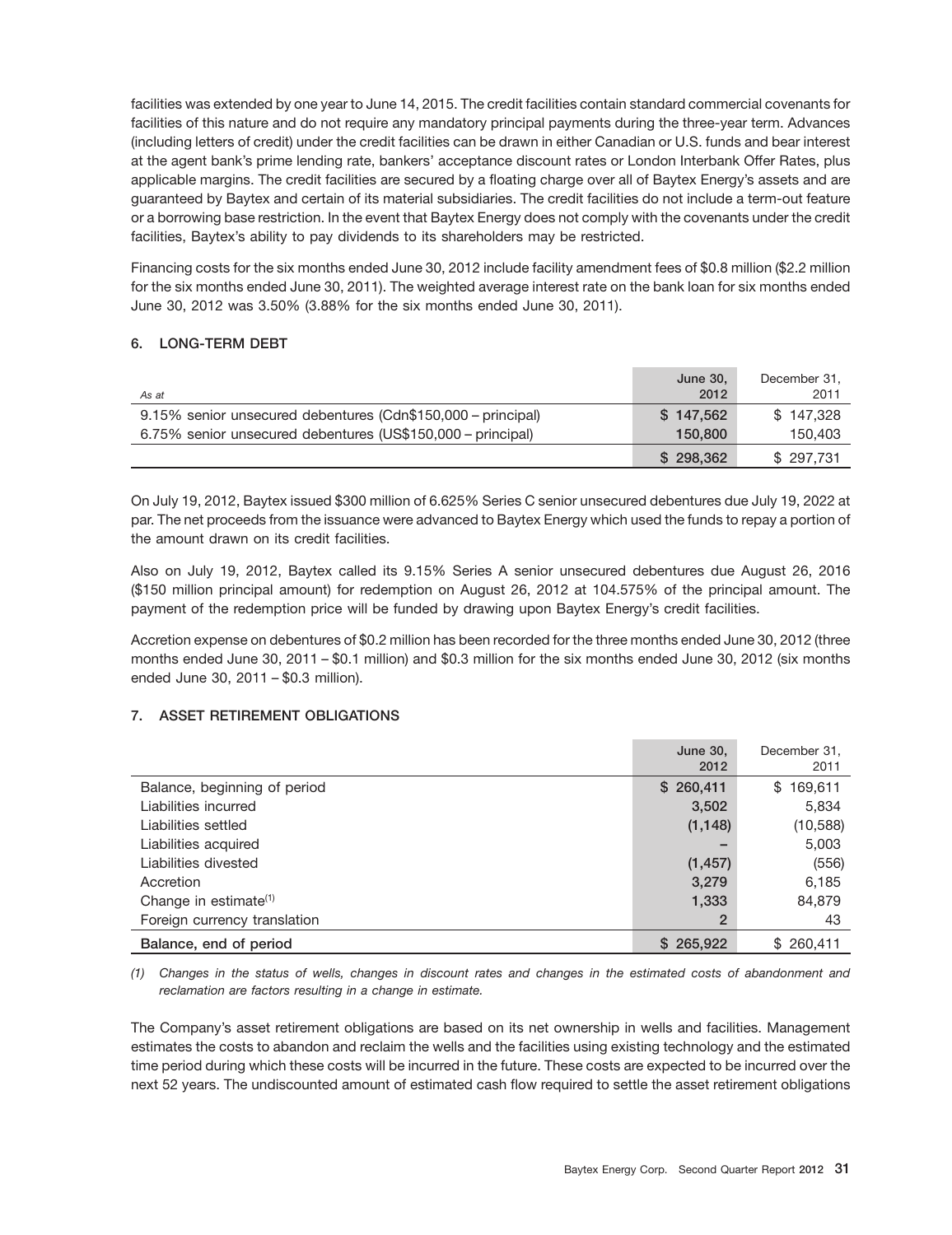using an estimated annual inflation rate of 2.0% at June 30, 2012 is \$318.7 million (December 31, 2011 – \$315.9 million). The amount of estimated cash flow required to settle the asset retirement obligations using an estimated annual inflation rate of 2.0% and discounted at a risk free rate of 2.5% at June 30, 2012 (December 31, 2011 – 2.5%) is \$265.9 million (December 31, 2011 – \$260.4 million).

### **8. SHAREHOLDERS' CAPITAL**

### *Shareholders' Capital*

The authorized capital of Baytex consists of an unlimited number of common shares without nominal or par value and 10,000,000 preferred shares without nominal or par value, issuable in series. Baytex establishes the rights and terms of the preferred shares upon issuance. As at June 30, 2012, no preferred shares have been issued by the Company and all common shares issued were fully paid.

|                                                               | Number of<br>Common Shares |             |
|---------------------------------------------------------------|----------------------------|-------------|
|                                                               | (000's)                    | Amount      |
| Balance, December 31, 2010                                    | 113,712                    | \$1,484,335 |
| Issued on exercise of share rights                            | 2,665                      | 45,048      |
| Transfer from contributed surplus on exercise of share rights |                            | 77,258      |
| Issued pursuant to dividend reinvestment plan                 | 1,516                      | 73,543      |
| Balance, December 31, 2011                                    | 117,893                    | \$1,680,184 |
| Issued on exercise of share rights                            | 794                        | 15.064      |
| Transfer from contributed surplus on exercise of share rights |                            | 21,428      |
| Transfer from contributed surplus on vesting of share awards  | 277                        | 14,086      |
| Issued pursuant to dividend reinvestment plan                 | 950                        | 47,473      |
| Balance, June 30, 2012                                        | 119,914                    | \$1.778.235 |

Monthly dividends of \$0.22 per common share were declared by the Company during the three and six months ended June 30, 2012 for total dividends declared of \$78.9 million and \$157.3 million, respectively.

Subsequent to June 30, 2012, the Company announced that a monthly dividend in respect of July 2012 operations of \$0.22 per common share totaling \$26.3 million will be payable on August 15, 2012 to shareholders of record on July 31, 2012.

### **9. EQUITY BASED PLANS**

### *Share Rights Plan*

As a result of the conversion of the legal structure of Baytex Energy Trust (the ''Trust'') from an income trust to a corporation at year-end 2010, all outstanding rights to acquire trust units of the Trust (''unit rights'') were exchanged for equivalent rights to acquire common shares of Baytex (''share rights''), which are governed by the terms of the Common Share Rights Incentive Plan (the ''Share Rights Plan''). As a result of the adoption of the Share Award Incentive Plan (as described below) effective January 1, 2011, no further grants will be made under the Share Rights Plan. The Share Rights Plan will remain in place until such time as all outstanding share rights have been exercised, cancelled or expired.

Baytex recorded compensation expense related to the share rights under the Share Rights Plan of \$0.7 million for the three months ended June 30, 2012 (three months ended June 30, 2011 – \$4.5 million) and \$1.2 million for the six months ended June 30, 2012 (six months ended June 30, 2011 – \$9.8 million).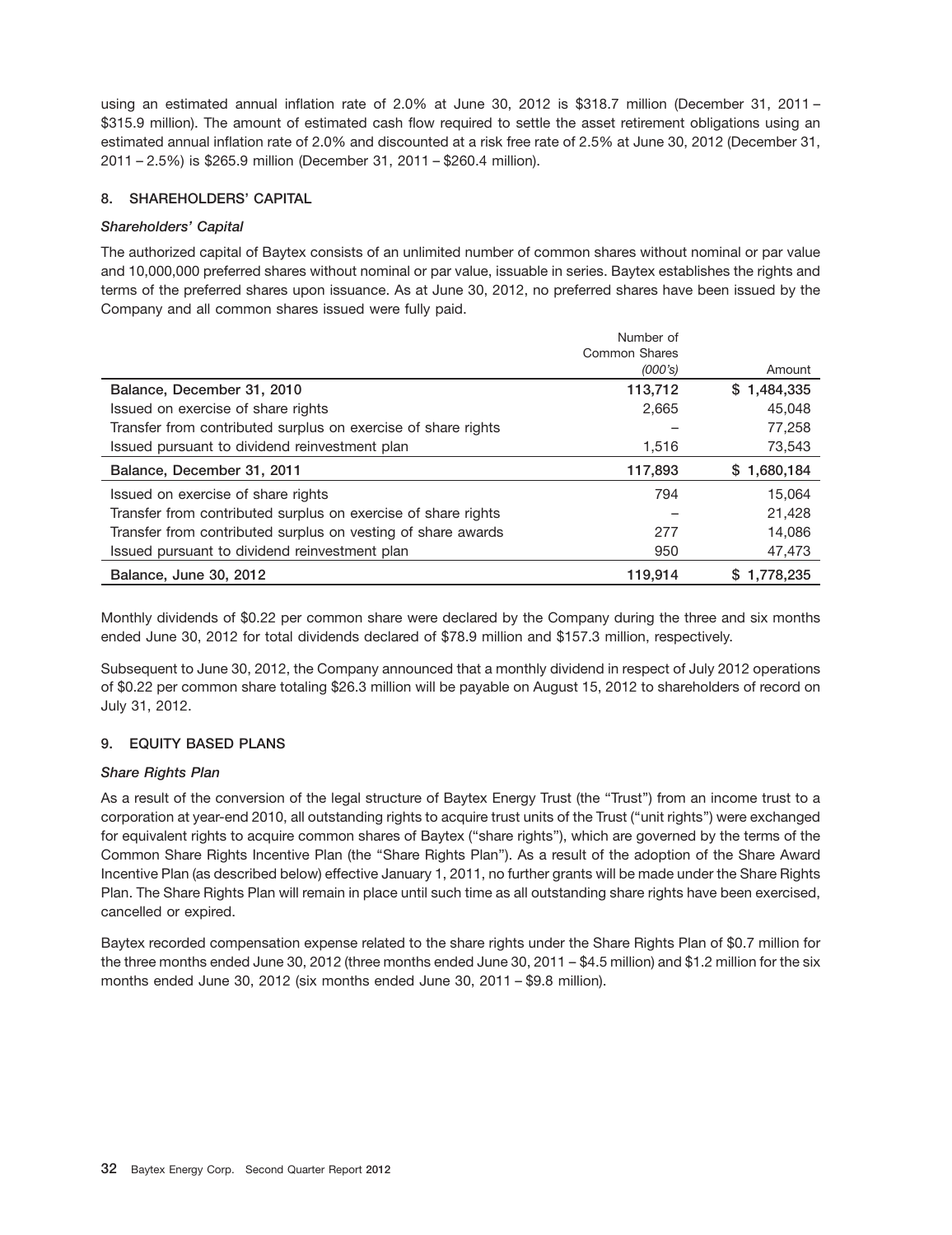The number of share rights outstanding and exercise prices are detailed below:

|                                           | Number of    |                  |
|-------------------------------------------|--------------|------------------|
|                                           | share rights | Weighted average |
|                                           | (000's)      | exercise price   |
| Balance, December 31, 2010 <sup>(1)</sup> | 5,761        | \$<br>17.02      |
| Exercise d <sup>(2)</sup>                 | (2,665)      | 16.92            |
| Forfeited $(1)$                           | (125)        | 23.05            |
| Balance, December 31, 2011 <sup>(1)</sup> | 2,971        | \$<br>16.98      |
| Exercise d <sup>(2)</sup>                 | (794)        | 19.04            |
| Forfeited $(1)$                           | (78)         | 21.12            |
| Balance, June 30, 2012 <sup>(1)</sup>     | 2.099        | \$<br>16.22      |

*(1) Weighted average exercise price reflects the grant price less the reduction in exercise price.*

(2) *Weighted average exercise price includes rights exercised at both original grant prices and original grant prices reduced for dividends and distributions subsequent to grant date.*

The following table summarizes information about the share rights outstanding at June 30, 2012:

| Exercise Prices Applying Original Grant Price Reduced for |                |             |                                               |                |             |                 |              |           |                                                      |             |
|-----------------------------------------------------------|----------------|-------------|-----------------------------------------------|----------------|-------------|-----------------|--------------|-----------|------------------------------------------------------|-------------|
|                                                           |                |             | Exercise Prices Applying Original Grant Price |                |             |                 |              |           | Dividends and Distributions Subsequent to Grant Date |             |
|                                                           | <b>Number</b>  |             | Weighted                                      | <b>Number</b>  |             | Number          |              | Weighted  | <b>Number</b>                                        |             |
|                                                           | Outstanding at | Weighted    | Average                                       | Exercisable at | Weighted    | Outstanding at  | Weighted     | Average   | <b>Exercisable at Weighted</b>                       |             |
|                                                           | June 30.       | Average     | Remaining                                     | June 30.       | Average     | <b>June 30.</b> | Average      | Remaining | June 30.                                             | Average     |
|                                                           | 2012           | Grant       | Term                                          | 2012           | Exercise    | 2012            | Exercise     | Term      | 2012                                                 | Exercise    |
| PRICE RANGE                                               | (000's)        | Price       | (years)                                       | (000's)        | Price       | (000's)         | Price        | (years)   | (000's)                                              | Price       |
| \$5.34 to \$12.50                                         | 5              | 12.46<br>Ŝ. | 1.7                                           | 5              | \$<br>12.46 | 949             | 9.63<br>\$.  | 1.0       | 949                                                  | 9.63<br>\$. |
| \$12.51 to \$19.50                                        | 663            | 17.97       | 1.3                                           | 663            | 17.97       | 221             | 16.87        | 1.7       | 162                                                  | 17.28       |
| \$19.51 to \$26.50                                        | 495            | 20.36       | 0.8                                           | 431            | 20.08       | 812             | 21.76        | 2.4       | 477                                                  | 21.71       |
| \$26.51 to \$33.50                                        | 894            | 27.93       | 2.4                                           | 532            | 27.90       | 100             | 29.02        | 2.7       | 48                                                   | 28.40       |
| \$33.51 to \$40.50                                        | 39             | 35.71       | 3.1                                           |                | 35.06       | 16              | 34.81        | 3.1       |                                                      | 34.61       |
| \$40.51 to \$47.72                                        | 3              | 45.02       | 3.4                                           |                | 45.19       |                 | 43.95        | 3.5       |                                                      | 43.95       |
| \$5,34 to \$47.72                                         | 2.099          | 23.12       | 1.7                                           | 1.643          | \$<br>21.85 | 2.099           | \$.<br>16.22 | 1.7       | 1.643                                                | \$<br>14.55 |

### *Share Award Incentive Plan*

The Company has a full-value award plan (the ''Share Award Incentive Plan'') pursuant to which restricted awards and performance awards (collectively, ''share awards'') may be granted to the directors, officers and employees of the Company and its subsidiaries. The maximum number of common shares issuable under the Share Award Incentive Plan (and any other long-term incentive plan of the Company, including the Share Rights Plan) shall not at any time exceed 10% of the then issued and outstanding common shares.

The Company recorded compensation expense related to the share awards of \$11.6 million for the three months ended June 30, 2012 (three months ended June 30, 2011 – \$2.9 million) and \$18.0 million for the six months ended June 30, 2012 (six months ended June 30, 2011 – \$5.6 million).

The fair value of share awards is determined at the date of grant using the closing price of the common shares and, for performance awards, an estimated payout multiplier. The amount of compensation expense is reduced by an estimated forfeiture rate, which has been estimated at 4.6% of outstanding share awards. Fluctuations in compensation expense may occur due to changes in estimating the outcome of the performance conditions. The estimated weighted average fair value for share awards at the measurement date is \$56.04 per restricted award and performance award granted during the six months ended June 30, 2012 (six months ended June 30, 2011 – \$48.76 per restricted award and performance award).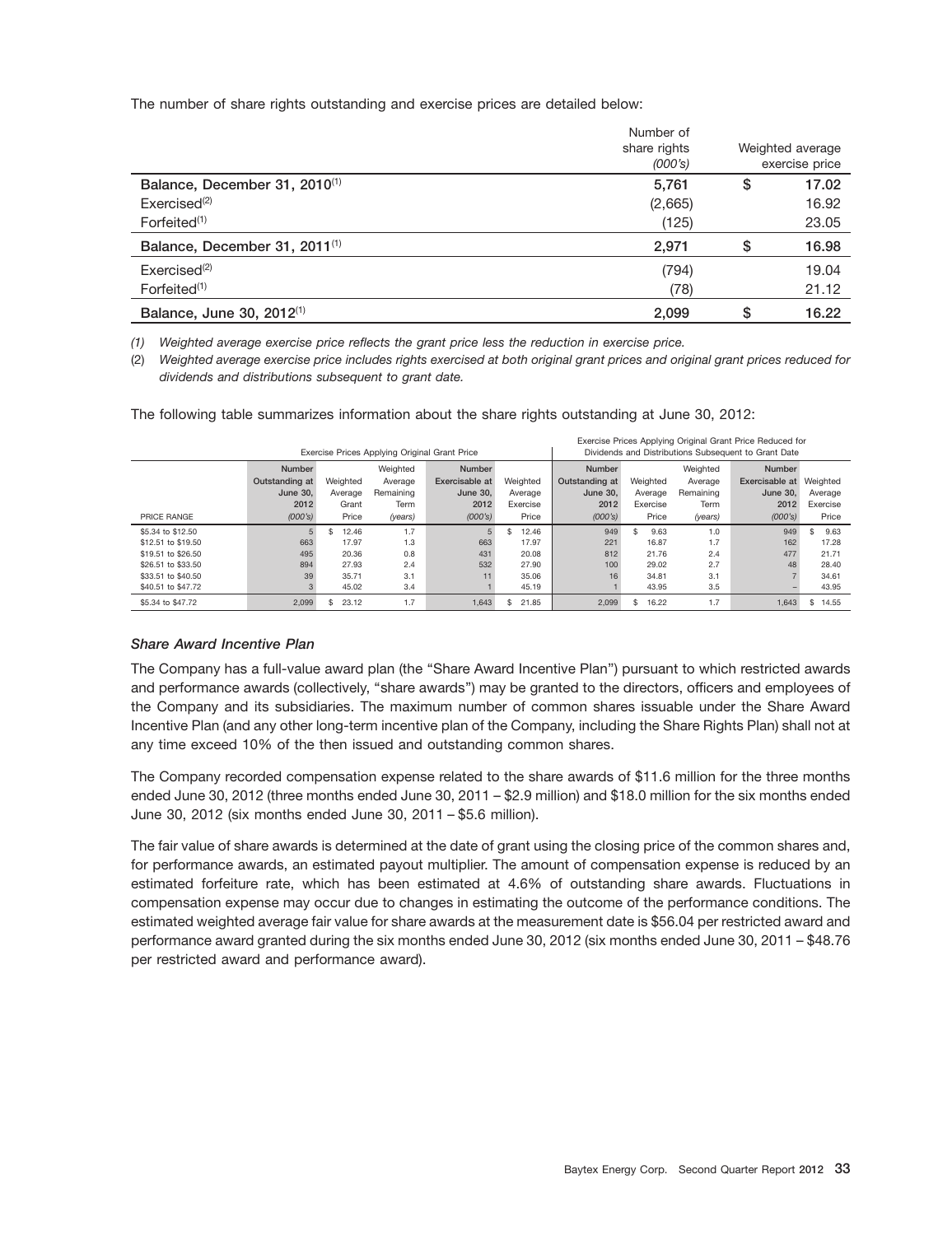The number of share awards outstanding is detailed below:

|                                       | Number of  | Number of   | Number of |
|---------------------------------------|------------|-------------|-----------|
|                                       | restricted | performance | share     |
|                                       | awards     | awards      | awards    |
|                                       | (000's)    | (000's)     | (000's)   |
| Balance, December 31, 2010            |            |             |           |
| Granted                               | 389        | 243         | 632       |
| Forfeited                             | (24)       | (14)        | (38)      |
| Balance, December 31, 2011            | 365        | 229         | 594       |
| Granted                               | 183        | 147         | 330       |
| Vested and converted to common shares | (72)       | (99)        | (171)     |
| Forfeited                             | (33)       | (21)        | (54)      |
| Balance, June 30, 2012                | 443        | 256         | 699       |

#### **10. NET INCOME PER SHARE**

Baytex calculates basic income per share based on the net income attributable to shareholders and a weighted average number of shares outstanding during the period. Diluted income per share amounts reflect the potential dilution that could occur if share rights were exercised and share awards were converted. The treasury stock method is used to determine the dilutive effect of share rights and share awards whereby any proceeds from the exercise of share rights and the conversion of share awards or other dilutive instruments and the amount of compensation expense, if any, attributed to future services not yet recognized are assumed to be used to purchase common shares at the average market price during the periods.

|                                 | Three Months Ended June 30, 2012 |               |           | Three Months Ended June 30, 2011 |            |           |
|---------------------------------|----------------------------------|---------------|-----------|----------------------------------|------------|-----------|
|                                 | <b>Net</b><br>Common             |               |           | Common                           | <b>Net</b> |           |
|                                 |                                  | <b>Shares</b> | income    |                                  | Shares     | income    |
|                                 | Net income                       | (000's)       | per share | Net income                       | (000's)    | per share |
| Net income – basic              | \$157.280                        | 119.387       | \$1.32    | \$106,863                        | 115,596    | \$0.92    |
| Dilutive effect of share rights | $\qquad \qquad -$                | 1,152         |           | -                                | 2.740      |           |
| Dilutive effect of share awards | -                                | 452           |           |                                  | 145        |           |
| Net income – diluted            | \$157,280                        | 120.991       | \$1.30    | \$106,863                        | 118,481    | \$0.90    |

For the three months ended June 30, 2012, and 2011, no share rights were anti-dilutive.

|                                 | Six Months Ended June 30, 2012 |               |           | Six Months Ended June 30, 2011 |               |           |
|---------------------------------|--------------------------------|---------------|-----------|--------------------------------|---------------|-----------|
|                                 | <b>Net</b><br>Common           |               |           | Common                         | <b>Net</b>    |           |
|                                 |                                | <b>Shares</b> | income    |                                | <b>Shares</b> | income    |
|                                 | Net income                     | (000's)       | per share | Net income                     | (000's)       | per share |
| Net income – basic              | \$200.238                      | 118,975       | \$1.68    | \$107.813                      | 115,006       | \$0.94    |
| Dilutive effect of share rights | $\overline{\phantom{0}}$       | 1,325         |           |                                | 2.987         |           |
| Dilutive effect of share awards | -                              | 539           |           | -                              | 123           |           |
| Net income – diluted            | \$200,238                      | 120.839       | \$1.66    | \$107.813                      | 118.116       | \$0.91    |

For the six months ended June 30, 2012, and 2011, no share rights were anti-dilutive.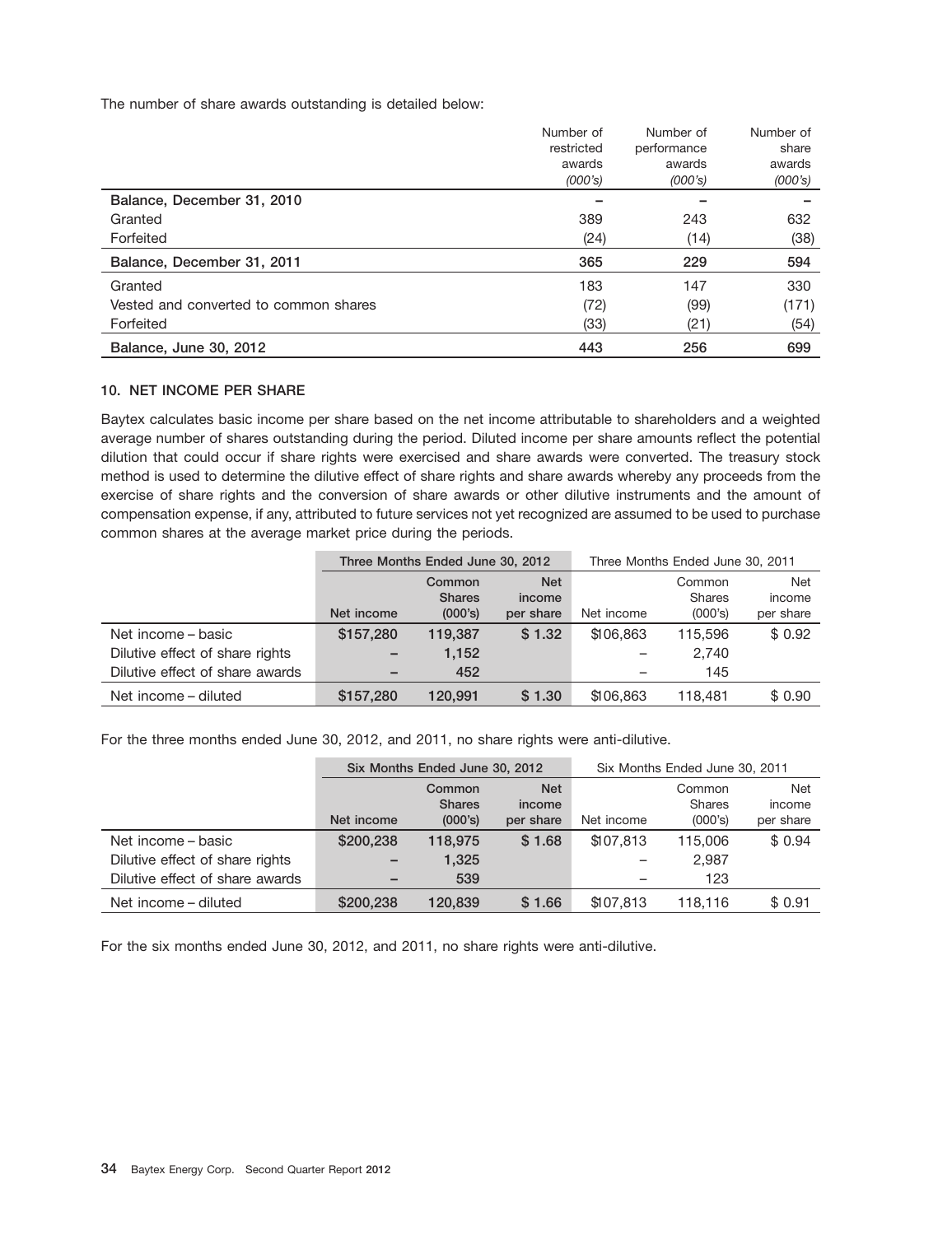### **11. INCOME TAXES**

The provision for (recovery of) income taxes has been computed as follows:

|                                                                                         | Six months ended June 30 |           |
|-----------------------------------------------------------------------------------------|--------------------------|-----------|
|                                                                                         | 2012                     | 2011      |
| Net income before income taxes                                                          | \$310,283                | \$123,748 |
| Expected income taxes at the statutory rate of $25.45\%$ (2011 – 26.97%) <sup>(1)</sup> | 78,967                   | 33,375    |
| Increase (decrease) in income taxes resulting from:                                     |                          |           |
| Non-taxable portion of foreign exchange loss (gain)                                     | 88                       | (1, 191)  |
| Share-based compensation                                                                | 4,886                    | 4,137     |
| Effect of change in income tax rates                                                    | (243)                    | (6, 749)  |
| Effect of rate adjustments for foreign jurisdictions                                    | 22,573                   | (1,672)   |
| Effect of change in opening tax pool balances                                           |                          | (10, 395) |
| Other                                                                                   | 3,774                    | (1,570)   |
| Income tax expense                                                                      | \$110,045                | 15.935    |

*(1) The change in statutory rate is related to a legislated reduction in the Canadian federal corporate income tax rate and changes in the provincial apportionment of income.*

### **12. REVENUES**

|                                    | Three Months Ended June 30 |           | Six Months Ended June 30 |           |  |
|------------------------------------|----------------------------|-----------|--------------------------|-----------|--|
|                                    | 2012                       | 2011      | 2012                     | 2011      |  |
| Petroleum and natural gas revenues | \$284,632                  | \$335,811 | \$625,787                | \$625,603 |  |
| Royalty charges                    | (46,020)                   | (51, 159) | (99,014)                 | (99, 961) |  |
| Royalty income                     | (384)                      | 1.088     | 1.816                    | 1,611     |  |
| Revenues, net of royalties         | \$238,228                  | \$285,740 | \$528,589                | \$527,253 |  |

### **13. FINANCING COSTS**

Baytex incurred financing costs on its outstanding liabilities as follows:

|                                           | Three Months Ended June 30 |             | Six Months Ended June 30 |        |  |  |
|-------------------------------------------|----------------------------|-------------|--------------------------|--------|--|--|
|                                           | 2012                       | 2011        | 2012                     | 2011   |  |  |
| Bank loan and other                       | 3.144<br>S                 | 3,086<br>\$ | 5.684<br>S               | 6,807  |  |  |
| Long-term debt                            | 6,168                      | 6,008       | 12,281                   | 10,704 |  |  |
| Accretion on asset retirement obligations | 1,652                      | 1,516       | 3,279                    | 3,000  |  |  |
| Debt financing costs                      | 830                        | 2.183       | 849                      | 2,844  |  |  |
| Financing costs                           | 11.794                     | 12.793      | 22,093                   | 23,355 |  |  |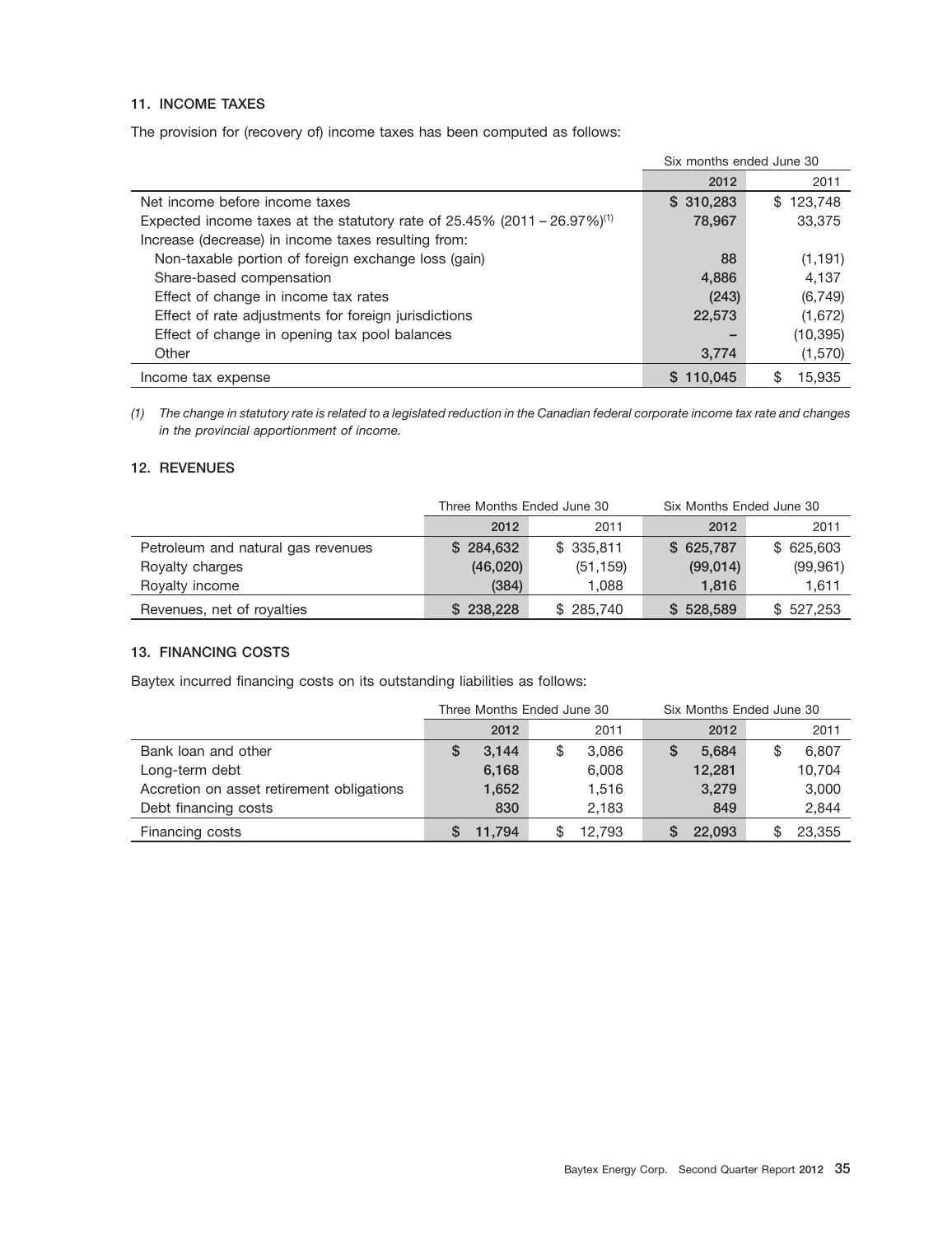### **14. SUPPLEMENTAL INFORMATION**

### *Change in Non-Cash Working Capital Items*

|                                     | Three Months Ended June 30 |           |    | Six Months Ended June 30 |    |           |    |           |
|-------------------------------------|----------------------------|-----------|----|--------------------------|----|-----------|----|-----------|
|                                     |                            | 2012      |    | 2011                     |    | 2012      |    | 2011      |
| Trade and other receivables         | \$                         | (9,407)   | \$ | (12, 484)                | S  | 16,954    | \$ | (39, 951) |
| Crude oil inventory                 |                            | (169)     |    |                          |    | 161       |    | 1.802     |
| Trade and other payables            |                            | (12, 447) |    | 4,590                    |    | (10, 432) |    | 56,208    |
| Foreign exchange                    |                            | 1,153     |    | (825)                    |    | 446       |    | (556)     |
|                                     | \$                         | (20, 870) | \$ | (8, 719)                 | \$ | 7,129     | \$ | 17,503    |
| Changes in non-cash working capital |                            |           |    |                          |    |           |    |           |
| related to:                         |                            |           |    |                          |    |           |    |           |
| Operating activities                | S                          | (11, 594) | \$ | (2,206)                  | \$ | (9, 713)  | \$ | 186       |
| Investing activities                |                            | (9,276)   |    | (6, 513)                 |    | 16,842    |    | 17,317    |
|                                     | \$                         | (20, 870) | \$ | (8, 719)                 | \$ | 7,129     | \$ | 17.503    |

### *Foreign Exchange*

|                                         | Three Months Ended June 30 |         |  | Six Months Ended June 30 |  |       |  |         |
|-----------------------------------------|----------------------------|---------|--|--------------------------|--|-------|--|---------|
|                                         |                            | 2012    |  | 2011                     |  | 2012  |  | 2011    |
| Unrealized foreign exchange loss (gain) |                            | 8.105   |  | (4,746)                  |  | 2,112 |  | (9,602) |
| Realized foreign exchange (gain) loss   |                            | (1,225) |  | 740                      |  | (100) |  | 1,666   |
| Foreign exchange loss (gain)            |                            | 6.880   |  | (4.006)                  |  | 2.012 |  | (7,936  |

### **15. FINANCIAL INSTRUMENTS AND RISK MANAGEMENT**

The Company's financial assets and liabilities are comprised of cash, trade and other receivables, trade and other payables, dividends payable to shareholders, bank loan, financial derivatives and long-term debt.

### *Categories of Financial Instruments*

The estimated fair values of the financial instruments have been determined based on the Company's assessment of available market information. These estimates may not necessarily be indicative of the amounts that could be realized or settled in a market transaction. The fair values of financial instruments, other than bank loan and long-term debt, are equal to their carrying amounts due to the short-term maturity of these instruments. The fair value of the bank loan approximates its carrying value as it is at a market rate of interest. The fair value of the long-term debt is based on the trading value of the debentures.

### *Fair Value of Financial Instruments*

Baytex classifies the fair value of financial instruments according to the following hierarchy based on the amount of observable inputs used to value the instruments:

- Level 1: Values based on unadjusted quoted prices in active markets that are accessible at the measurement date for identical assets or liabilities.
- Level 2: Values based on quoted prices in markets that are not active or model inputs that are observable either directly or indirectly for substantially the full term of the asset or liability.
- Level 3: Values based on prices or valuation techniques that require inputs that are both unobservable and significant to the overall fair value measurement.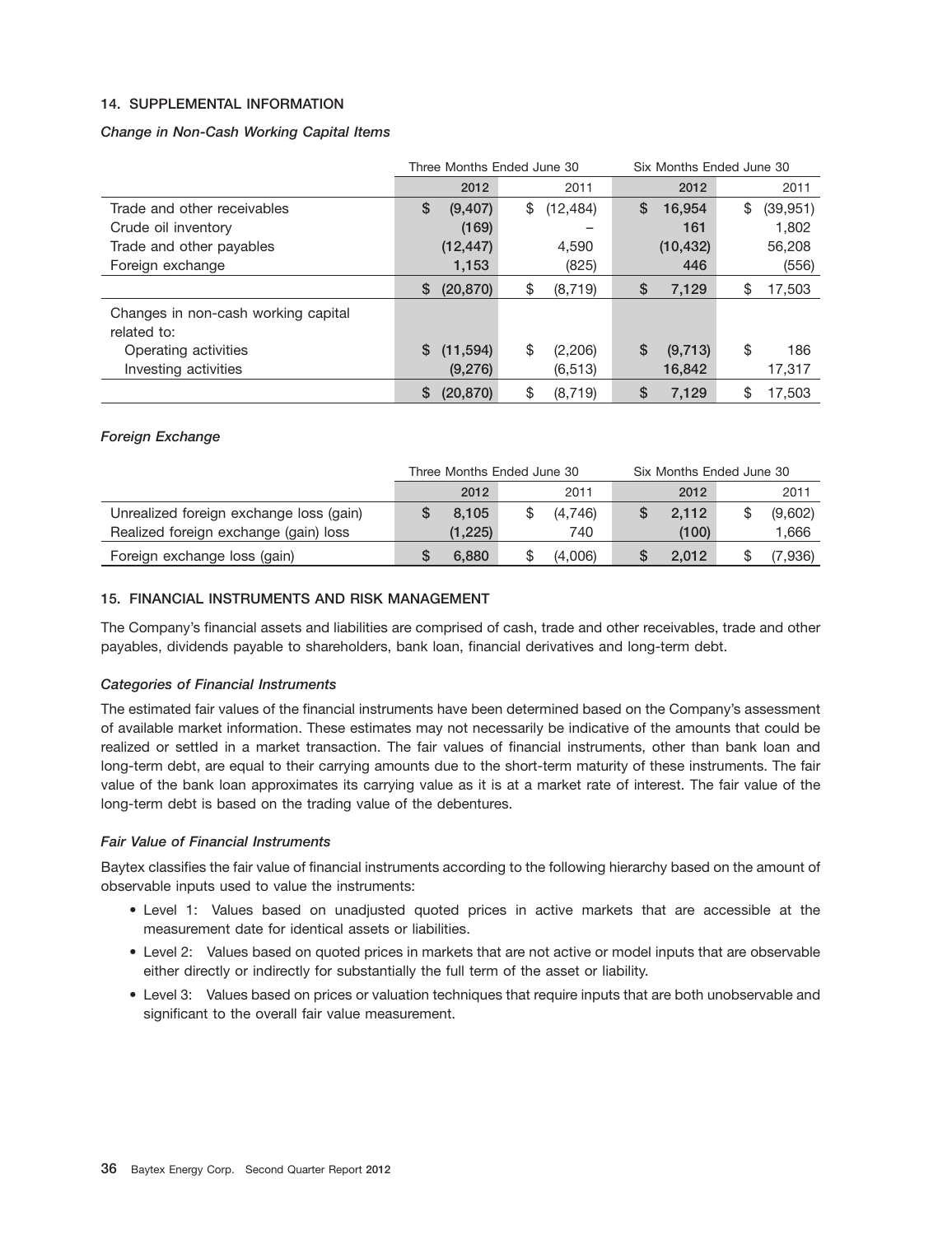The carrying value and fair value of the Company's financial instruments carried on the condensed consolidated statements of financial position are classified into the following categories:

|                                   |                   | June 30, 2012     | December 31, 2011 |                |                                        |
|-----------------------------------|-------------------|-------------------|-------------------|----------------|----------------------------------------|
| As at                             | Carrying<br>Value | <b>Fair Value</b> | Carrying<br>Value | Fair Value     | Fair Value<br>Measurement<br>Hierarchy |
| <b>Financial Assets</b>           |                   |                   |                   |                |                                        |
| $FVTPL^{(1)}$                     |                   |                   |                   |                |                                        |
| Cash                              | \$.<br>312,466    | \$312,466         | \$<br>7.847       | \$<br>7.847    | Level 1                                |
| Derivatives                       | 34,285            | 34,285            | 11,059            | 11,059         | Level 2                                |
| Total FVTPL <sup>(1)</sup>        | \$346,751         | \$346,751         | \$<br>18,906      | \$<br>18,906   |                                        |
| Loans and receivables             |                   |                   |                   |                |                                        |
| Trade and other receivables       | 189,997<br>\$     | \$189,997         | \$206,951         | \$206,951      |                                        |
| Total loans and receivables       | 189,997<br>\$     | \$189,997         | \$ 206.951        | \$ 206.951     |                                        |
| <b>Financial Liabilities</b>      |                   |                   |                   |                |                                        |
| $FVTPL^{(1)}$                     |                   |                   |                   |                |                                        |
| Derivatives                       | (21, 448)<br>S    | (21, 448)<br>\$   | \$<br>(39,990)    | \$<br>(39,990) | Level 2                                |
| Total FVTPL <sup>(1)</sup>        | \$<br>(21, 448)   | \$<br>(21, 448)   | \$<br>(39,990)    | \$<br>(39,990) |                                        |
| Other financial liabilities       |                   |                   |                   |                |                                        |
| Trade and other payables          | \$ (215,666)      | \$ (215,666)      | \$ (225,831)      | \$ (225,831)   |                                        |
| Dividends payable to shareholders | (26, 381)         | (26, 381)         | (25,936)          | (25,936)       |                                        |
| Bank loan                         | (396, 207)        | (396, 207)        | (311,960)         | (311,960)      |                                        |
| Long-term debt                    | (298, 362)        | (315, 290)        | (297, 731)        | (314, 201)     |                                        |
| Total other financial liabilities | \$ (936, 616)     | \$ (953, 544)     | \$ (861, 458)     | \$ (877,928)   |                                        |

#### *(1) FVTPL means fair value through profit or loss.*

There were no transfers between Level 1 and 2 in the period.

### *Financial Risk*

Baytex is exposed to a variety of financial risks, including market risk, liquidity risk and credit risk. The Company monitors and, when appropriate, utilizes derivative contracts to manage its exposure to these risks. The Company does not enter into derivative contracts for speculative purposes.

### *Market Risk*

Market risk is the risk that the fair value or future cash flows of financial assets or liabilities will fluctuate due to movements in market prices. Market risk is comprised of foreign currency risk, interest rate risk and commodity price risk.

### **Foreign Currency Risk**

Baytex is exposed to fluctuations in foreign currency as a result of the U.S. dollar portion of its bank loan, its Series B senior unsecured debentures, crude oil sales based on U.S. dollar indices and commodity contracts that are settled in U.S. dollars. The Company's net income and cash flow will therefore be impacted by fluctuations in foreign exchange rates.

To manage the impact of currency exchange rate fluctuations, the Company may enter into agreements to fix the Canada – U.S. exchange rate.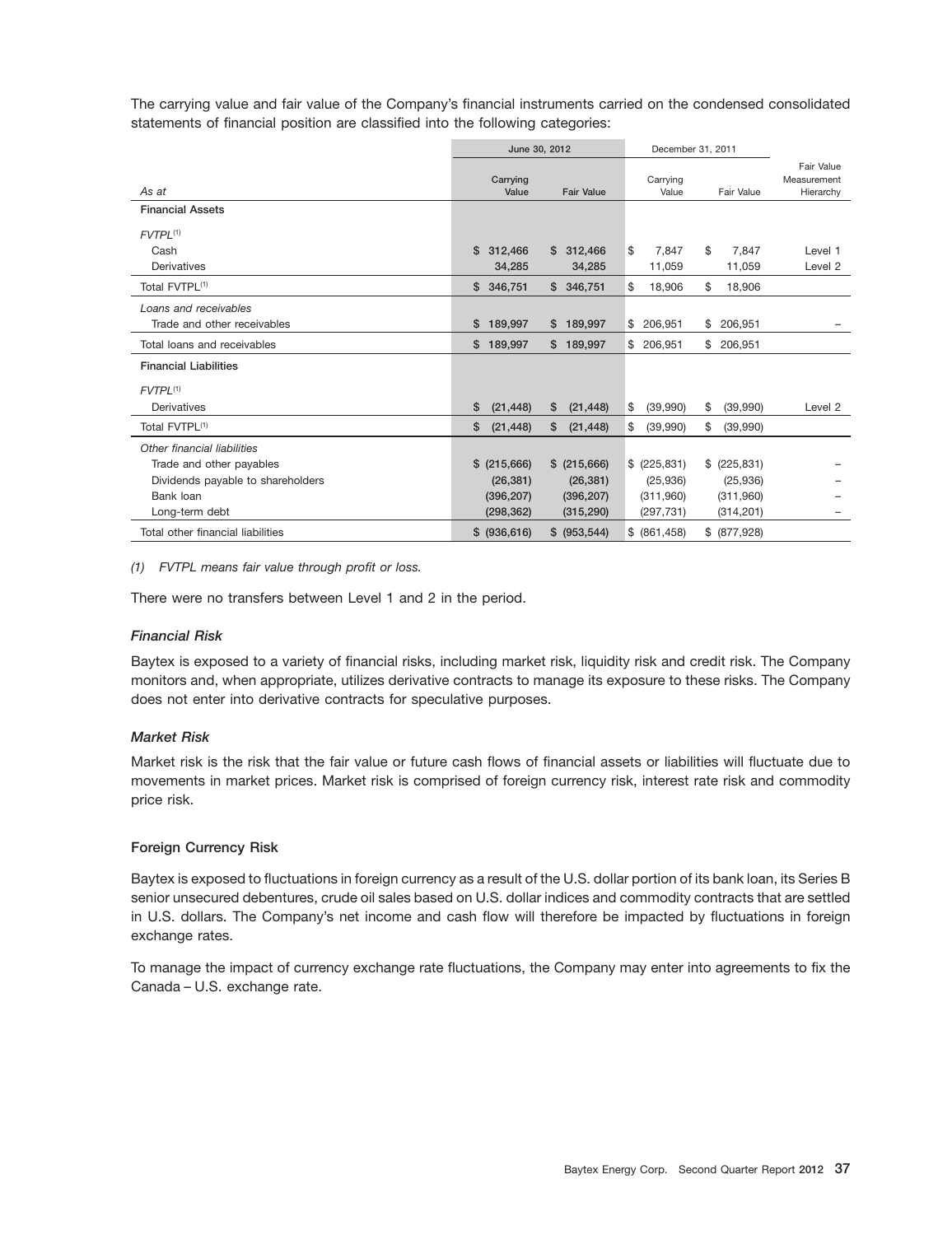At June 30, 2012, the Company had in place the following currency derivative contracts:

|                              |                                | Amount           |                    |           |
|------------------------------|--------------------------------|------------------|--------------------|-----------|
| Type                         | Period                         | per month        | <b>Sales Price</b> | Reference |
| Monthly forward spot sale    | January 2011 to August 2012    | US\$1.00 million | 1.0565             | (1)       |
| Monthly forward spot sale    | January 2011 to September 2012 | US\$1.50 million | 1.0553             | (1)       |
| Monthly forward spot sale    | November 2011 to October 2013  | US\$1.00 million | 1.0433             | (1)       |
| Monthly average rate forward | Calendar 2012                  | US\$1.25 million | 1.0209             | (2)       |
| Monthly spot collar          | Calendar 2012                  | US\$0.75 million | $0.9524 - 1.0503$  | (1)       |
| Monthly spot collar          | Calendar 2012                  | US\$0.25 million | 1.0200 - 1.0700    | (1)       |
| Monthly average collar       | Calendar 2012                  | US\$0.25 million | $0.9700 - 1.0310$  | (1)       |
| Monthly average collar       | Calendar 2012                  | US\$0.50 million | $0.9750 - 1.0305$  | (1)       |
| Monthly average collar       | Calendar 2012                  | US\$0.50 million | $0.9900 - 1.0805$  | (2)       |
| Monthly average collar       | Calendar 2012                  | US\$0.75 million | $1.0225 - 1.0425$  | (1)       |
| Monthly average collar       | Calendar 2012                  | US\$0.25 million | 1.0295 - 1.0545    | (1)       |
| Monthly forward spot sale    | Calendar 2013                  | US\$4.50 million | 1.0007             | (2)       |
| Monthly average rate forward | Calendar 2013                  | US\$0.25 million | 1.0023             | (1)       |
| Monthly average collar       | Calendar 2013                  | US\$0.25 million | $0.9700 - 1.0310$  | (1)       |
| Monthly spot collar          | Calendar 2012                  | US\$1.00 million | $0.9800 - 1.0722$  | (1)       |
| Monthly spot collar          | Calendar 2012                  | US\$1.00 million | $0.9900 - 1.0720$  | (1)       |
| Monthly spot collar          | Calendar 2012                  | US\$0.50 million | $0.9900 - 1.0785$  | (1)       |
| Monthly forward spot sale    | April 2012 to December 2012    | US\$3.00 million | 0.9963             | (1)       |
| Monthly spot collar          | June 2012 to December 2012     | US\$1.00 million | $0.9800 - 1.0720$  | (1)       |
| Monthly average collar       | June 2012 to December 2013     | US\$1.00 million | 1.0000 - 1.0725    | (1)       |
| Monthly average collar       | June 2012 to December 2013     | US\$1.00 million | 1.0100 - 1.0720    | (1)       |
| Monthly average collar       | June 2012 to December 2013     | US\$1.00 million | 1.0200 - 1.0575    | (1)       |
| Monthly average collar       | June 2012 to December 2013     | US\$1.00 million | 1.0200 - 1.0655    | (1)       |
| Monthly average collar       | June 2012 to December 2013     | US\$1.00 million | 1.0250 - 1.0702    | (1)       |
| Monthly average collar       | June 2012 to December 2013     | US\$2.00 million | 1.0300 - 1.0650    | (1)       |
| Monthly forward spot sale    | July 2012 to December 2012     | US\$2.50 million | 1.0173             | (2)       |

*(1) Actual contract rate (CAD/USD).*

*(2) Based on the weighted average contract rates (CAD/USD).*

The following table demonstrates the effect of exchange rate movements on net income due to changes in the fair value of risk management contracts in place at June 30, 2012 as well as the unrealized gain or loss on revaluation of outstanding U.S. dollar denominated debt. The sensitivity is based on a \$0.01 increase and decrease in the CAD/USD foreign exchange rate and excludes the impact on revenue proceeds.

|                                                  | \$0.01 Increase in | \$0.01 Decrease in |
|--------------------------------------------------|--------------------|--------------------|
|                                                  | CAD/USD            | CAD/USD            |
| Sensitivity of Foreign Exchange Exposure:        | Exchange rate      | Exchange Rate      |
| Loss (gain) on currency derivative contracts     | \$2,353            | \$ (2, 415)        |
| Loss (gain) on other monetary assets/liabilities | (575)              | 575                |
| Net income decrease (increase)                   | \$1,778            | \$(1,840)          |

The carrying amounts of the Company's U.S. dollar denominated monetary assets and liabilities at the reporting date are as follows:

|                         | Assets                          |      | Liabilities |                       |  |
|-------------------------|---------------------------------|------|-------------|-----------------------|--|
|                         | <b>June 30.</b><br>December 31. |      |             | June 30, December 31, |  |
|                         | 2012                            | 2011 | 2012        | 2011                  |  |
| U.S. dollar denominated |                                 |      |             |                       |  |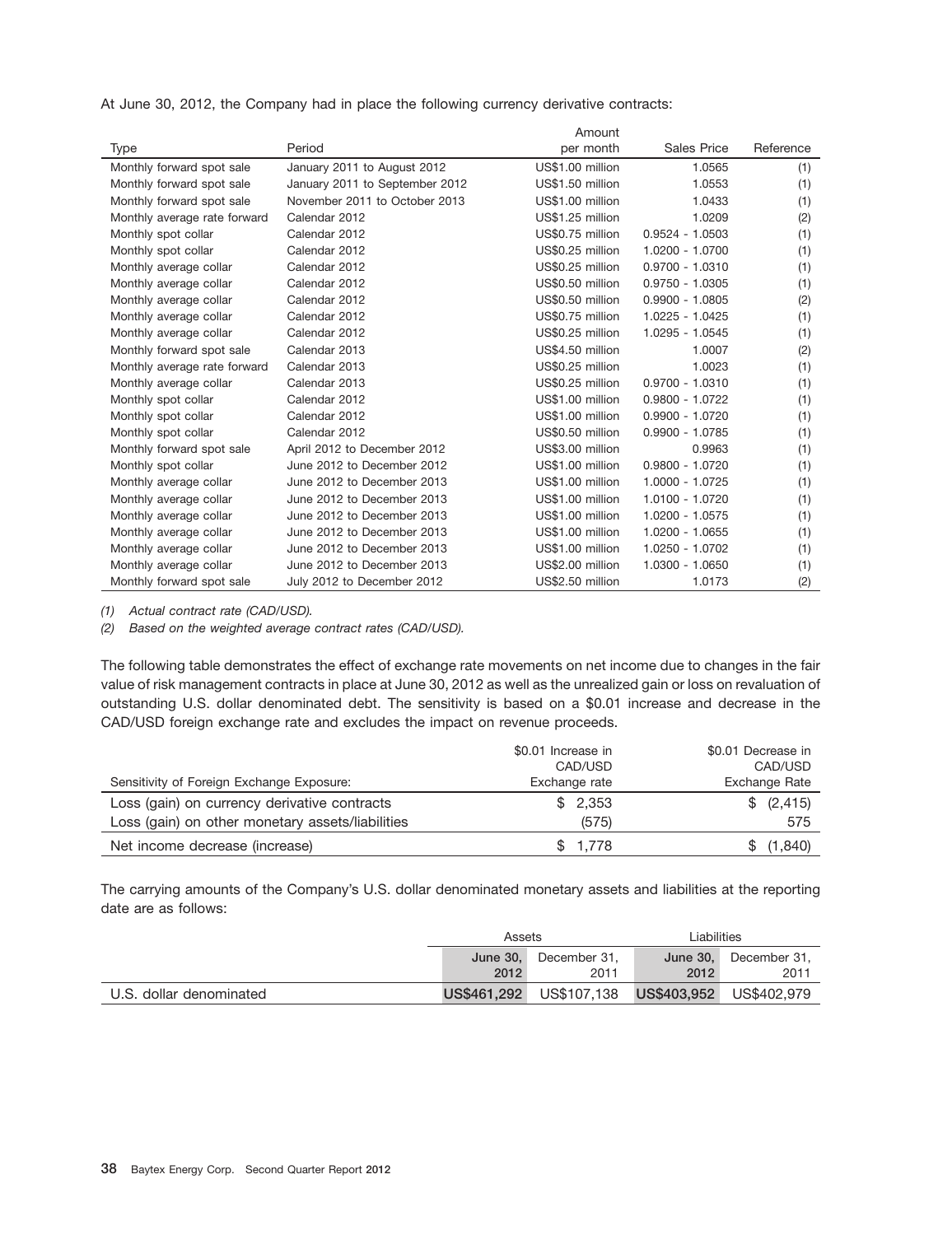### **Interest Rate Risk**

The Company's interest rate risk arises from Baytex Energy's floating rate bank credit facilities. As at June 30, 2012, \$396.2 million of the Company's total debt is subject to movements in floating interest rates. A change of 100 basis points in interest rates would impact net income before taxes for the six months ended June 30, 2012 by approximately \$1.4 million. Baytex uses a combination of short-term and long-term debt to finance operations. The bank loan is typically at floating rates of interest and long-term debt is typically at fixed rates of interest.

| As at June 30, 2012, Baytex had the following interest rate swap financial derivative contracts: |  |
|--------------------------------------------------------------------------------------------------|--|
|--------------------------------------------------------------------------------------------------|--|

| Type                                  | Period                                      | Notional Principal Amount | Fixed interest rate | Floating rate index |
|---------------------------------------|---------------------------------------------|---------------------------|---------------------|---------------------|
| Swap – pay fixed,<br>receive floating | September 27, 2011 to<br>September 27, 2014 | US\$90.0 million          | 4.06%               | 3-month LIBOR       |
| Swap – pay fixed,<br>receive floating | September 25, 2012 to<br>September 25, 2014 | US\$90.0 million          | 4.39%               | 3-month LIBOR       |

When assessing the potential impact of forward interest rate changes on financial derivative contracts outstanding as at June 30, 2012, an increase of 100 basis points would increase the unrealized gain at June 30, 2012 by \$3.7 million, while a decrease of 100 basis points would decrease the unrealized gain at June 30, 2012 by \$2.0 million.

### **Commodity Price Risk**

Baytex monitors and, when appropriate, utilizes financial derivative contracts or physical delivery contracts to manage the risk associated with changes in commodity prices. The use of derivative instruments is governed under formal policies and is subject to limits established by the Board of Directors of Baytex. Under the Company's risk management policy, financial derivatives are not to be used for speculative purposes.

When assessing the potential impact of oil price changes on the financial derivative contracts outstanding as at June 30, 2012, a 10% increase in oil prices would decrease the unrealized gain at June 30, 2012 by \$18.1 million, while a 10% decrease would increase the unrealized gain at June 30, 2012 by \$17.5 million.

When assessing the potential impact of natural gas price changes on the financial derivative contracts outstanding as at June 30, 2012, a 10% increase in natural gas prices would decrease the unrealized gain at June 30, 2012 by \$0.8 million, while a 10% decrease would increase the unrealized gain at June 30, 2012 by \$0.8 million.

### *Financial Derivative Contracts*

At June 30, 2012, Baytex had the following financial derivative contracts:

| Oil          | Period                   | Volume       | Price/Unit <sup>(1)</sup> | Index      |
|--------------|--------------------------|--------------|---------------------------|------------|
| Time spread  | January to December 2012 | 500 bbl/d    | Dec 2014 plus US\$3.25    | <b>WTI</b> |
| Time spread  | January to December 2012 | 500 bbl/d    | Dec 2014 plus US\$0.65    | <b>WTI</b> |
| Price collar | March to December 2012   | $200$ bbl/d  | US\$97.00 - US\$117.60    | <b>WTI</b> |
| Price collar | March to December 2012   | $300$ bbl/d  | US\$97.00 - US\$116.60    | WTI        |
| Fixed – Sell | July to September 2012   | 300 bbl/d    | US\$107.38                | <b>WTI</b> |
| Fixed - Sell | July to December 2012    | 10.950 bbl/d | US\$97.82                 | WTI        |
| Price collar | Calendar 2012            | $400$ bbl/d  | US\$98.00 - US\$104.52    | <b>WTI</b> |
| Price collar | Calendar 2012            | $300$ bbl/d  | US\$100.00 - US\$104.90   | <b>WTI</b> |
| Price collar | Calendar 2012            | $200$ bbl/d  | US\$97.50 - US\$104.25    | WTI        |
| Price collar | Calendar 2012            | $300$ bbl/d  | US\$100.00 - US\$105.92   | <b>WTI</b> |
| Fixed - Buy  | Calendar 2012            | $200$ bbl/d  | US\$102.50                | <b>WTI</b> |
| Fixed - Buy  | January to June 2013     | 250 bbl/d    | US\$102.07                | <b>WTI</b> |
| Fixed – Buy  | July to December 2013    | 350 bbl/d    | US\$101.70                | <b>WTI</b> |
| Fixed - Buy  | Calendar 2014            | 380 bbl/d    | US\$101.06                | WTI        |

*(1) Based on the weighted average price/unit for the remainder of the contract.*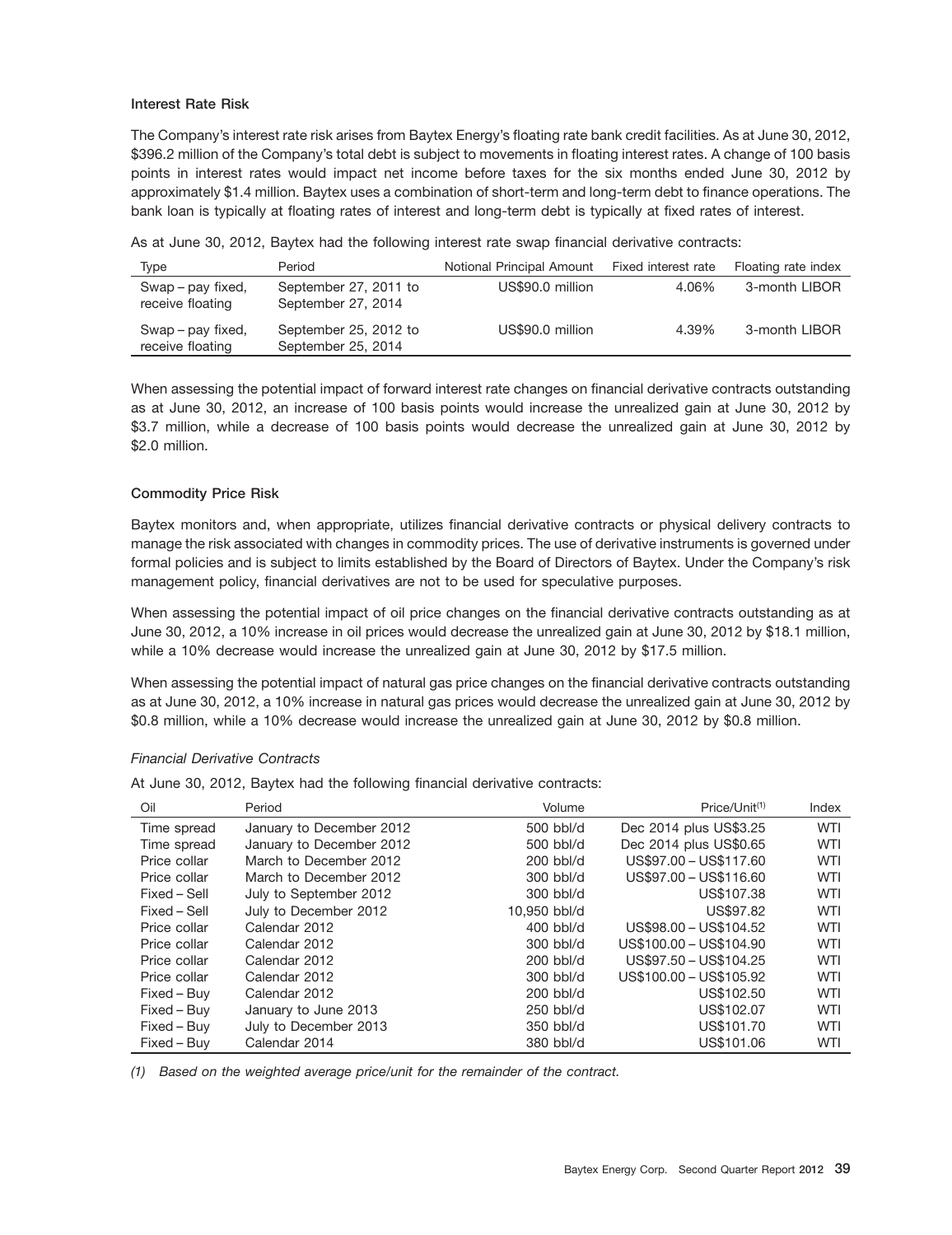| Natural Gas  | Period                | Volume          | Price/Unit <sup>(1)</sup> | Index        |
|--------------|-----------------------|-----------------|---------------------------|--------------|
| Basis swap   | Calendar 2012         | 1.000 mmBtu/d   | NYMEX less US\$0.328      | <b>AECO</b>  |
| Basis swap   | Calendar 2012         | $1.000$ mmBtu/d | NYMEX less US\$0.390      | <b>AECO</b>  |
| Basis swap   | Calendar 2012         | 1,000 mmBtu/d   | NYMEX less US\$0.370      | <b>AECO</b>  |
| Basis swap   | Calendar 2012         | 1.000 mmBtu/d   | NYMEX less US\$0.450      | <b>AECO</b>  |
| Basis swap   | Calendar 2012         | 1.000 mmBtu/d   | NYMEX less US\$0.430      | <b>AECO</b>  |
| Basis swap   | Calendar 2012         | 1.000 mmBtu/d   | NYMEX less US\$0.410      | <b>AECO</b>  |
| Basis swap   | Calendar 2012         | 1,500 mmBtu/d   | NYMEX less US\$0.490      | <b>AECO</b>  |
| Basis swap   | Calendar 2012         | $1.000$ mmBtu/d | NYMEX less US\$0.515      | <b>AECO</b>  |
| Basis swap   | Calendar 2012         | 2.000 mmBtu/d   | NYMEX less US\$0.520      | <b>AECO</b>  |
| Basis swap   | Calendar 2012         | 2.500 mmBtu/d   | NYMEX less US\$0.530      | <b>AECO</b>  |
| Sold call    | Calendar 2012         | 6.000 mmBtu/d   | US\$5.25                  | <b>NYMEX</b> |
| Fixed - Sell | July to December 2012 | 13,000 mmBtu/d  | US\$4.04                  | <b>NYMEX</b> |

*(1) Based on the weighted average price/unit for the remainder of the contract.*

Financial derivatives are marked-to-market at the end of each reporting period, with the following reflected in the condensed consolidated statements of income and comprehensive income:

|                                               | Three Months Ended June 30 |             |  | Six Months Ended June 30 |    |           |  |          |
|-----------------------------------------------|----------------------------|-------------|--|--------------------------|----|-----------|--|----------|
|                                               |                            | 2012        |  | 2011                     |    | 2012      |  | 2011     |
| Realized (gain) loss on financial derivatives |                            | \$(10, 480) |  | 8.377                    |    | (3,340)   |  | 6.790    |
| Unrealized gain on financial derivatives      |                            | (47, 384)   |  | (49,602)                 |    | (43.182)  |  | (3, 132) |
| (Gain) loss on financial derivatives          |                            | \$ (57,864) |  | (41.225)                 | S. | (46, 522) |  | 3.658    |

Subsequent to June 30, 2012, Baytex added the following financial derivative contracts:

| Oil          | Period                                 | Volume      | Price/Unit <sup>(1)</sup> | Index |
|--------------|----------------------------------------|-------------|---------------------------|-------|
| Fixed – Sell | August to December 2012 <sup>(2)</sup> | 1.000 bbl/d | US\$92.52                 | WTI   |
| Fixed – Sell | Calendar 2013                          | 1.500 bbl/d | US\$96.00                 | WTI   |
| Fixed – Sell | Calendar 2013 <sup>(2)</sup>           | 1.000 bbl/d | US\$98.00                 | WTI   |
| Fixed – Sell | Calendar 2013 <sup>(2)</sup>           | 1.000 bbl/d | US\$96.10                 | WTI   |

*(1) Based on the weighted average price/unit for the remainder of the contract.*

*(2) Counterparty has the option to increase the volumes on the contract to 2,000 bbl/d.*

### *Physical Delivery Contracts*

At June 30, 2012, the following physical delivery contracts were entered into and continue to be held for the purpose of delivery of non-financial items in accordance with the Company's expected sale requirements. Physical delivery contracts are not considered financial instruments; therefore, no asset or liability has been recognized in the consolidated financial statements.

| Heavy Oil        | Period                        | Volume        | Weighted Average Price/Unit <sup>(1)</sup> |
|------------------|-------------------------------|---------------|--------------------------------------------|
| <b>WCS Blend</b> | October 2011 to December 2014 | 2,000 bbl/d   | WTI $\times$ 81.00%                        |
| <b>WCS Blend</b> | July to September 2012        | $500$ bbl/d   | WTI less US\$15.00                         |
| <b>WCS Blend</b> | October to December 2012      | 500 bbl/d     | WTI less US\$18.00                         |
| <b>WCS Blend</b> | Calendar 2012                 | 4,000 bbl/d   | WTI less US\$18.13                         |
| <b>WCS Blend</b> | January to June 2013          | 1.250 bbl/d   | WTI $\times$ 80.00%                        |
| <b>WCS Blend</b> | January to June 2013          | 4.250 bbl/d   | WTI less US\$18.18                         |
| <b>WCS Blend</b> | July to December 2013         | 2.750 bbl/d   | WTI $\times$ 80.00%                        |
| <b>WCS Blend</b> | July to December 2013         | 2,750 bbl/d   | WTI less US\$21.00                         |
| <b>WCS Blend</b> | April to December 2012        | $2.600$ bbl/d | WTI less US\$18.00                         |
| <b>WCS Blend</b> | June 2012 to March 2013       | 2.600 bbl/d   | WTI less US\$18.00                         |
| <b>WCS Blend</b> | June to December 2012         | 1.000 bbl/d   | WTI less US\$18.15                         |
| <b>WCS Blend</b> | January 2013 to June 2014     | 3,000 bbl/d   | WTI less US\$18.00                         |

*(1) Based on the weighted average price/unit for the remainder of the contract.*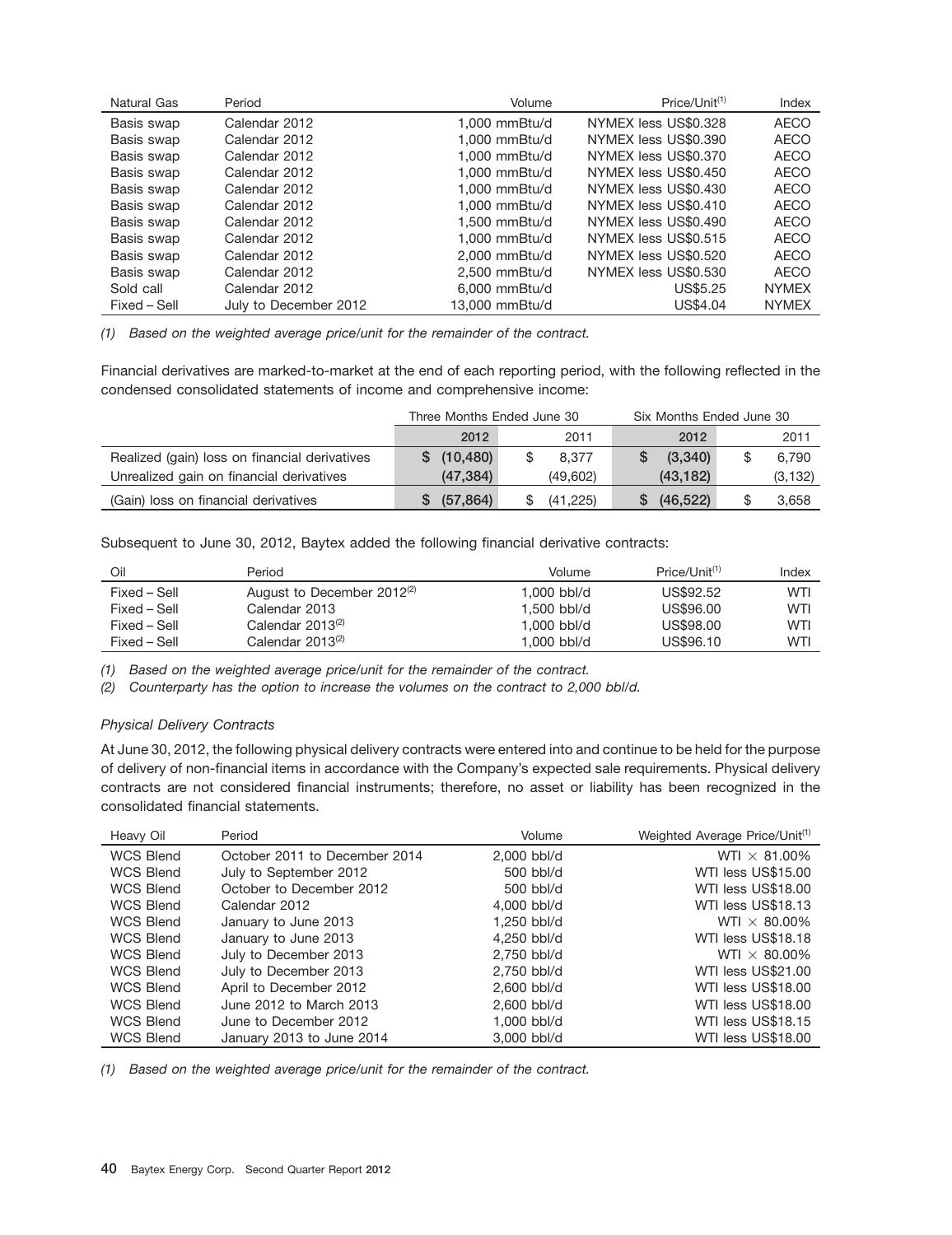| Condensate  |                               |             |                   |
|-------------|-------------------------------|-------------|-------------------|
| (diluent)   | Period                        | Volume      | Price/Unit        |
| Fixed – Buy | April 2012 to March 2013      | $640$ bbl/d | WTI plus US\$6.70 |
| Fixed – Buy | April 2012 to December 2012   | $120$ bbl/d | WTI plus US\$5.61 |
| Fixed – Buy | June 2012 to March 2013       | $120$ bbl/d | WTI plus US\$8.00 |
| Fixed – Buy | January 2013 to December 2013 | $160$ bbl/d | WTI plus US\$3.00 |

### *Liquidity Risk*

Liquidity risk is the risk that Baytex will encounter difficulty in meeting obligations associated with financial liabilities. Baytex manages its liquidity risk through cash and debt management. Such strategies include continuously monitoring forecasted and actual cash flows from operating, financing and investing activities, available credit under existing banking arrangements and opportunities to issue additional common shares. As at June 30, 2012, Baytex had available unused bank credit facilities in the amount of \$303.0 million.

The timing of cash outflows (excluding interest) relating to financial liabilities is outlined in the table below:

|                                   |              | Less than      |                      |                                | Beyond 5 |
|-----------------------------------|--------------|----------------|----------------------|--------------------------------|----------|
|                                   | <b>Total</b> | vear           | 1-3 years            | 3-5 years                      | years    |
| Trade and other payables          | \$215,666    | 215,666<br>\$  | \$<br>$\overline{a}$ | \$<br>$\overline{\phantom{0}}$ | \$       |
| Dividends payable to shareholders | 26.381       | 26.381         |                      |                                |          |
| Bank loan <sup>(1)</sup>          | 396,207      |                | 396,207              | -                              |          |
| Long-term debt <sup>(2)</sup>     | 302,865      |                |                      | 150,000                        | 152.865  |
|                                   | \$941,119    | 242.047<br>\$. | 396,207<br>\$        | 150,000<br>\$.                 | 152.865  |

*(1) The bank loan is a covenant-based revolving loan that is extendible annually, for a one, two or three year period (subject to a maximum three-year term at any time). Unless extended, the revolving period will end on June 14, 2015 with all amounts to be re-paid on such date.*

*(2) Principal amount of instruments.*

### *Credit Risk*

Credit risk is the risk that a counterparty to a financial asset will default resulting in Baytex incurring a loss. Most of the Company's trade and other receivables relate to petroleum and natural gas sales and are exposed to typical industry credit risks. Baytex reviews its exposure to individual entities on a regular basis and manages its credit risk by entering into sales contracts with only creditworthy entities. Letters of credit and/or parental guarantees may be obtained prior to the commencement of business with certain counterparties. Credit risk may also arise from financial derivative instruments. The maximum exposure to credit risk is equal to the carrying value of the financial assets. The Company considers that all financial assets that are not impaired or past due for each of the reporting dates under review are of good credit quality. None of the Company's financial assets are secured by collateral.

Should Baytex determine that the ultimate collection of a receivable is in doubt based on the processes for managing credit risk, the carrying amount of accounts receivable is reduced through the use of an allowance for doubtful accounts and the amount of the loss is recognized in net income. If the Company subsequently determines that an account is uncollectible, the account is written-off with a corresponding change to allowance for doubtful accounts.

### **16. CONSOLIDATING FINANCIAL INFORMATION – BASE SHELF PROSPECTUS**

On August 4, 2011, Baytex filed a Short Form Base Shelf Prospectus with the securities regulatory authorities in each of the provinces of Canada (other than Québec) and a Registration Statement with the United States Securities and Exchange Commission (collectively, the ''Shelf Prospectus''). The Shelf Prospectus allows Baytex to offer and issue common shares, subscription receipts, warrants, options and debt securities by way of one or more prospectus supplements at any time during the 25-month period that the Shelf Prospectus remains in place. The securities may be issued from time to time, at the discretion of Baytex, with an aggregate offering amount not to exceed \$500 million (Canadian).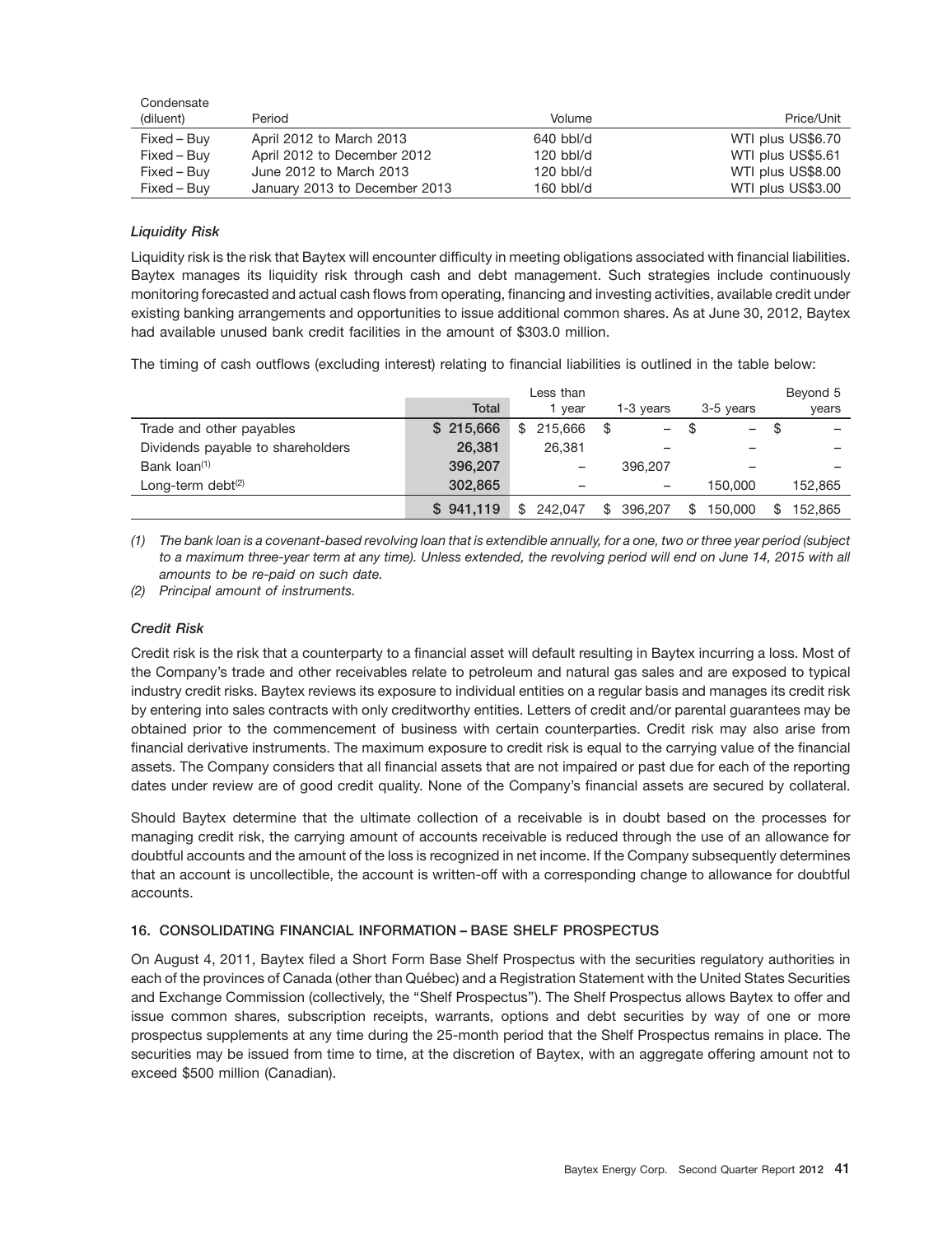On July 22, 2012, Baytex issued \$300 million in 10 year Series C senior unsecured debentures at par bearing a coupon rate of 6.625%. The offering was made by way of a prospectus supplement dated July 10, 2012 to Baytex's Short Form Base Prospectus dated August 4, 2011.

Any debt securities issued by Baytex pursuant to the Shelf Prospectus will be guaranteed by all of its direct and indirect wholly-owned material subsidiaries (the "Guarantor Subsidiaries"). The guarantees of the Guarantor Subsidiaries are full and unconditional and joint and several. These guarantees may in turn be guaranteed by Baytex. Other than investments in its subsidiaries, Baytex has no independent assets or operations.

Pursuant to the credit agreement governing Baytex Energy's credit facilities, Baytex Energy and its subsidiaries are prohibited from paying dividends to their shareholders that would have, or would reasonably be expected to have, a material adverse effect or would adversely affect or impair the ability or capacity of Baytex Energy to pay or fulfill any of its obligations under the credit agreement. In addition, Baytex Energy may not permit any of its subsidiaries to pay any dividends during the continuance of a default or event of default under the credit agreement.

The following tables present condensed interim unaudited consolidating financial information as at June 30, 2012, and December 31, 2011 and for the three months and six months ended June 30, 2012 and 2011 for: 1) Baytex, on a stand-alone basis, 2) Guarantor subsidiaries, on a stand-alone basis, 3) non-guarantor subsidiaries, on a standalone basis and 4) Baytex, on a consolidated basis.

|                                    |                | Guarantor     | Non-guarantor       | Consolidation   | Total         |
|------------------------------------|----------------|---------------|---------------------|-----------------|---------------|
| (thousands of Canadian dollars)    | Baytex         | Subsidiaries  | <b>Subsidiaries</b> | Adjustments     | Consolidated  |
| As at June 30, 2012                |                |               |                     |                 |               |
| Current assets                     | \$             | \$<br>536,897 | \$<br>161           | \$              | \$<br>537,058 |
| Intercompany advances and          |                |               |                     |                 |               |
| investments                        | 1,693,808      | (465, 524)    | 77,294              | (1,305,578)     |               |
| Non-current assets                 | 2,435          | 2,193,509     |                     |                 | 2,195,944     |
| <b>Current liabilities</b>         | 34,955         | 215,483       | 108                 |                 | 250,546       |
| Bank loan and long-term debt       | 298,362        | 396,207       |                     |                 | 694,569       |
| Asset retirement obligation and    |                |               |                     |                 |               |
| other non-current liabilities      | \$             | \$<br>454,882 | \$                  | \$              | \$<br>454,882 |
| As at December 31, 2011            |                |               |                     |                 |               |
| Current assets                     | \$<br>351      | \$<br>225,850 | \$<br>374           | \$              | \$<br>226,575 |
| Intercompany advances and          |                |               |                     |                 |               |
| investments                        | 1,753,047      | (515, 492)    | 72,787              | (1,310,342)     |               |
| Non-current assets                 | 2,435          | 2,232,800     |                     |                 | 2,235,235     |
| <b>Current liabilities</b>         | 34,502         | 242,303       | 167                 |                 | 276,972       |
| Bank loan and long-term debt       | 297,731        | 311,960       |                     |                 | 609,691       |
| Asset retirement obligation and    |                |               |                     |                 |               |
| other non-current liabilities      | \$             | \$<br>368,413 | \$                  | \$              | \$<br>368,413 |
| For the six months ended           |                |               |                     |                 |               |
| June 30, 2012                      |                |               |                     |                 |               |
| Revenues, net of royalties         | \$<br>11,708   | \$<br>529,215 | \$<br>8,324         | \$<br>(20, 658) | \$<br>528,589 |
| Production, operation and          |                |               |                     |                 |               |
| exploration                        |                | 122,184       |                     |                 | 122,184       |
| Transportation and blending        |                | 109,527       |                     |                 | 109,527       |
| General, administrative and share- |                |               |                     |                 |               |
| based compensation                 | 626            | 41,400        | 126                 | (626)           | 41,526        |
| Financing, derivatives, foreign    |                |               |                     |                 |               |
| exchange and other                 |                |               |                     |                 |               |
| gains/losses                       | 12,533         | (190, 327)    | 3                   | (20, 032)       | (197, 823)    |
| Depletion and depreciation         |                | 142,892       |                     |                 | 142,892       |
| Income tax expense                 |                | 110,045       |                     |                 | 110,045       |
| Net income (loss)                  | \$<br>(1, 451) | \$<br>193.494 | \$<br>8,195         | \$              | \$<br>200.238 |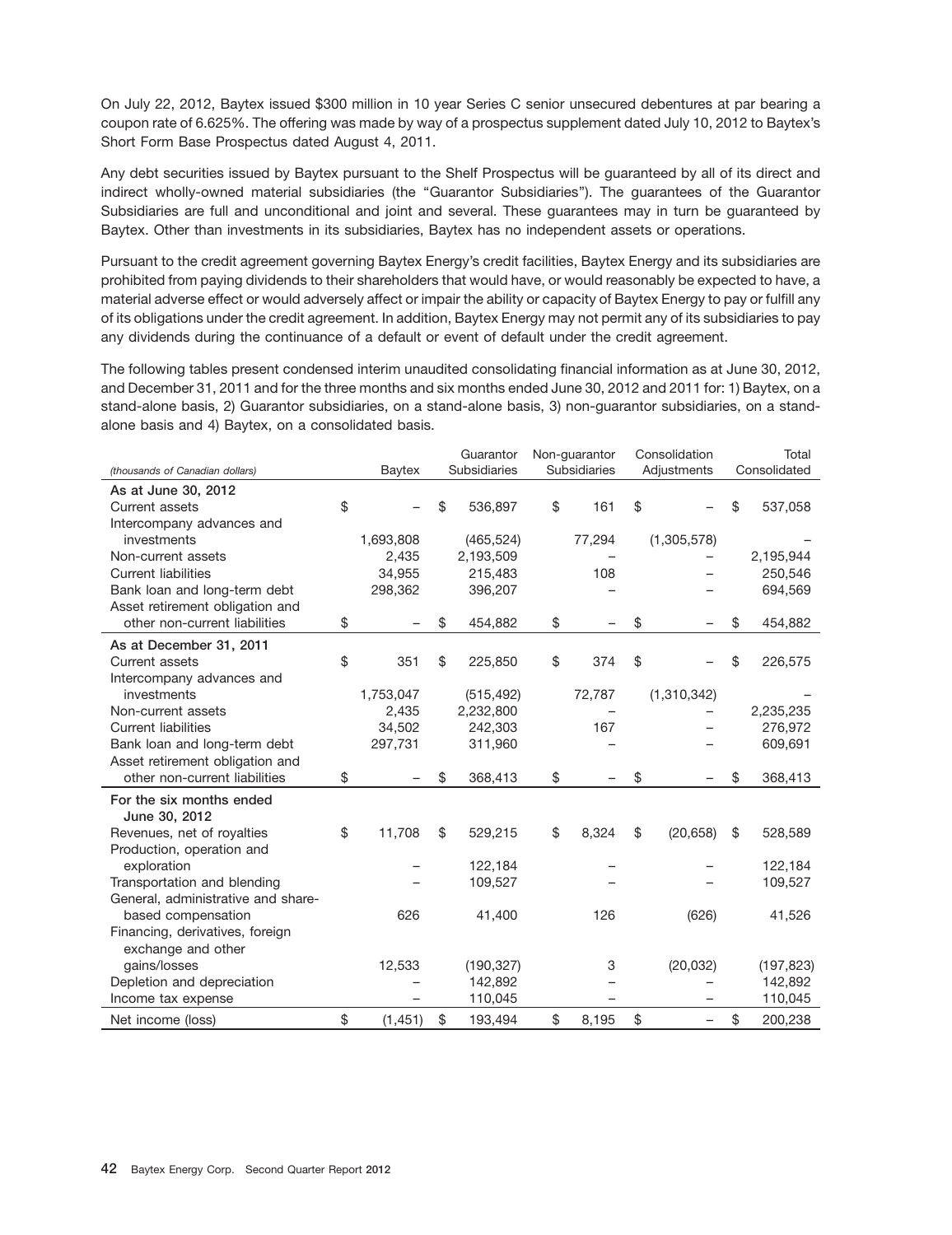| (thousands of Canadian dollars)                       | <b>Baytex</b> | Guarantor<br>Subsidiaries | Non-guarantor<br>Subsidiaries | Consolidation<br>Adjustments | Total<br>Consolidated |
|-------------------------------------------------------|---------------|---------------------------|-------------------------------|------------------------------|-----------------------|
| For the three months ended                            |               |                           |                               |                              |                       |
| June 30, 2012                                         |               |                           |                               |                              |                       |
| Revenues, net of royalties                            | \$<br>5,875   | \$<br>238,479             | \$<br>4,418                   | \$<br>(10, 544)              | \$<br>238,228         |
| Production, operation and                             |               |                           |                               |                              |                       |
| exploration                                           |               | 61,434                    |                               |                              | 61,434                |
| Transportation and blending                           |               | 47,790                    |                               |                              | 47,790                |
| General, administrative and                           |               |                           |                               |                              |                       |
| unit-based compensation                               | 251           | 23,454                    | 28                            | (251)                        | 23,482                |
| Financing, derivatives, foreign                       |               |                           |                               |                              |                       |
| exchange and other                                    |               |                           |                               |                              |                       |
| gains/losses                                          | 9,155         | (213, 458)                |                               | (10, 293)                    | (214, 596)            |
| Depletion and depreciation                            |               | 70,581                    |                               |                              | 70,581                |
| Income tax expense                                    |               | 92,257                    |                               |                              | 92,257                |
| Net income (loss)                                     | \$<br>(3,531) | \$<br>156,421             | \$<br>4,390                   | \$                           | \$<br>157,280         |
| For the six months ended                              |               |                           |                               |                              |                       |
| June 30, 2011                                         |               |                           |                               |                              |                       |
| Revenues, net of royalties                            | \$<br>10,181  | \$<br>527,253             | \$<br>3,733                   | \$<br>(13, 914)              | \$<br>527,253         |
| Production, operation and                             |               |                           |                               |                              |                       |
| exploration                                           |               | 104,482                   |                               |                              | 104,482               |
| Transportation and blending                           |               | 131,678                   |                               |                              | 131,678               |
| General, administrative and                           |               |                           |                               |                              |                       |
| share-based compensation                              | 769           | 35,020                    | 116                           | (750)                        | 35,155                |
| Financing, derivatives, foreign<br>exchange and other |               |                           |                               |                              |                       |
| gains/losses                                          | 7,373         | 24,906                    | (38)                          | (13, 164)                    | 19,077                |
| Depletion and depreciation                            |               | 113,113                   |                               |                              | 113,113               |
| Income tax expense                                    | 64            | 15,871                    |                               |                              | 15,935                |
|                                                       | \$            | \$                        | \$                            | \$                           | \$                    |
| Net income (loss)                                     | 1,975         | 102,183                   | 3,655                         |                              | 107,813               |
| For the three months ended                            |               |                           |                               |                              |                       |
| June 30, 2011<br>Revenues, net of royalties           | \$<br>5,749   | \$<br>285,740             | \$<br>1,917                   | \$<br>(7,667)                | \$<br>285,740         |
| Production, operation and                             |               |                           |                               |                              |                       |
| exploration                                           |               | 53,540                    |                               |                              | 53,540                |
| Transportation and blending                           |               | 67,518                    |                               |                              | 67,518                |
| General, administrative and                           |               |                           |                               |                              |                       |
| unit-based compensation                               | 374           | 15,991                    | 53                            | (375)                        | 16,043                |
| Financing, derivatives, foreign                       |               |                           |                               |                              |                       |
| exchange and other                                    |               |                           |                               |                              |                       |
| gains/losses                                          | 2,677         | (27, 823)                 |                               | (7, 292)                     | (32, 438)             |
| Depletion and depreciation                            |               | 56,469                    |                               |                              | 56,469                |
| Income tax expense                                    | 64            | 17,681                    |                               |                              | 17,745                |
| Net income (loss)                                     | \$<br>2,634   | \$<br>102,364             | \$<br>1,865                   | \$                           | \$<br>106,863         |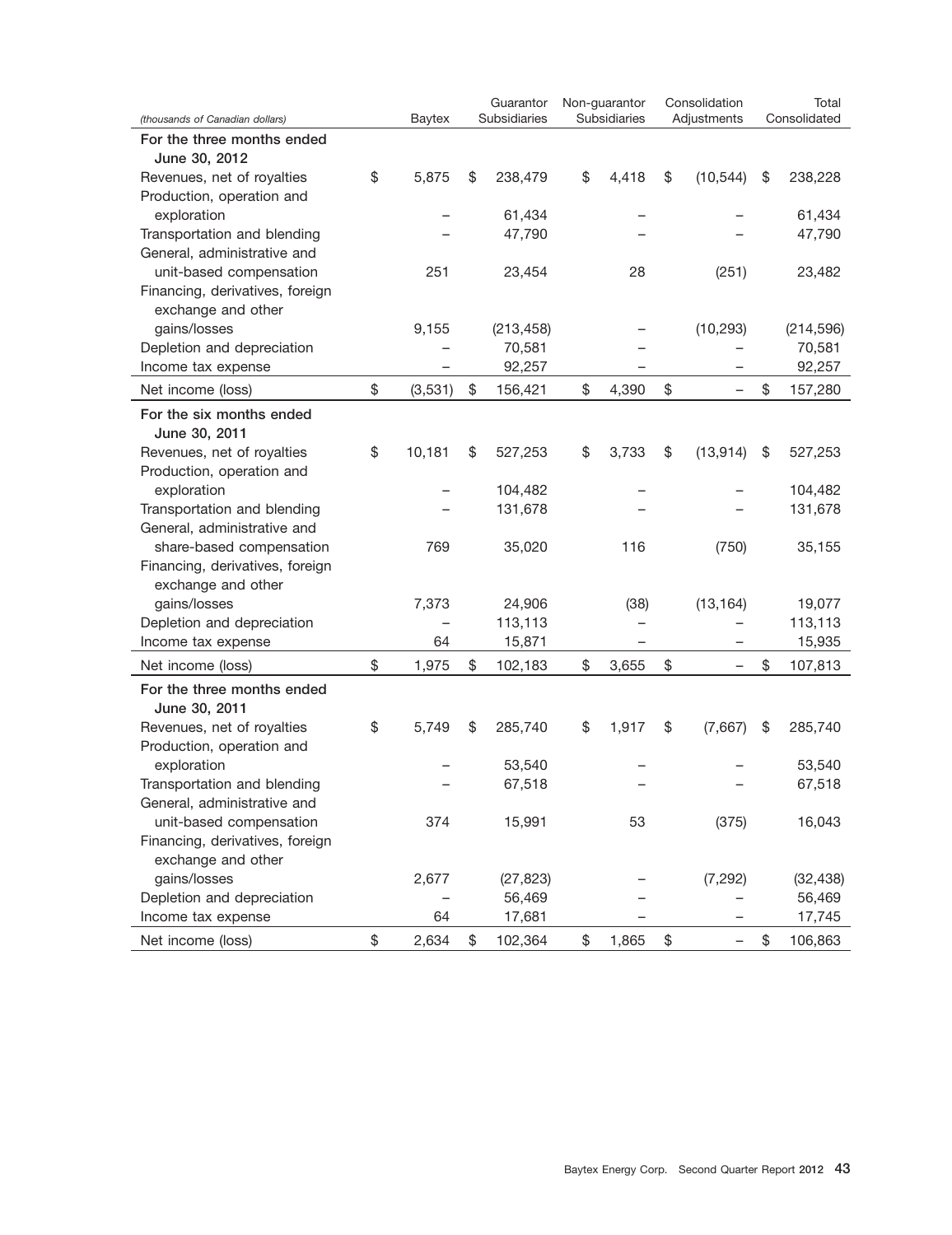| (thousands of Canadian dollars) | <b>Baytex</b> | Guarantor<br>Subsidiaries | Non-guarantor<br><b>Subsidiaries</b> | Consolidation<br>Adjustments | Total<br>Consolidated |
|---------------------------------|---------------|---------------------------|--------------------------------------|------------------------------|-----------------------|
| For the six months ended        |               |                           |                                      |                              |                       |
| June 30, 2012                   |               |                           |                                      |                              |                       |
| Cash provided by (used in):     |               |                           |                                      |                              |                       |
| Operating activities            | \$<br>11,396  | \$<br>251,897             | 10,769<br>\$                         | \$                           | \$<br>274,062         |
| Payment of dividends            | (109, 355)    |                           |                                      |                              | (109, 355)            |
| Increase in bank loan           |               | 83,860                    |                                      |                              | 83,860                |
| Increase (decrease) in          |               |                           |                                      |                              |                       |
| intercompany loans              | 94,753        | (21, 108)                 | (73, 645)                            |                              |                       |
| Increase in investments         |               | (73, 645)                 |                                      | 73,645                       |                       |
| Increase in equity              | 15,064        |                           | 73,645                               | (73, 645)                    | 15,064                |
| Interest paid                   | (11, 858)     | 4,399                     | (10, 769)                            |                              | (18, 228)             |
| Financing activities            | (11, 396)     | (6, 494)                  | (10, 769)                            |                              | (28, 659)             |
| Additions to exploration and    |               |                           |                                      |                              |                       |
| evaluation assets               |               | (7,694)                   |                                      |                              | (7,694)               |
| Additions to oil and gas        |               |                           |                                      |                              |                       |
| properties                      |               | (231, 119)                |                                      |                              | (231, 119)            |
| Property acquisitions           |               | (12, 509)                 |                                      |                              | (12, 509)             |
| Proceeds from divestitures      |               | 317,402                   |                                      |                              | 317,402               |
| Current income tax expense on   |               |                           |                                      |                              |                       |
| divestiture                     |               | (16, 664)                 |                                      |                              | (16, 664)             |
| Additions to other plant and    |               |                           |                                      |                              |                       |
| equipment, net of disposals     |               | (6,667)                   |                                      |                              | (6,667)               |
| Change in non-cash working      |               |                           |                                      |                              |                       |
| capital                         |               | 16,842                    |                                      |                              | 16,842                |
| Investing activities            |               | 59,591                    |                                      |                              | 59,591                |
| Impact of foreign currency      |               |                           |                                      |                              |                       |
| translation on cash balances    | \$            | \$<br>(375)               | \$                                   | \$                           | \$<br>(375)           |
|                                 |               |                           |                                      |                              |                       |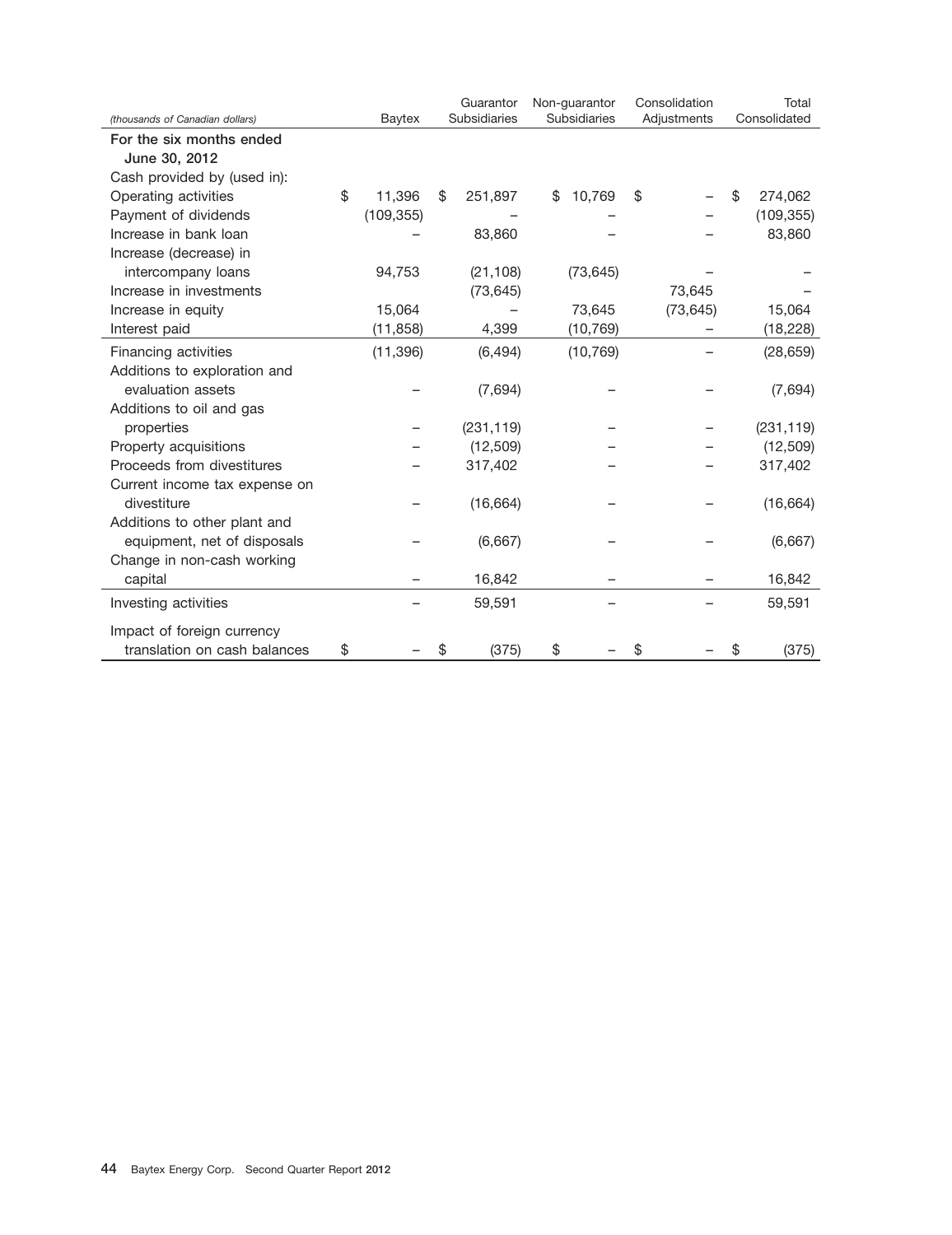|                                 |             | Guarantor     | Non-guarantor | Consolidation | Total         |
|---------------------------------|-------------|---------------|---------------|---------------|---------------|
| (thousands of Canadian dollars) | Baytex      | Subsidiaries  | Subsidiaries  | Adjustments   | Consolidated  |
| For the six months ended        |             |               |               |               |               |
| June 30, 2011                   |             |               |               |               |               |
| Cash provided by (used in):     |             |               |               |               |               |
| Operating activities            | \$<br>9,240 | \$<br>253,471 | \$<br>3,387   | \$            | \$<br>266,098 |
| Payment of dividends            | (104, 020)  |               |               |               | (104, 020)    |
| Increase in bank loan           |             | 16,753        |               |               | 16,753        |
| Increase (decrease) in          |             |               |               |               |               |
| intercompany loans              | (72, 647)   | 109,030       | (36, 383)     |               |               |
| Increase in investments         | 145,810     |               |               |               | 145,810       |
| Proceeds from issuance of       |             |               |               |               |               |
| long-term debt                  |             | (32,996)      |               | 32,996        |               |
| Increase in equity              | 28,480      |               | 32,996        | (32,996)      | 28,480        |
| Interest paid                   | (6,863)     | (9,524)       |               |               | (16, 387)     |
| Financing activities            | (9, 240)    | 83,263        | (3, 387)      |               | 70,636        |
| Additions to exploration and    |             |               |               |               |               |
| evaluation assets               |             | (7, 444)      |               |               | (7, 444)      |
| Additions to oil and gas        |             |               |               |               |               |
| properties                      |             | (188, 023)    |               |               | (188, 023)    |
| Property acquisitions           |             | (37, 333)     |               |               | (37, 333)     |
| Corporate acquisitions          |             | (118, 671)    |               |               | (118, 671)    |
| Additions to other plant and    |             |               |               |               |               |
| equipment, net of disposals     |             | (825)         |               |               | (825)         |
| Change in non-cash working      |             |               |               |               |               |
| capital                         |             | 17,317        |               |               | 17,317        |
| Investing activities            |             | (334, 979)    |               |               | (334, 979)    |
| Impact of foreign currency      |             |               |               |               |               |
| translation on cash balances    | \$          | \$<br>304     | \$            | \$            | \$<br>304     |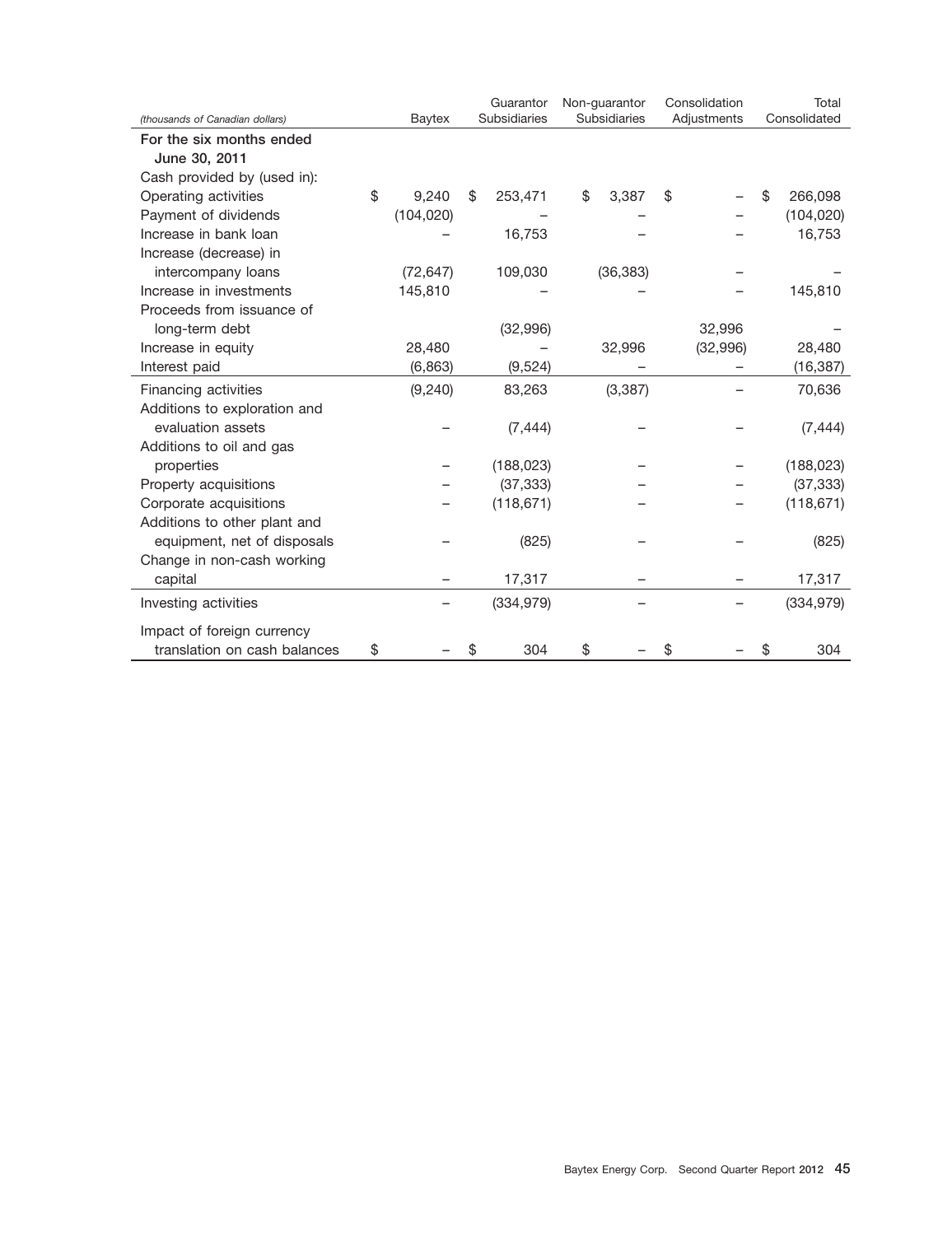### *ABBREVIATIONS*

| AcSB              | <b>Accounting Standards Board</b>                              | <b>LIBOR</b> | London Interbank Offered Rate         |
|-------------------|----------------------------------------------------------------|--------------|---------------------------------------|
| <b>AECO</b>       | the natural gas storage facility located                       | <b>LLB</b>   | Lloyd Light Blend                     |
|                   | at Suffield, Alberta                                           | LLK          | Lloyd Kerrobert                       |
| ASC               | Accounting Standards Codification                              | mbbl         | thousand barrels                      |
| bbl               | barrel                                                         | $m$ boe $*$  | thousand barrels of oil equivalent    |
| bbl/d             | barrel per day                                                 | mcf          | thousand cubic feet                   |
| bcf               | billion cubic feet                                             | mcf/d        | thousand cubic feet per day           |
| boe*<br>$boe/d^*$ | barrels of oil equivalent<br>barrels of oil equivalent per day | mmbbl        | million barrels                       |
| <b>COSO</b>       | Committee of Sponsoring                                        | mmboe*       | million barrels of oil equivalent     |
|                   | Organizations of the Treadway                                  | mmBtu        | million British Thermal Units         |
|                   | Commission                                                     | mmBtu/d      | million British Thermal Units per day |
| <b>DRIP</b>       | Dividend Reinvestment Plan                                     | mmcf         | million cubic feet                    |
| <b>GAAP</b>       | generally accepted accounting                                  | mmc f/d      | million cubic feet per day            |
|                   | principles                                                     | МW           | Megawatt                              |
| GJ                | gigajoule                                                      | NGL.         | natural gas liquids                   |
| GJ/d              | gigajoule per day                                              | <b>NYMEX</b> | New York Mercantile Exchange          |
| IAS.              | International Accounting Standard                              | <b>NYSE</b>  | New York Stock Exchange               |
| <b>IASB</b>       | International Accounting Standards<br>Board                    | TSX          | Toronto Stock Exchange                |
| <b>IFRS</b>       | International Financial Reporting                              | WCS          | Western Canadian Select               |
|                   | <b>Standards</b>                                               | WTI          | West Texas Intermediate               |

*\* BOEs may be misleading, particularly if used in isolation. In accordance with NI 51-101, a BOE conversion ratio for natural gas of 6 Mcf: 1 bbl has been used, which is based on an energy equivalency conversion method primarily applicable at the burner tip and does not represent a value equivalency at the wellhead.*